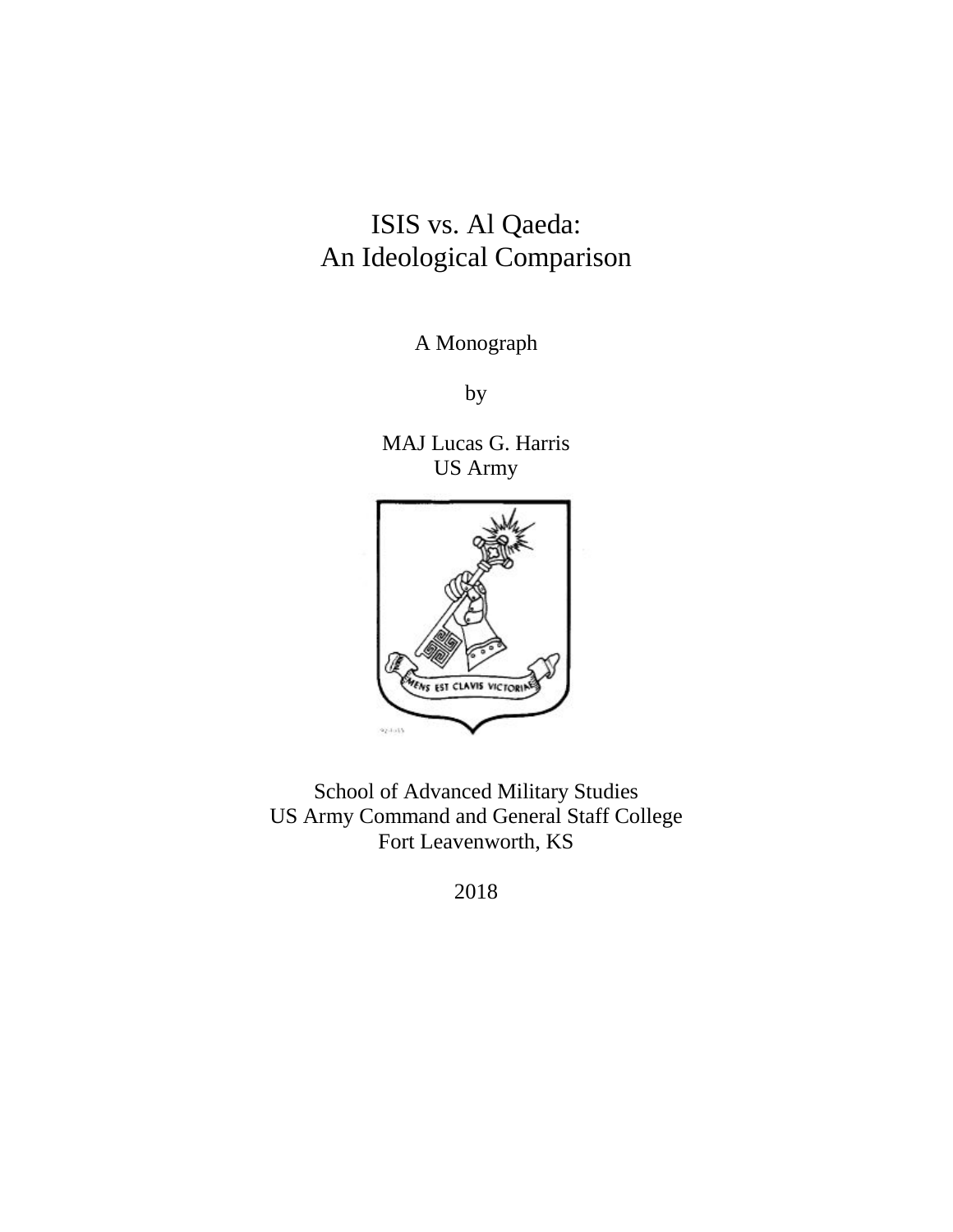| <b>REPORT DOCUMENTATION PAGE</b>                                                                                                                                                                                                                                                                                                                                                                                                                                                                                                                                                                                                                                                                                                                                                                                                                                                                                                                                                                                                                                                                      |                         |                                                           | Form Approved<br>OMB No. 0704-0188                                                        |  |  |
|-------------------------------------------------------------------------------------------------------------------------------------------------------------------------------------------------------------------------------------------------------------------------------------------------------------------------------------------------------------------------------------------------------------------------------------------------------------------------------------------------------------------------------------------------------------------------------------------------------------------------------------------------------------------------------------------------------------------------------------------------------------------------------------------------------------------------------------------------------------------------------------------------------------------------------------------------------------------------------------------------------------------------------------------------------------------------------------------------------|-------------------------|-----------------------------------------------------------|-------------------------------------------------------------------------------------------|--|--|
| The public reporting burden for this collection of information is estimated to average 1 hour per response, including the time for reviewing instructions, searching existing data sources, gathering and<br>maintaining the data needed, and completing and reviewing the collection of information. Send comments regarding this burden estimate or any other aspect of this collection of information, including<br>suggestions for reducing the burden, to the Department of Defense, Executive Service Directorate (0704-0188). Respondents should be aware that notwithstanding any other provision of law, no<br>person shall be subject to any penalty for failing to comply with a collection of information if it does not display a currently valid OMB control number.<br>PLEASE DO NOT RETURN YOUR FORM TO THE ABOVE ORGANIZATION.                                                                                                                                                                                                                                                       |                         |                                                           |                                                                                           |  |  |
| 1. REPORT DATE (DD-MM-YYYY)<br>2. REPORT TYPE<br>24-05-2018                                                                                                                                                                                                                                                                                                                                                                                                                                                                                                                                                                                                                                                                                                                                                                                                                                                                                                                                                                                                                                           | Master's Thesis         | 3. DATES COVERED (From - To)                              | <b>JUN 2017 - MAY 2018</b>                                                                |  |  |
| <b>4. TITLE AND SUBTITLE</b><br>ISIS vs Al Qaeda: An Ideological Comparison                                                                                                                                                                                                                                                                                                                                                                                                                                                                                                                                                                                                                                                                                                                                                                                                                                                                                                                                                                                                                           |                         | <b>5a. CONTRACT NUMBER</b>                                |                                                                                           |  |  |
|                                                                                                                                                                                                                                                                                                                                                                                                                                                                                                                                                                                                                                                                                                                                                                                                                                                                                                                                                                                                                                                                                                       |                         | <b>5b. GRANT NUMBER</b>                                   |                                                                                           |  |  |
|                                                                                                                                                                                                                                                                                                                                                                                                                                                                                                                                                                                                                                                                                                                                                                                                                                                                                                                                                                                                                                                                                                       |                         | <b>5c. PROGRAM ELEMENT NUMBER</b>                         |                                                                                           |  |  |
| 6. AUTHOR(S)<br><b>MAJ Lucas G. Harris</b>                                                                                                                                                                                                                                                                                                                                                                                                                                                                                                                                                                                                                                                                                                                                                                                                                                                                                                                                                                                                                                                            |                         | <b>5d. PROJECT NUMBER</b>                                 |                                                                                           |  |  |
|                                                                                                                                                                                                                                                                                                                                                                                                                                                                                                                                                                                                                                                                                                                                                                                                                                                                                                                                                                                                                                                                                                       |                         | <b>5e. TASK NUMBER</b>                                    |                                                                                           |  |  |
|                                                                                                                                                                                                                                                                                                                                                                                                                                                                                                                                                                                                                                                                                                                                                                                                                                                                                                                                                                                                                                                                                                       |                         | 5f. WORK UNIT NUMBER                                      |                                                                                           |  |  |
| 7. PERFORMING ORGANIZATION NAME(S) AND ADDRESS(ES)<br>U.S. Army Command and General Staff College<br><b>ATTN: ATZL-SWD-GD</b><br>Fort Leavenworth, KS 66027-2301                                                                                                                                                                                                                                                                                                                                                                                                                                                                                                                                                                                                                                                                                                                                                                                                                                                                                                                                      |                         | <b>8. PERFORMING ORGANIZATION</b><br><b>REPORT NUMBER</b> |                                                                                           |  |  |
| 9. SPONSORING/MONITORING AGENCY NAME(S) AND ADDRESS(ES)<br>School of Advanced Military Studies, Advanced Military Studies Program                                                                                                                                                                                                                                                                                                                                                                                                                                                                                                                                                                                                                                                                                                                                                                                                                                                                                                                                                                     |                         |                                                           | 10. SPONSOR/MONITOR'S ACRONYM(S)                                                          |  |  |
|                                                                                                                                                                                                                                                                                                                                                                                                                                                                                                                                                                                                                                                                                                                                                                                                                                                                                                                                                                                                                                                                                                       |                         | <b>11. SPONSOR/MONITOR'S REPORT</b><br><b>NUMBER(S)</b>   |                                                                                           |  |  |
| <b>12. DISTRIBUTION/AVAILABILITY STATEMENT</b><br>Approved for public release; Distribution is unlimited                                                                                                                                                                                                                                                                                                                                                                                                                                                                                                                                                                                                                                                                                                                                                                                                                                                                                                                                                                                              |                         |                                                           |                                                                                           |  |  |
| <b>13. SUPPLEMENTARY NOTES</b>                                                                                                                                                                                                                                                                                                                                                                                                                                                                                                                                                                                                                                                                                                                                                                                                                                                                                                                                                                                                                                                                        |                         |                                                           |                                                                                           |  |  |
| <b>14. ABSTRACT</b><br>This paper addresses the ideological differences that drive the divergent strategies pursued by Al Qaeda and ISIS. It examines the history and<br>ideological background that is relevant to both organizations to provide an appropriate level of context. Using a qualitative comparative case study<br>methodology, the paper provides a detailed study of the key ideological facets that shape how Al Qaeda and ISIS formulate their respective<br>strategies. Finally, the paper analyzes the key differences between the groups and explains how this information can be useful to operational<br>planners. The key findings are that Al Qaeda and ISIS have fundamentally different ideological views about how to unite and purify the Islamic<br>Umma and wage jihad, which drive vastly different strategies. The findings from this monograph can be particularly useful for future planners as<br>they build operational approaches for combating Al Qaeda and ISIS, and for anticipating the actions of other Sunni jihadist groups.<br><b>15. SUBJECT TERMS</b> |                         |                                                           |                                                                                           |  |  |
|                                                                                                                                                                                                                                                                                                                                                                                                                                                                                                                                                                                                                                                                                                                                                                                                                                                                                                                                                                                                                                                                                                       |                         |                                                           |                                                                                           |  |  |
| 17. LIMITATION OF<br><b>16. SECURITY CLASSIFICATION OF:</b><br><b>ABSTRACT</b><br>a. REPORT<br>b. ABSTRACT<br>c. THIS PAGE                                                                                                                                                                                                                                                                                                                                                                                                                                                                                                                                                                                                                                                                                                                                                                                                                                                                                                                                                                            | <b>18. NUMBER</b><br>ΟF | 19a. NAME OF RESPONSIBLE PERSON<br>MAJ Lucas G. Harris    |                                                                                           |  |  |
| unclassified<br>unclassified<br>unclassified<br>unclassified                                                                                                                                                                                                                                                                                                                                                                                                                                                                                                                                                                                                                                                                                                                                                                                                                                                                                                                                                                                                                                          | <b>PAGES</b><br>52      | 19b. TELEPHONE NUMBER (Include area code)<br>410-370-1335 |                                                                                           |  |  |
|                                                                                                                                                                                                                                                                                                                                                                                                                                                                                                                                                                                                                                                                                                                                                                                                                                                                                                                                                                                                                                                                                                       |                         | Reset                                                     | Standard Form 298 (Rev. 8/98)<br>Prescribed by ANSI Std. Z39.18<br>Adobe Professional 7.0 |  |  |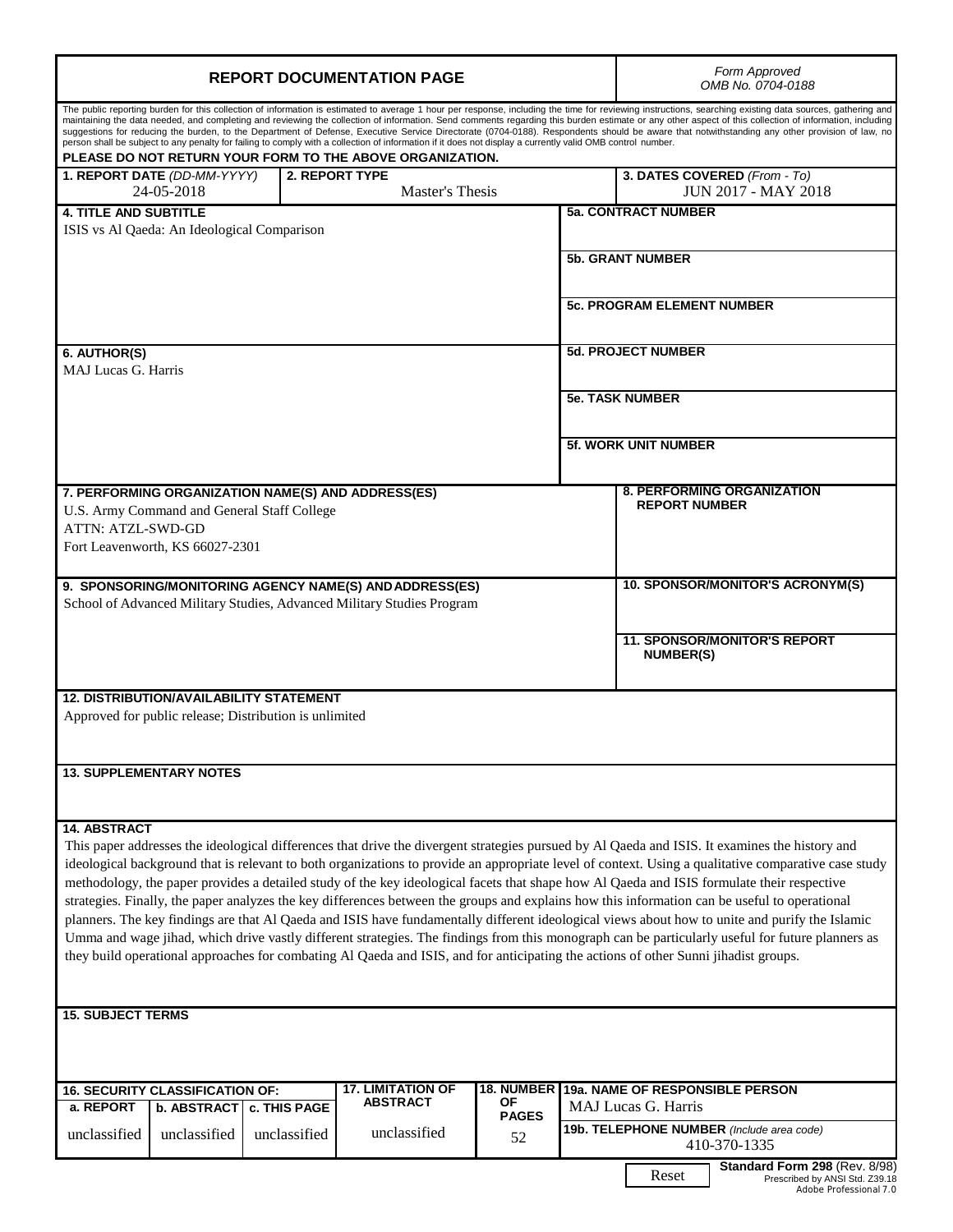## Monograph Approval Page

| Name of Candidate: MAJ Lucas G. Harris |  |  |
|----------------------------------------|--|--|
|----------------------------------------|--|--|

Monograph Title: ISIS vs. Al Qaeda: An Ideological Comparison

Approved by:

|                     | Monograph Director |
|---------------------|--------------------|
| Jacob A. Stoil, PhD |                    |

, Seminar Leader Richard T. Strickland, COL

, Director, School of Advanced Military Studies James C. Markert, COL

Accepted this 24th day of May 2018 by:

, Director, Graduate Degree Programs

Robert F. Baumann, PhD

 The opinions and conclusions expressed herein are those of the student author and do not necessarily represent the views of the U.S. Army Command and General Staff College or any other governmental agency. (References to this study should include the foregoing statement.)

 Fair use determination or copyright permission has been obtained for the inclusion of pictures, maps, graphics, and any other works incorporated into this manuscript. A work of the United States Government is not subject to copyright, however further publication or sale of copyrighted images is not permissible.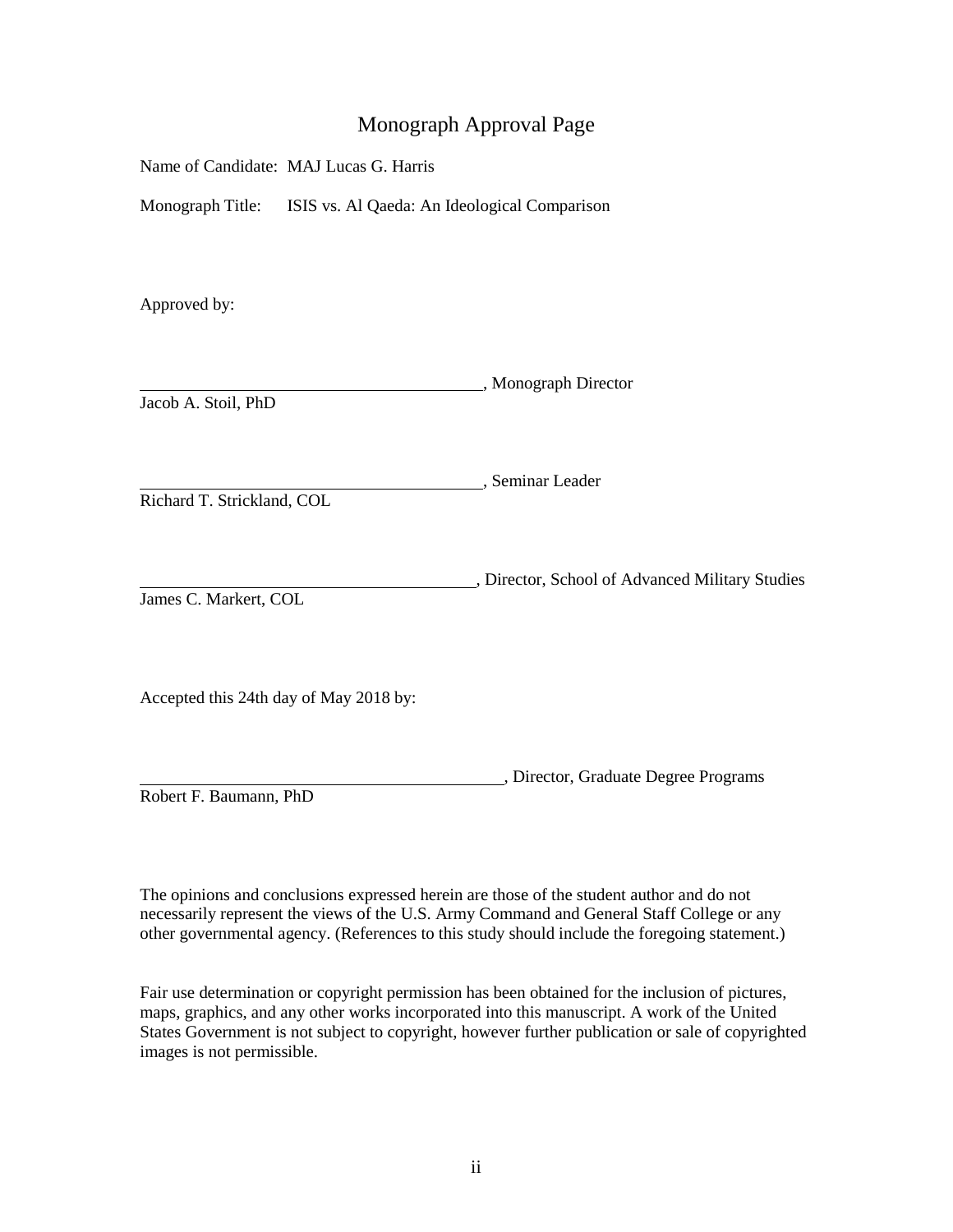## Abstract

<span id="page-3-0"></span>Al Qaeda vs. ISIS: An Ideological Comparison, by MAJ Lucas G. Harris, 52 pages.

 study methodology, the paper provides a detailed study of the key ideological facets that shape differences between the groups and explains how this information can be useful to operational views about how to unite and purify the Islamic *Umma* and wage jihad, which drive vastly planners as they build operational approaches for combating Al Qaeda and ISIS, and for This paper addresses the ideological differences that drive the divergent strategies pursued by Al Qaeda and ISIS. It examines the history and ideological background that is relevant to both organizations to provide an appropriate level of context. Using a qualitative comparative case how Al Qaeda and ISIS formulate their respective strategies. Finally, the paper analyzes the key planners. The key findings are that Al Qaeda and ISIS have fundamentally different ideological different strategies. The findings from this monograph can be particularly useful for future anticipating the actions of other Sunni jihadist groups.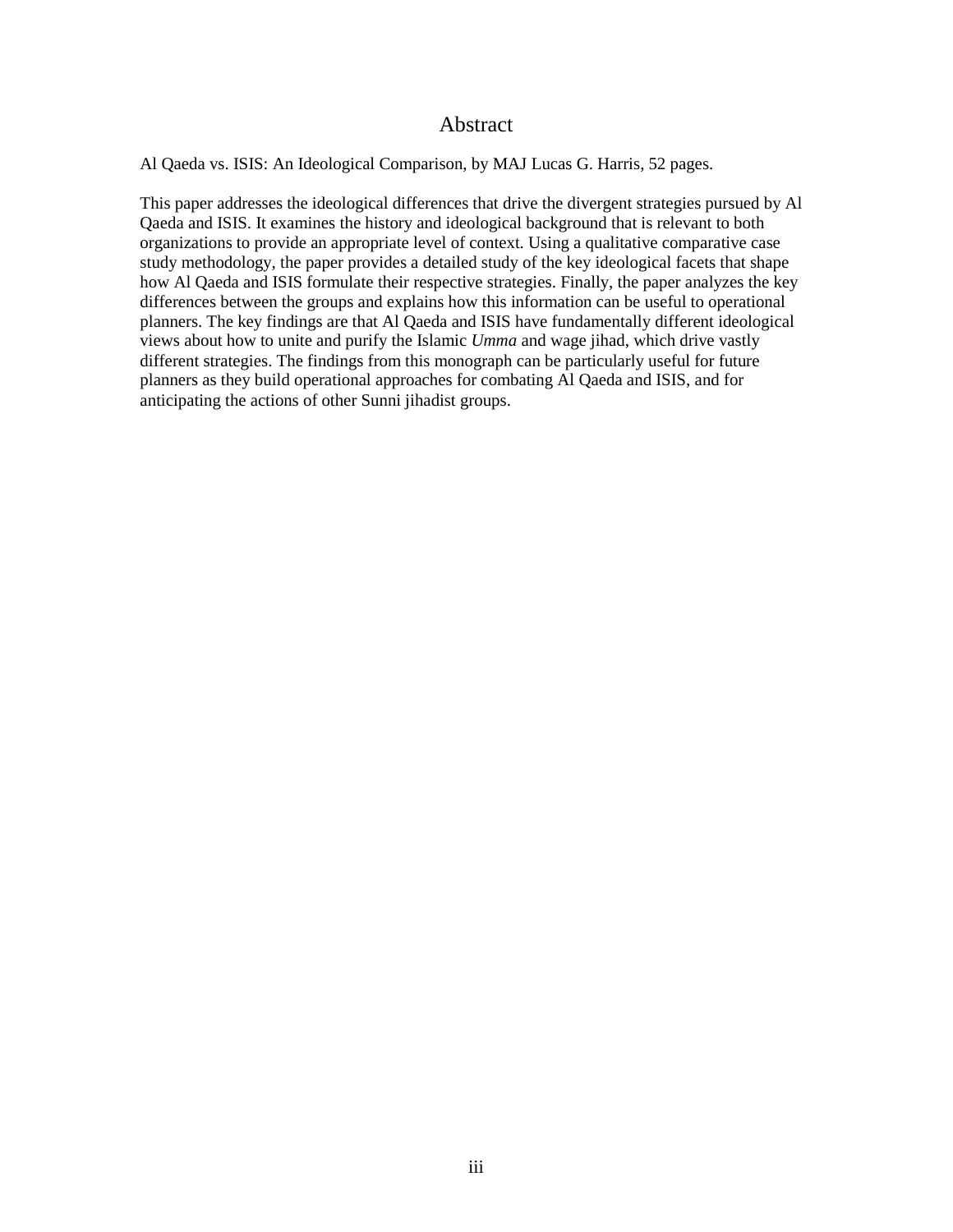## Contents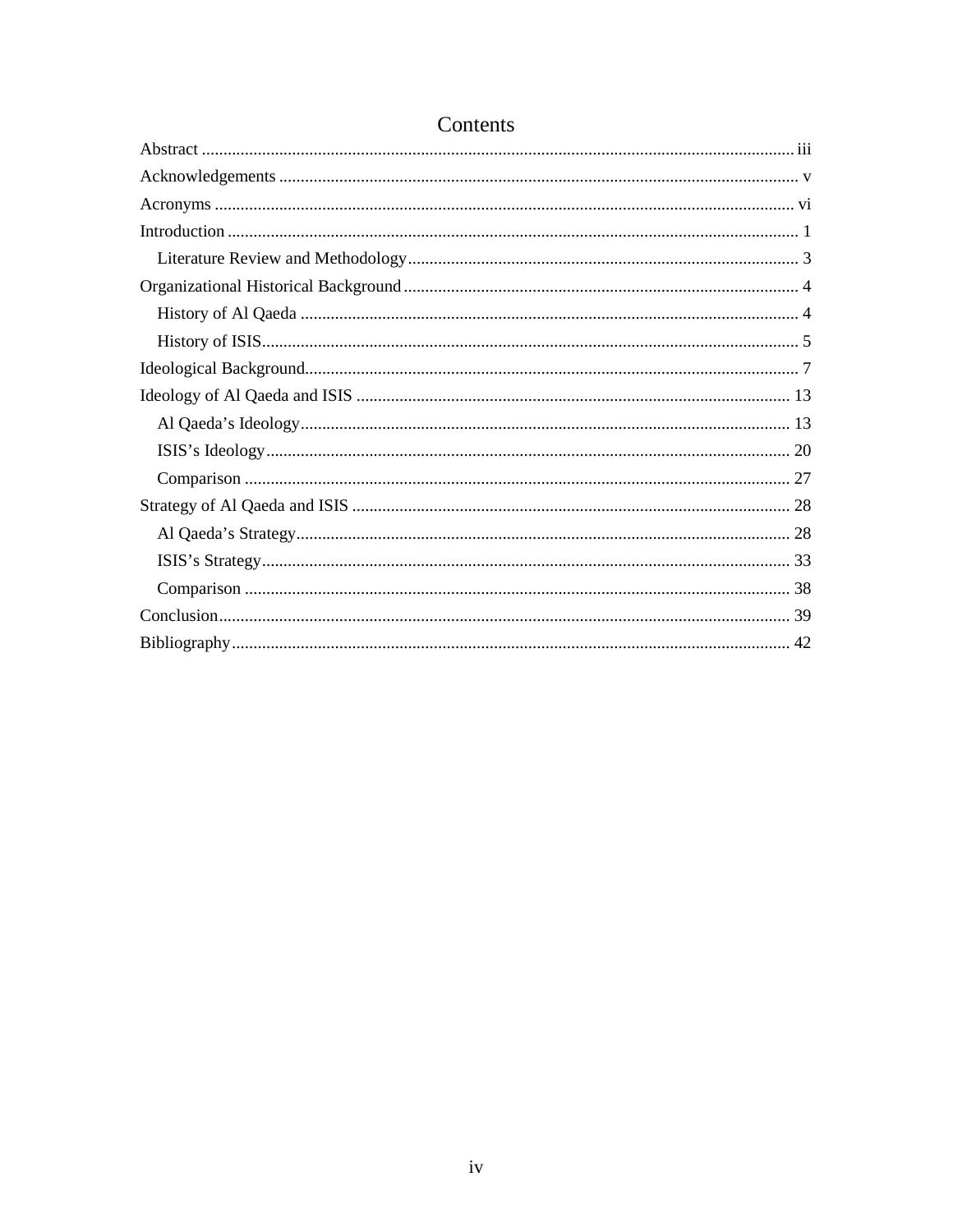## Acknowledgements

<span id="page-5-0"></span> First and foremost, I would like to thank my beautiful wife and daughter for their Secondly, I owe a debt of gratitude to my monograph director, Dr. Jacob Stoil. Thank you for enduring support as I invested a significant amount of time and energy to complete this project. your commitment and guidance throughout the entire process. I could not have completed this without your help.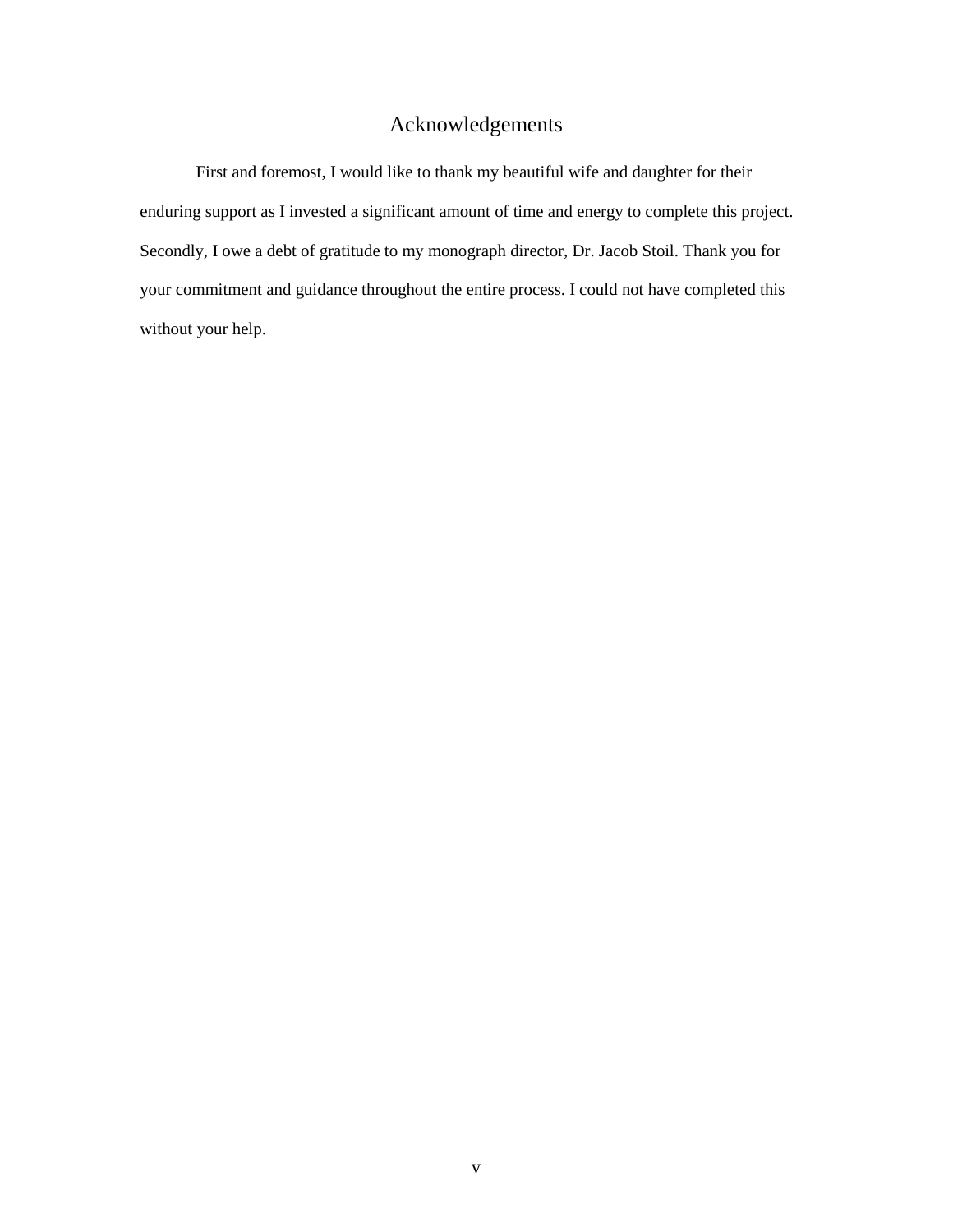# Acronyms

<span id="page-6-0"></span>

| AQAP        | Al Qaeda in the Arabian Peninsula         |
|-------------|-------------------------------------------|
| AQI         | Al Qaeda in Iraq                          |
| <b>AQIM</b> | Al Qaeda in the Islamic Maghreb           |
| <b>ISI</b>  | Islamic State of Iraq                     |
| <b>ISIS</b> | Islamic State of Iraq and Syria (or Sham) |
| ISIS-K      | Islamic State of Iraq and Syria-Khorasan  |
| <b>JTJ</b>  | Jam'at Tawhid wal-Jihad                   |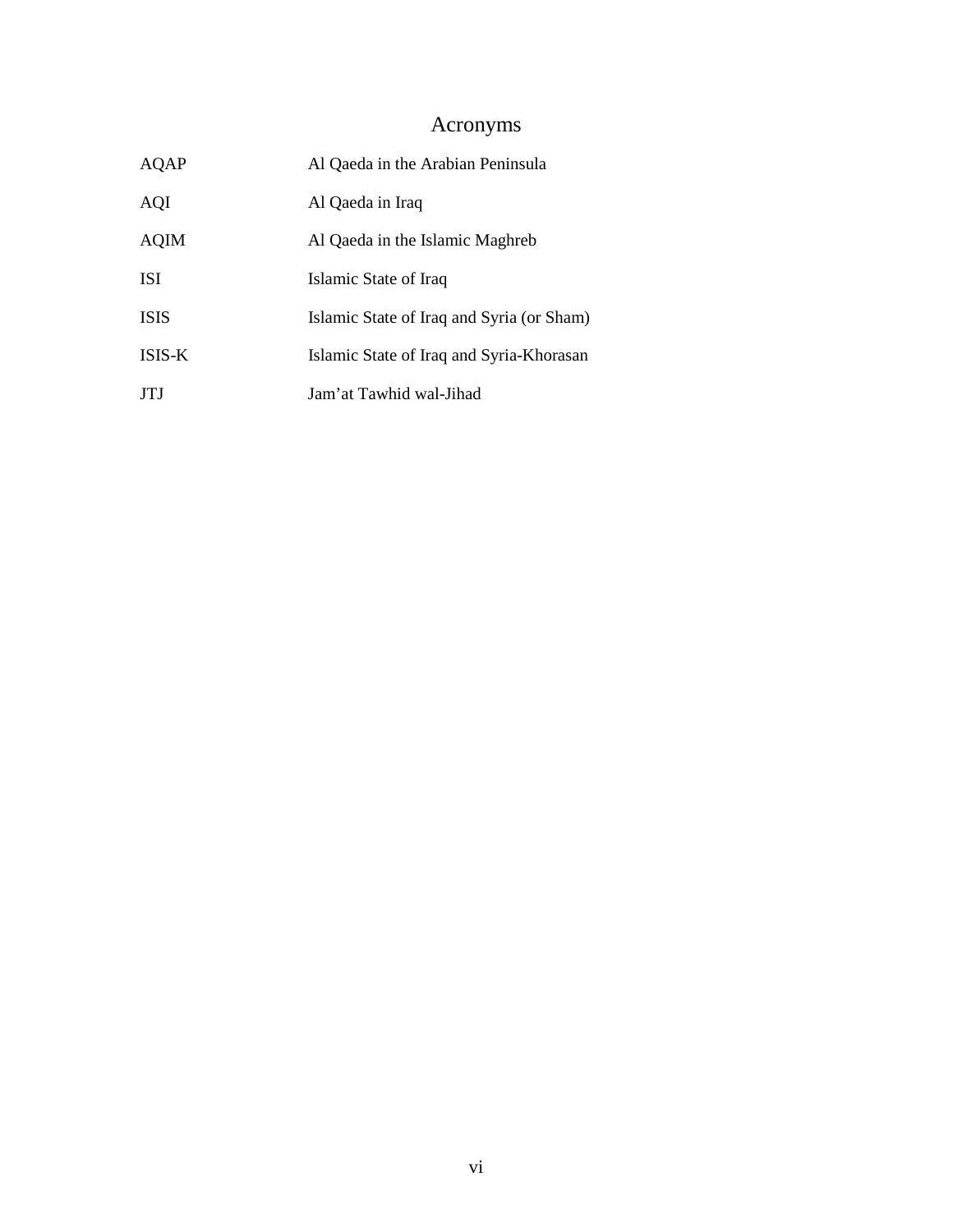## Introduction

<span id="page-7-0"></span> several attacks but failed to garner sufficient attention from US security agencies. Similarly, when the Islamic State of Iraq and Syria (ISIS) declared a caliphate in June 2014, it caught most of the world off guard, largely because very few understood their ideology, and how it drove their For many Americans the Al Qaeda attacks of September 11, 2001 came as a surprise. Al Qaeda explained their grievances through various proclamations and had already committed strategy.

 continue to oversee *wilayat* (provinces) all over the globe. They are returning to their insurgent roots, which facilitated a quick and unexpected rise to power in 2014. [1](#page-7-1) Despite the losses of both Since 9/11, Al Qaeda has responded to challenges in the operational environment, but their foundational vision remains and the threat they pose to the United States and international security remains real. ISIS lost its headquarters in Raqqa, Syria in October 2017, but they organizations, intellectual debate on their ideologies remains necessary.

 ideological differences drive the divergent strategies pursued by Al Qaeda and ISIS. To reach this The primary research objective of this monograph is to identify the extent to which objective, the monograph explored two common tenets of ideology most applicable to Al Qaeda and ISIS that were consistent in the research: uniting and purifying the Islamic *Umma*  (community) and waging jihad. Each group centers their ideology on these two aspects.

 Al Qaeda and ISIS are not identical in either ideology or strategy. Yet across the US military, there is little understanding on how they differ. The aim of this monograph is to fill that void in understanding by demonstrating the fundamental ideological differences that mold the diverging strategies of each group. A better understanding of the ideologies that drive each will enable more effective strategies to minimize the danger they pose to the world. It will also help

<span id="page-7-1"></span><sup>&</sup>lt;sup>1</sup> Andrew Byers and Tara Mooney, "ISIS After the Caliphate," *Small Wars Journal*, September 2, 2017, accessed September 12, 2017, [http://smallwarsjournal.com/jrnl/art/isis-after-the-caliphate.](http://smallwarsjournal.com/jrnl/art/isis-after-the-caliphate)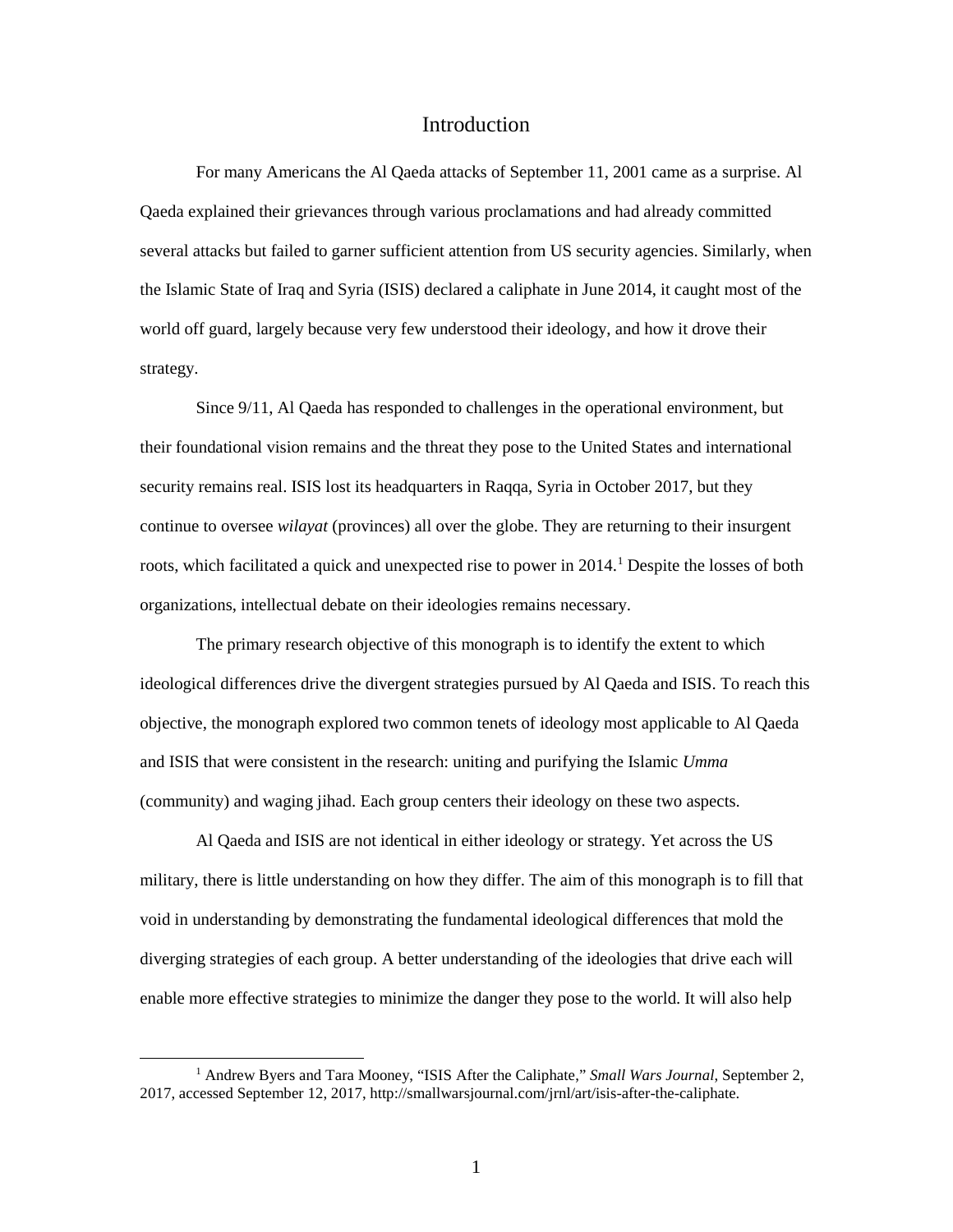anticipate future threats from likeminded groups.

 went on to state that although the United States has made significant gains against ISIS and Al Qaeda, both organizations "maintain global reach with established branches in strategic locations."<sup>[3](#page-8-1)</sup> As long as their ideologies persist, the United States can expect to contend with this The United States' most recent National Security Strategy stated that jihadist groups like ISIS and Al Qaeda are "linked by a common radical Islamist ideology that encourages violence against the United States and our partners and produces misery for those under their control."<sup>2</sup> It issue for the foreseeable future.

 The monograph consists of four sections. The first section includes the organizational historical background of Al Qaeda and ISIS to give the reader context. This history focuses on their foundational visions and the historical circumstances that fostered their inception. It examines how historical conditions interacted with their ideology and illustrates the consistency in their worldview.

 section also explains two of the more relevant terms in Islam as they pertain to Al Qaeda and ISIS. It explores their ideas on uniting and purifying the Islamic *Umma* (community), jihad, the The second section includes background information on the ideological figures that inspired both groups: Ibn Tamiyyah, Sayyid Qutb, Abdullah Azzam, and Abu Bakr Naji. The ISIS: Salafism and caliphate. The third section examines the ideologies that drive Al Qaeda and caliphate, and other aspects that are fundamental to what drives their strategy. The section concludes with a comparison of ideological similarities and differences.

The fourth section covers key facets of Al Qaeda's and ISIS's strategies, including how they view affiliates and territorial control. It illustrates the nexus between ideology and strategy

 $\overline{a}$ 

<span id="page-8-1"></span><span id="page-8-0"></span><sup>&</sup>lt;sup>2</sup> National Security Strategy of the United States of America, The White House, December 2017, accessed December 19, 2017,<https://www.whitehouse.gov/wp-content/uploads/2017/12/NSS-Final-12-18>- 2017-0905.pdf.

 $3$  Ibid.  $3$  Ibid.  $2$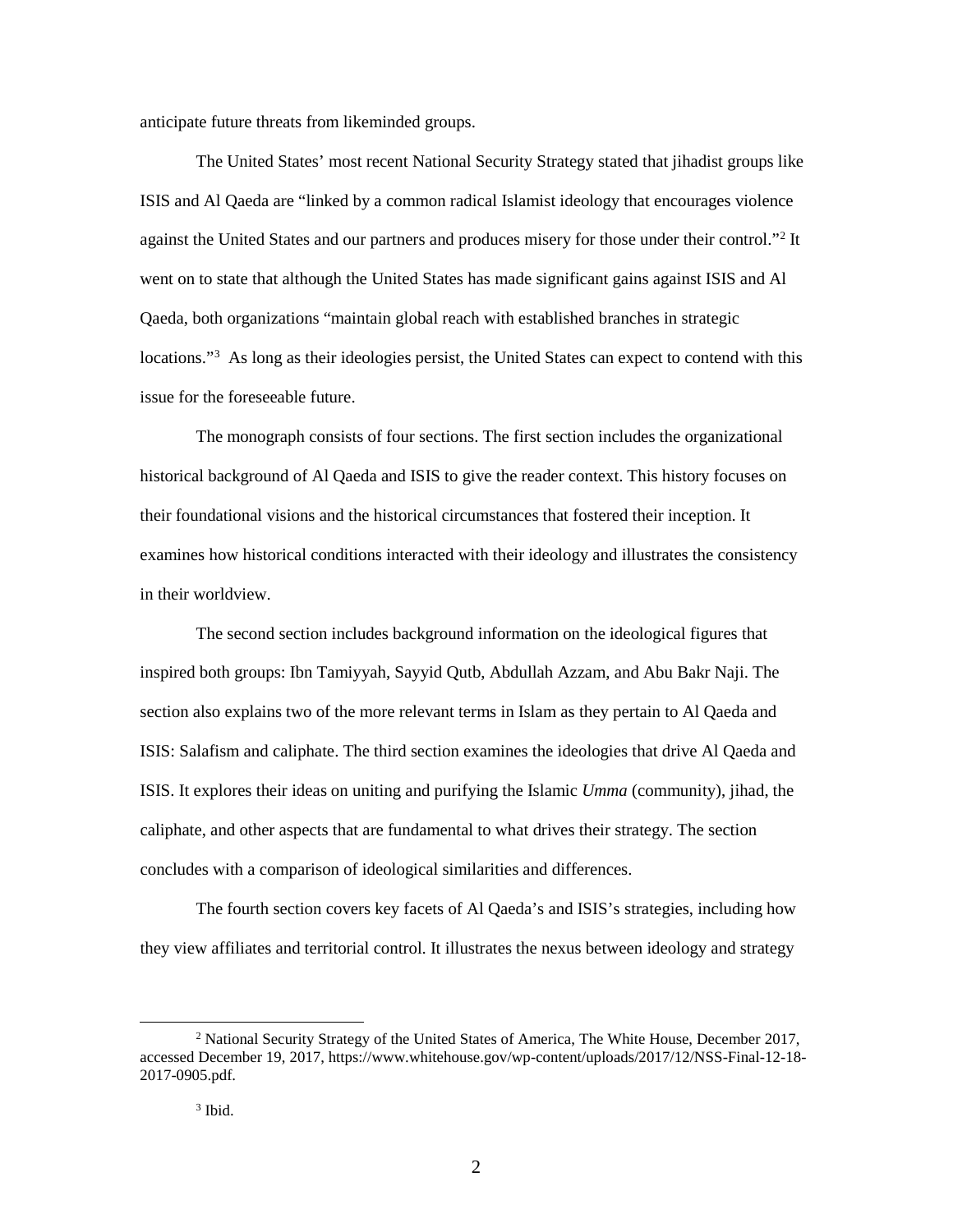<span id="page-9-0"></span> and concludes by comparing similarities and differences. Finally, the fifth section summarizes the monograph and offers recommendations for the utility of this information in the future.

## Literature Review and Methodology

 the two. Consequently, many Americans view them as homogenous. William McCants from the experts on Al Qaeda and wrote detailed studies on their ideology, financial activities, and relationships with affiliates. Fawaz Gerges from the London School of Economics is one of the States. He also published detailed works on ISIS explaining the conditions that led to their rise to not address their deeper ideological differences. Aaron Zelin, a fellow at the Washington Institute for Near East Policy, is an expert on Sunni jihadist groups in general. His website, *Jihadology*, The literature on Al Qaeda and ISIS is extensive; however, little writing exists comparing *Brookings Institution* has written extensively on ISIS, including on its apocalyptic vision and views on the caliphate. Daniel Byman from Johns Hopkins University is one of the foremost leading authorities on political Islam, jihadism, Al Qaeda and Islamic relations with the United power and the ramifications their actions will have on the future of the Middle East. His book, *ISIS: A History*, provided a comparison of Al Qaeda and ISIS, but it was limited in scope and did was an excellent repository of articles germane to this subject. Zelin is also one of the primary experts on ISIS's territorial methodology.

 common primary sources they used to support their arguments. The project then conducted an This monograph will add to the existing literature by providing a comprehensive examination of the ideological and strategic differences between Al Qaeda and ISIS using a qualitative case study approach. The research began with an examination of secondary sources from the leading experts on the subject to find consistent themes in their research and identify examination of the primary evidence, especially works published by members of Al Qaeda and ISIS, including proclamations, speeches, and letters by the key leaders of Al Qaeda and ISIS. These sources include Osama bin Laden's and Ayman al-Zawahiri's various declarations and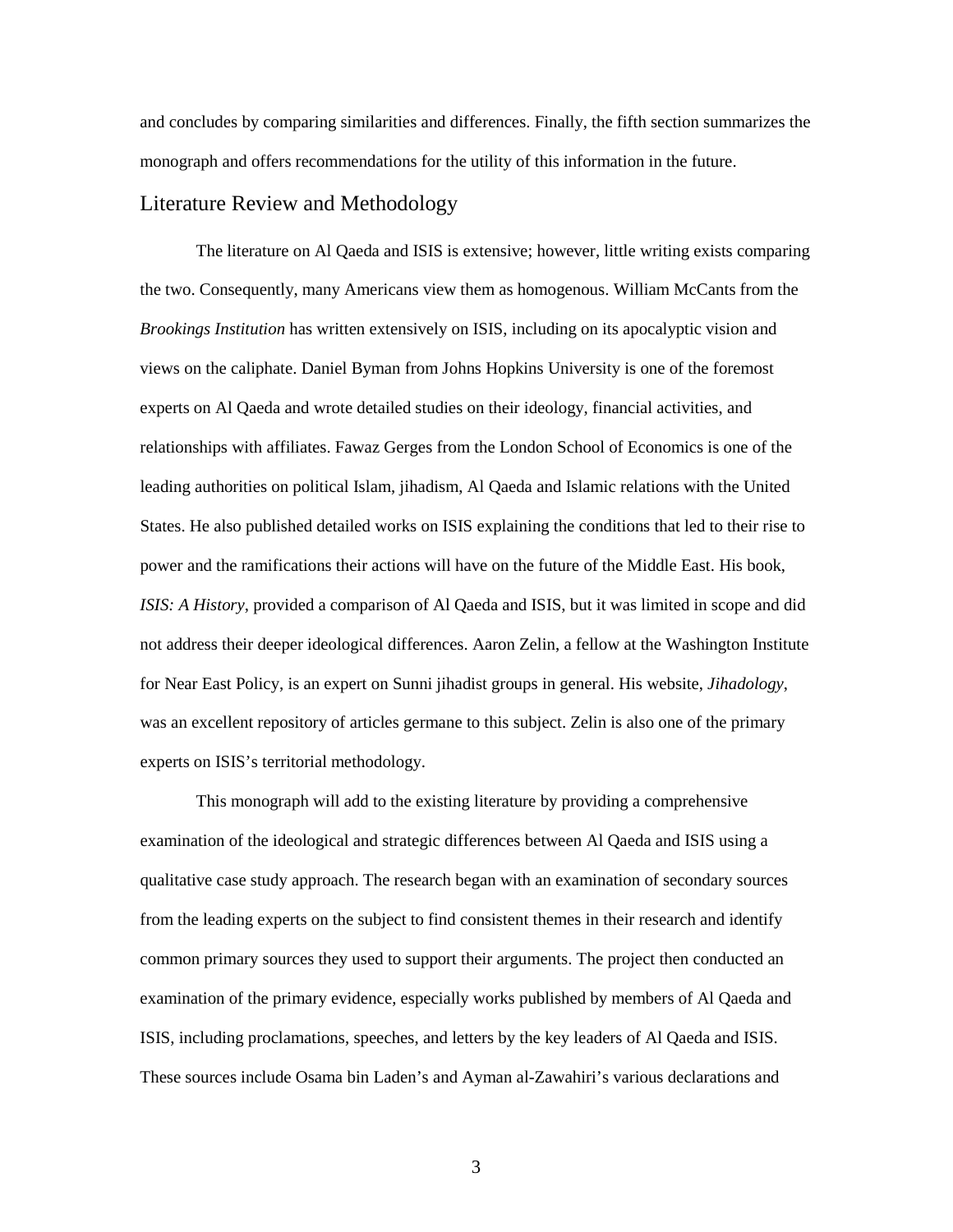<span id="page-10-0"></span> each group most identified with while providing a better understanding of the nexus between ideology and strategy. The major assumption going into the project was that Al Qaeda and ISIS key leaders from each organization. key leaders from each organization. The information presented will enable planners to develop operational approaches to ISIS's magazine, *Dabiq* and *Rumiyah*. This helped identify which Islamic ideological figures are not homogenous organizations and do have ideological differences that produce divergent strategies. This was validated by the primary evidence, most specifically the language used by

 counter and anticipate the future actions of Al Qaeda and ISIS, as well as the actions of other Sunni jihadist groups. An educated military force that continuously studies and engages in discourse on this subject will be better prepared for future operations against Sunni jihadist groups that have proven to be adaptive and resilient.

## Organizational Historical Background

## History of Al Qaeda

<u>.</u>

 Union's war in Afghanistan in the 1980s. As the conflict concluded, Osama bin Laden and his inner circle, under the mentorship of Abdullah Azzam, capitalized on the gains made during the war and turned their network into a global jihadist movement. Bin Laden's vision was to craft a vanguard of elite fighters who could lead the global jihad movement and unite disparate jihadist groups under a single umbrella.<sup>4</sup> He envisioned an organization that would engage on behalf of Al Qaeda was formed under the anti-Soviet jihad that materialized during the Soviet oppressed Muslims worldwide, fight a defensive jihad against perceived US and allied aggression, and advance the fundamental principles of Islam.

Following Azzam's assassination in 1989, Ayman al-Zawahiri, filled Al Qaeda's

<span id="page-10-1"></span> 4 Daniel L. Byman, "Comparing Al Qaeda and ISIS: Different Goals, Different Targets," *The Brookings Institution*, April 29, 2015, accessed September 6, 2017,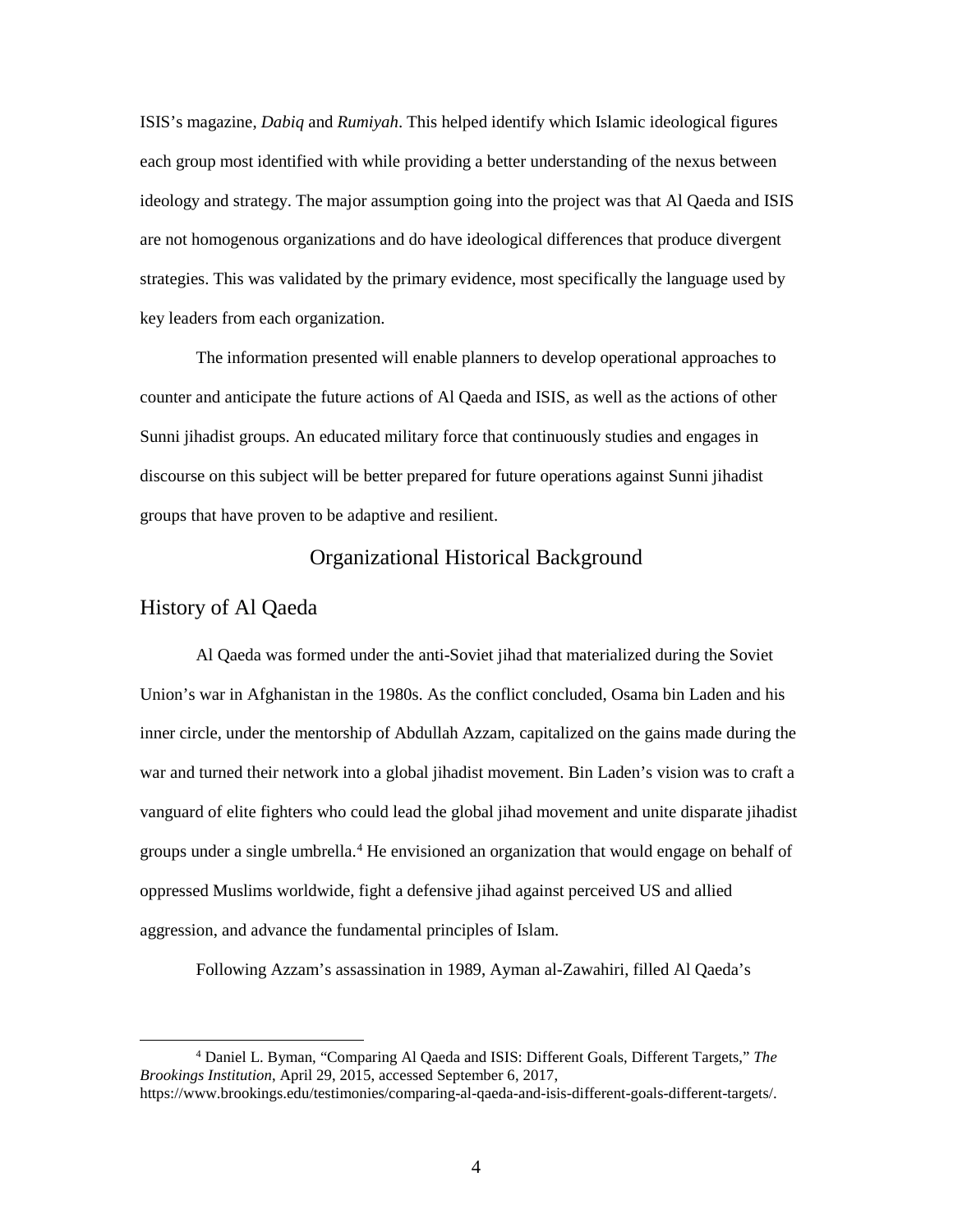<span id="page-11-0"></span> ideological void and, with bin Laden, formulated its strategic vision. Under their leadership, Al campaign to rally support for jihad against Islam's enemies. With the momentum gained, and a Qaeda's ideology centered on carrying out armed struggle against the perceived enemies of Islam who were engaged in a global conspiracy against the religion.<sup>5</sup> The group launched an ideological level of ambition not seen previously by jihadist organizations, Al Qaeda carried out multiple high-profile attacks in the late 1990s and the most devastating terrorist attack in history on September 11, 2001.

 maintained the group's original focus on jihad after bin Laden's death in 2011. In 2013, Zawahiri engage in jihad against aggression from the United States and its allies.<sup>[7](#page-11-3)</sup> Counterterrorism efforts decimated Al Qaeda's core elements and organizational infrastructure since 9/11. However, Al Qaeda's unifying vision has not wavered. Zawahiri issued his "Jihadist Guidelines" to members of Al Qaeda reasserting the same ideological principles. [6](#page-11-2) As recently as June 2017, Zawahiri in a statement titled, "One *Ummah*, One War on Multiple Fronts," again emphasized Al Qaeda's original core ideology, calling on all Muslims to

## History of ISIS

<u>.</u>

training camp in northeastern Iraq in 2002.<sup>[8](#page-11-4)</sup> The 2003 Iraq war allowed ISIS to develop its Abu Musab al-Zarqawi planted the seeds of ISIS in 1999 when he established a training camp near Herat, Afghanistan and founded *Jam'at Tawhid wal-Jihad* (JTJ). He later established a

<span id="page-11-3"></span>7 Thomas Joscelyn, "Zawahiri Lectures on Global Jihad, Warns of National Boundaries," *Long War Journal*, June 10, 2017, accessed September 17, 2017, <https://www.longwarjournal.org/archives/2017/06/zawahiri-lectures-on-global-jihad-warns-of-national>boundaries.php.

<span id="page-11-1"></span> 5 Rohan Gunaratna. "Al Qaeda's Ideology," *Hudson Institute*, May 19, 2005, accessed September 14, 2017,<https://www.hudson.org/research/9777-al-qaeda-s-ideology>.

<span id="page-11-2"></span><sup>6</sup> Ayman al-Zawahiri, "General Guidelines for Jihad," address to jihadists, September 19, 2013, accessed September 14, 2017, <https://www.arrahmah.com/as-shab-tqdm-twjyhat-aamt-llml-al-jhady>llshykh-al-amyr-aymn-az-zwahry/.

<span id="page-11-4"></span><sup>8</sup> Cole Bunzel, "From Paper State to Caliphate: The Ideology of the Islamic State," *The Brookings Institution*, March 2015, accessed July 20, 2017,<https://www.brookings.edu/wp>content/uploads/2016/06/The-ideology-of-the-Islamic-State.pdf.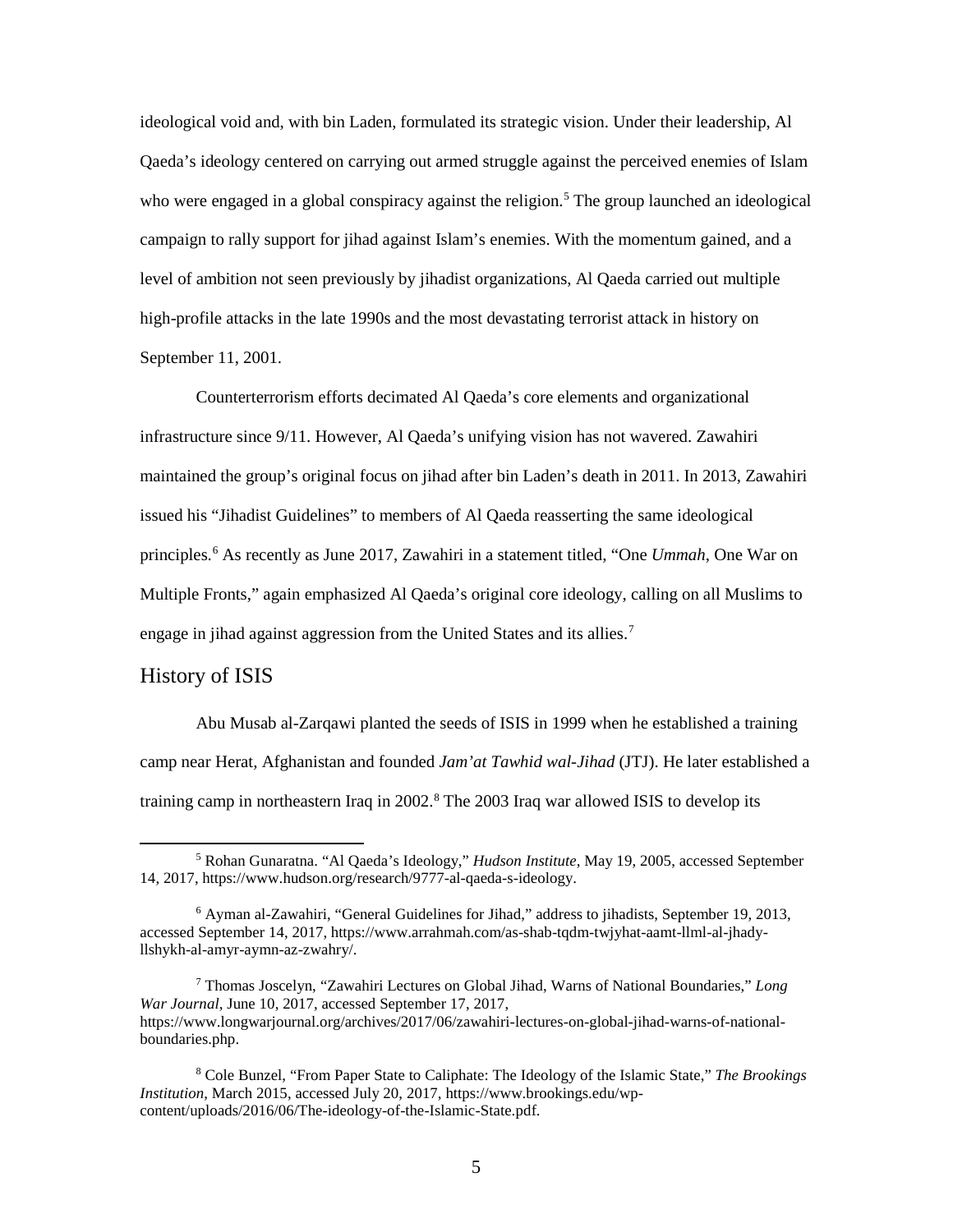Unlike bin Laden, Zarqawi envisioned a caliphate created by blood and violence. Iraq gave him Iraq's Shia population and compel Iraq's Sunnis to support establishing an Islamic State.<sup>[11](#page-12-2)</sup> Under ideology within the framework of the Iraqi insurgency during a period that witnessed the arrival of a younger and more extreme brand of Salafi (strict Sunni Muslim sect) jihadism. [9](#page-12-0) The group rebranded itself as Al Qaeda in Iraq (AQI) after Zarqawi pledged *bay'a* (allegiance) to bin Laden. the opportunity to see this through.<sup>10</sup> He purposefully used violence to generate a civil war with Zarqawi's leadership, AQI launched a sophisticated insurgency aimed at killing US troops, but more importantly, at creating a void that would enable the establishment of an Islamic state.

 After Zarqawi was killed in June 2006 by a US air strike, the group renamed itself the Zarqawi's initial vison remained intact and when the United States departed at the end of 2011, ISI had a golden opportunity. The Iraqi government, mainly led by Shia, took a series of missteps Islamic State of Iraq (ISI), but their influence dwindled after US military efforts intensified. that infuriated the country's Sunni population. Meanwhile, the Arab Spring was in full effect across North Africa, Yemen, Bahrain, Jordan, and, most importantly, Syria, where a civil war ignited. The conditions were ripe for ISI and they seized the opportunity.<sup>12</sup>

 and *Sham* (Syria)." In Syria, the group built relationships, intimidated possible enemies, and conducted a multiyear engagement program, thereby setting the foundation for their future successes.<sup>[13](#page-12-4)</sup> The program offered a "shared vision" of the country that included Sunni majority Under the leadership of its new leader, Abu Bakr al-Baghdadi, ISI built relationships and created operational flexibility inside Syria, while also renaming itself "The Islamic State of Iraq

 $\overline{a}$ 

<sup>&</sup>lt;sup>9</sup> Bunzel, "From Paper State to Caliphate."

<span id="page-12-4"></span><span id="page-12-3"></span><span id="page-12-2"></span><span id="page-12-1"></span><span id="page-12-0"></span><sup>&</sup>lt;sup>10</sup> Brian L. Steed, *ISIS: An Introduction and Guide to the Islamic State* (Santa Barbara, CA: ABC-CLIO, 2016), 22.

 $11$  Ibid., 23.

 12 Ibid., 24-27.

 13 Ibid., 29.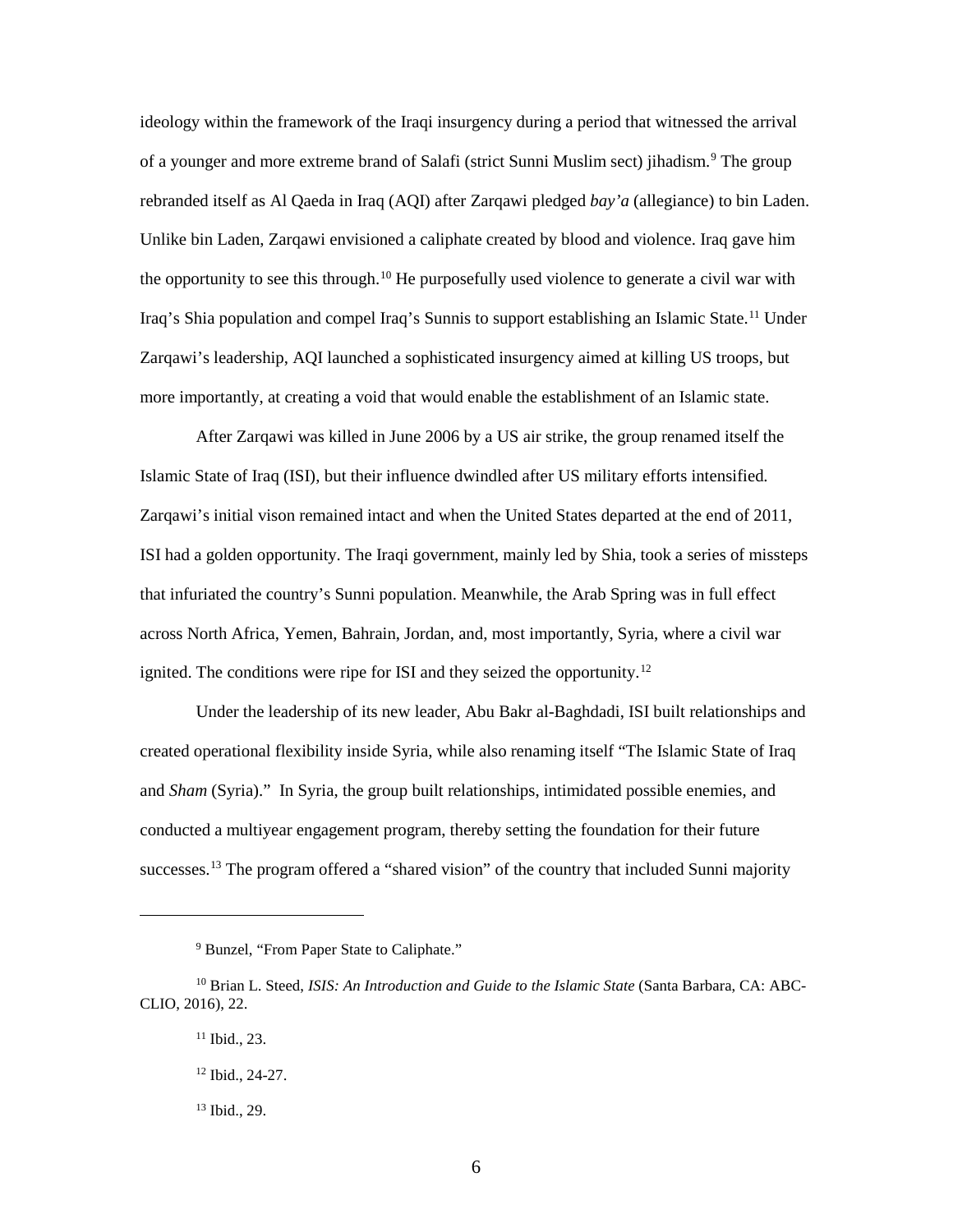<span id="page-13-0"></span> group's calculated efforts over the course of several years paid off. All their successes in 2014 control[.14](#page-13-1) ISIS returned to Iraq in 2014 in force and seized territory without much opposition. The were enabled by a strict adherence to Zarqawi's foundational vision of establishing a caliphate.

 States, pushed back forcing ISIS to vacate previously held territory. Despite these setbacks and changes to the operational environment, ISIS's vision and ideology persist. Zarqawi's legacy endured as ISIS acquired territory in Iraq and Syria and built provinces stretching from Afghanistan to North Africa. The international community, led by the United

 From their foundations onward, both Al Qaeda and ISIS have visions and ideological aspirations imperturbable to setbacks or changes to the operational environment. Battlefield they persisted in maintaining the ideologies that initially propelled their successes. conditions forced both groups to adapt, but with a common understanding and shared purpose

## Ideological Background

 ordained and is entirely different from all the valueless methods of short-sighted human Islam's function is to change people's beliefs and actions…. Its method is Divinelybeings.

―Sayyid Qutb, *Milestones* 

conservative branch of jihadism known as Salafism. Salafism emerged in the latter half of the 19<sup>th</sup> century and originated from *al-Salaf*, the companions of the Prophet Muhammad.[15](#page-13-2) *Al-salaf* is One key facet of the ideological background of Al Qaeda and ISIS is the ultratypically used in conjunction with *al-salih* to mean "virtuous forefathers."[16](#page-13-3) Salafism urges

<sup>14</sup> Steed, *ISIS: An Introduction and Guide to the Islamic State*, 11.

<span id="page-13-3"></span><span id="page-13-2"></span><span id="page-13-1"></span><sup>15</sup> Guilain Denoeux, "The Forgotten Swamp: Navigating Political Islam," *Middle East Policy*, no. 2 (June 2002): 56-82, accessed July 20, 2017, [http://www.blackwellpublishing.com/content/BPL\\_Images/Journal\\_Samples/mepo1061](http://www.blackwellpublishing.com/content/BPL_Images/Journal_Samples/mepo1061)- 1924~9~2~057%5C057.pdf, 59.

<sup>16</sup> Denoeux, "The Forgotten Swamp: Navigating Political Islam," 59.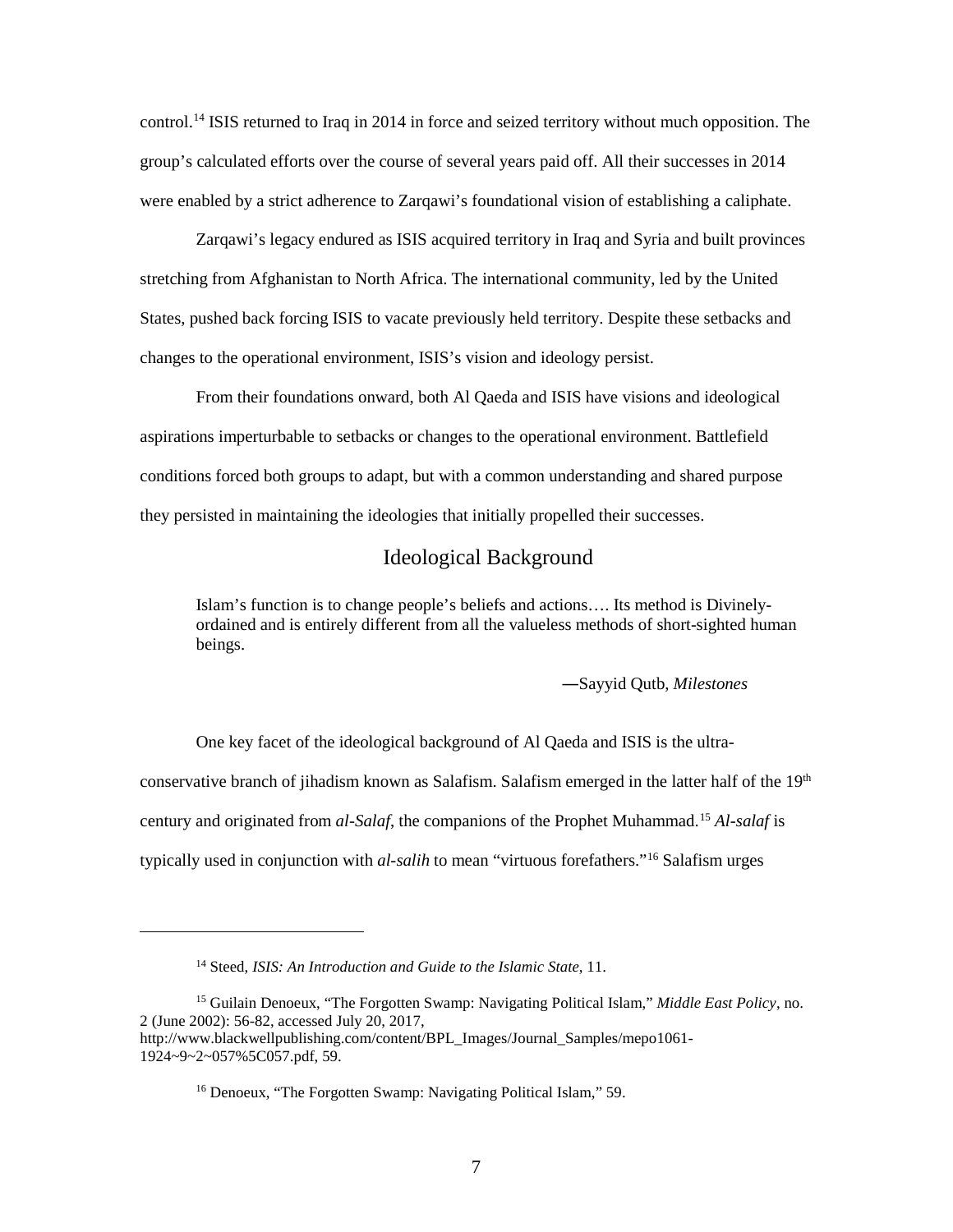generations of followers up until the ninth century.<sup>[18](#page-14-1)</sup> They reject forms of Islam not congruent with the Quran and Muhammad's actions.<sup>19</sup> Muslims to return to the form of Islam practiced by Muhammad and his closest followers.<sup>17</sup> Salafists define Islam as anything explicitly allowed by Muhammad and support his first three

and ISIS. These include Ibn Tamiyyah, a  $13<sup>th</sup>$  century theologian who is the most quoted  Osama bin Laden; Abu Bakr Naji, an Islamist strategist whose book, *The Management of*  Several leading theorists on jihad provided a guiding ideological framework for Al Qaeda individual by ISIS; Sayyid Qutb, a founding member of the Muslim Brotherhood who influenced *Savagery*, inspired Islamic extremists worldwide; and Abdullah Azzam, one of the principal founders of Al Qaeda.

 Ibn Tamiyyah (1263-1328) was a medieval Sunni Islamic theologian. His teachings are influential to the Salafi jihadist ideology. Tamiyyah is often quoted by ISIS in their two prominent "Declaration of Jihad Against the Americans."<sup>20</sup> Tamiyyah lived during the late  $13<sup>th</sup>$  century when Mongols invaded the Muslim world. He advocated jihad, even though the Mongol king was a Muslim convert. However, because the Mongol ruler allowed tribal law to be practiced concurrently with sharia law, Tamiyyah argued the Mongols were apostates and could publications, *Dabiq* and *Rumiyah*. Osama bin Laden also referenced Tamiyyah, including in his be targets for jihad.<sup>[21](#page-14-4)</sup> Contemporary Salafi jihadist organizations, such as ISIS, cite Tamiyyah as an authority for supporting jihad against Muslim rulers who fail to exclusively impose sharia

<sup>17</sup> Denoeux, "The Forgotten Swamp: Navigating Political Islam," 59.

<span id="page-14-1"></span><span id="page-14-0"></span><sup>18</sup> Jacob Olidart, "What is Salafism?" *Foreign Affairs*, November 24, 2015, accessed July 20, 2017,<https://www.foreignaffairs.com/articles/syria/2015-11-24/what-salafism>.

<sup>&</sup>lt;sup>19</sup> Denoeux, "The Forgotten Swamp: Navigating Political Islam," 60.

<span id="page-14-3"></span><span id="page-14-2"></span> (Cambridge: The Belknap Press of Harvard University Press, 2009), 49.  $^{20}$  Osama bin Laden, "Declaration of Jihad Against the Americans Occupying the Land of the Two Holy Sanctuaries," in Kepel, Gilles, Jean-Pierre Milelli, and Pascale Ghazaleh, *Al Qaeda in its Own Words* 

<span id="page-14-4"></span><sup>&</sup>lt;sup>21</sup> Christopher Henzel, "The Origins of Al Qaeda's Ideology: Implications for US Strategy," *Parameters*, no. 1 (Spring 2005), 71.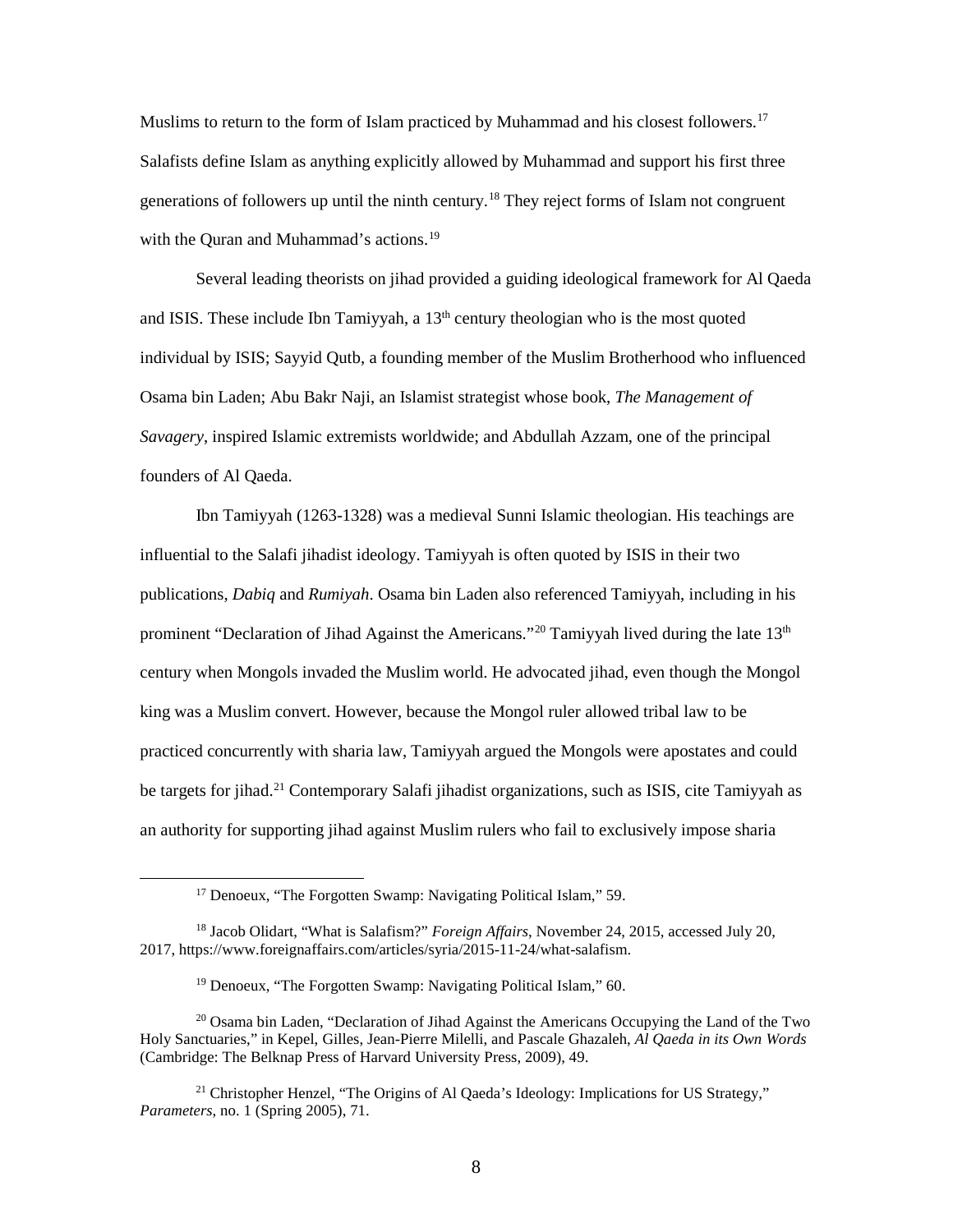$law.<sup>22</sup>$  $law.<sup>22</sup>$  $law.<sup>22</sup>$ 

 Sayyid Qutb (1906-1966) was an activist and member of the Egyptian Muslim frequently directly reference Qutb, but they employ many of his ideas. Qutb divided the world into two camps: Islam and *jahiliyya* (state of ignorance that existed before the time of the Prophet Muhammad), something Al Qaeda and ISIS both do.<sup>[23](#page-15-1)</sup> He committed himself to returning Islam followers. Qutb's polemic argued that modern societies were in a state of *jahiliyya* with their obligation to procure arms, fight, and form a vanguard until they eventually grew and had enough Brotherhood. He was influential to Osama bin Laden and Ayman al-Zawahiri. ISIS does not to its original form based on the methodology of the Prophet Muhammad and his closest emphasis on materialism, rather than Islamic values.<sup>[24](#page-15-2)</sup> Qutb proclaimed that Muslims had an strength to destroy this state of *jahiliyya*. [25](#page-15-3) 

return the religion to its unpolluted origins.<sup>[26](#page-15-4)</sup> He was deeply contemptuous of the United States and called for jihad against Muslim apostate regimes. Qutb was one of the first Islamists to encourage violence in the name of Islam. Osama bin Laden replicated his vanguard concept. Qutb wanted to demonstrate the incompatibility of Islam with modernity and aimed to

 encourage violence in the name of Islam. Osama bin Laden replicated his vanguard concept. Abdullah Azzam (1941-1989) had a tremendous effect on Osama bin Laden in founding Al Qaeda. Azzam was passionate about the jihadist ideology and studied the works of Ibn

<sup>&</sup>lt;sup>22</sup> Henzel, "The Origins of Al Qaeda's Ideology: Implications for US Strategy," 71.

<span id="page-15-1"></span><span id="page-15-0"></span><sup>23</sup> Lawrence Wright, *The Looming Tower: Al Qaeda and the Road to 9/11* (New York: Vintage Books, 2006), 35.

 24 Ibid.

<span id="page-15-4"></span><span id="page-15-3"></span><span id="page-15-2"></span><sup>25</sup> Daniel Byman, *Al Qaeda, the Islamic State, and the Global Jihadist Movement: What Everyone Needs to Know* (Oxford: Oxford University Press, 2015), 74.

<sup>26</sup> Wright, *The Looming Tower*, 28.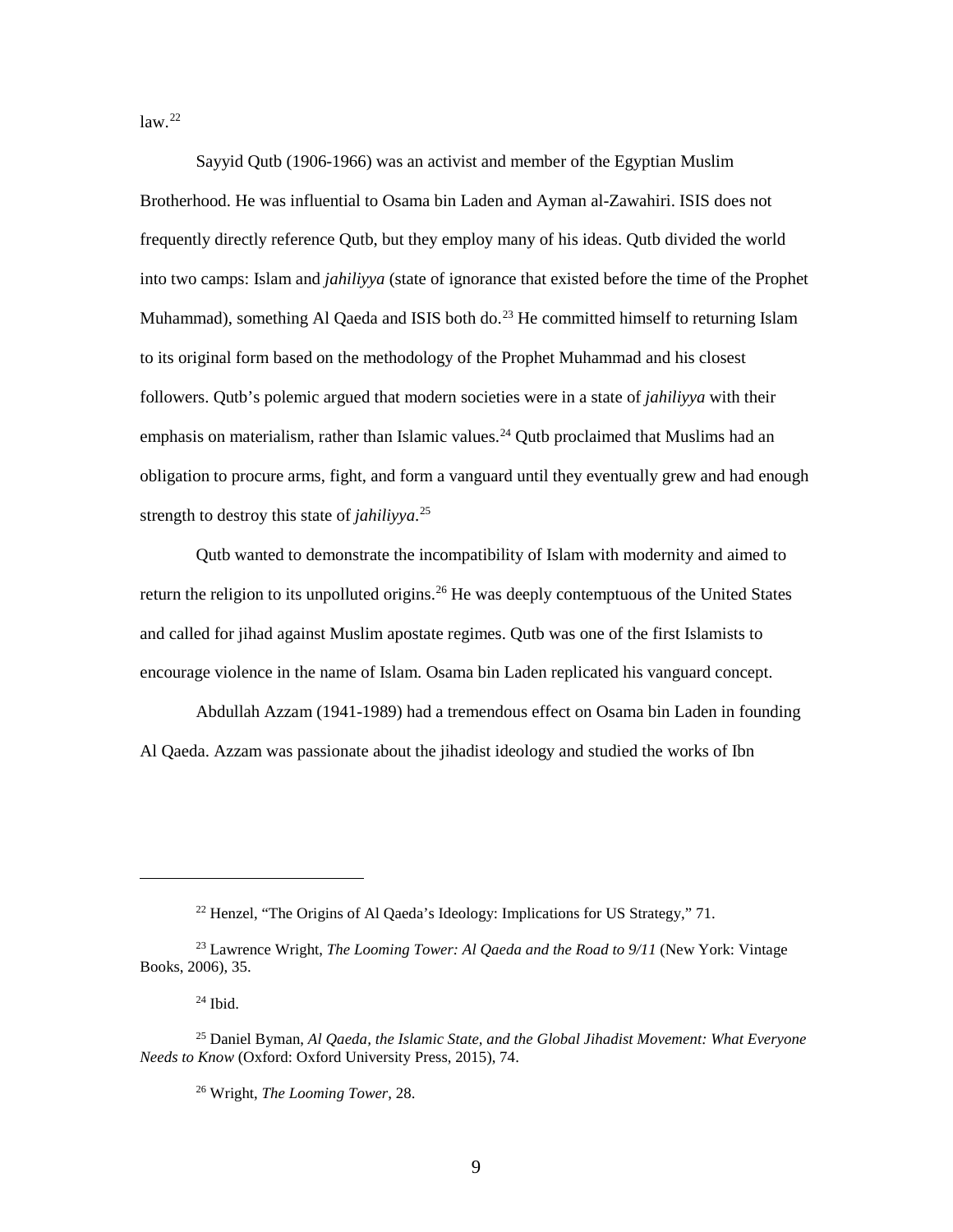Tamiyyah.<sup>27</sup> Azzam formulated a theoretical concept for "Al-Qaeda al-Sulba" (The Solid Base) view on jihad initially espoused by Ibn Tamiyyah. He viewed the Prophet Muhammad as a struggle.<sup>30</sup> to provide support for a global jihadist movement that could be staged from Afghanistan.<sup>28</sup> Azzam used the opportunity created by the Soviet-Afghan War to proliferate a uniquely radical warrior and concentrated solely on his works that emphasized jihad. Azzam was also one of the first to highlight the concept of *takfir* (declaring other Muslims non-believers), a pivotal ideological weapon used by ISIS.<sup>[29](#page-16-2)</sup> He proclaimed that there was a struggle of good versus evil between Muslims and the United States. Waging jihad was incumbent upon all Muslims in this

 contemporary jihadists. The book is circulated among ISIS's provincial commanders because it provides a blueprint for creating an Islamic caliphate. [31](#page-16-4) Abu Musab al-Zarqawi's strategy aimed at total societal breakdown in Iraq mirrored Naji's work. Naji advocated a battle plan designed to weaken states through what he called the "power of vexation and exhaustion."<sup>[32](#page-16-5)</sup> Abu Bakr Naji (1961-2008) was presumed to be Al Qaeda's chief of external operations before being killed by a US airstrike. His 2004 publication, *Management of Savagery: The Most Critical Stage Through Which the Umma Will Pass*, is the most influential work among

 $28$  Ibid.

 $\overline{a}$ 

29 Ibid.

30 Ibid.

<span id="page-16-2"></span><span id="page-16-1"></span><span id="page-16-0"></span> 27 Youssef Aboul Enein, "The Late Sheikh Abdullah Azzam's Books," *The West Point Combating Terrorism Center,* June 2010, accessed September 14, 2017, <https://ctc.usma.edu/v2/wp>content/uploads/2010/06/Azzam\_part\_3.pdf.

<sup>31</sup> Fawaz A. Gerges, *ISIS: A History* (Princeton, NJ: Princeton University Press, 2016), 34.

<span id="page-16-5"></span><span id="page-16-4"></span><span id="page-16-3"></span> 32 Abu Bakr Naji *The Management of Savagery: The Most Critical Stage Through Which the Umma Will Pass,* trans. William McCants, *John M. Olin Institute for Strategic Studies*, Harvard University, Cambridge, MA, May 23, 2006, accessed January 27, 2017,

<span id="page-16-6"></span><https://azelin.files.wordpress.com/2010/08/abu-bakr-naji-the-management-of-savagery-the-most-critical>stage-through-which-the-umma-will-pass.pdf.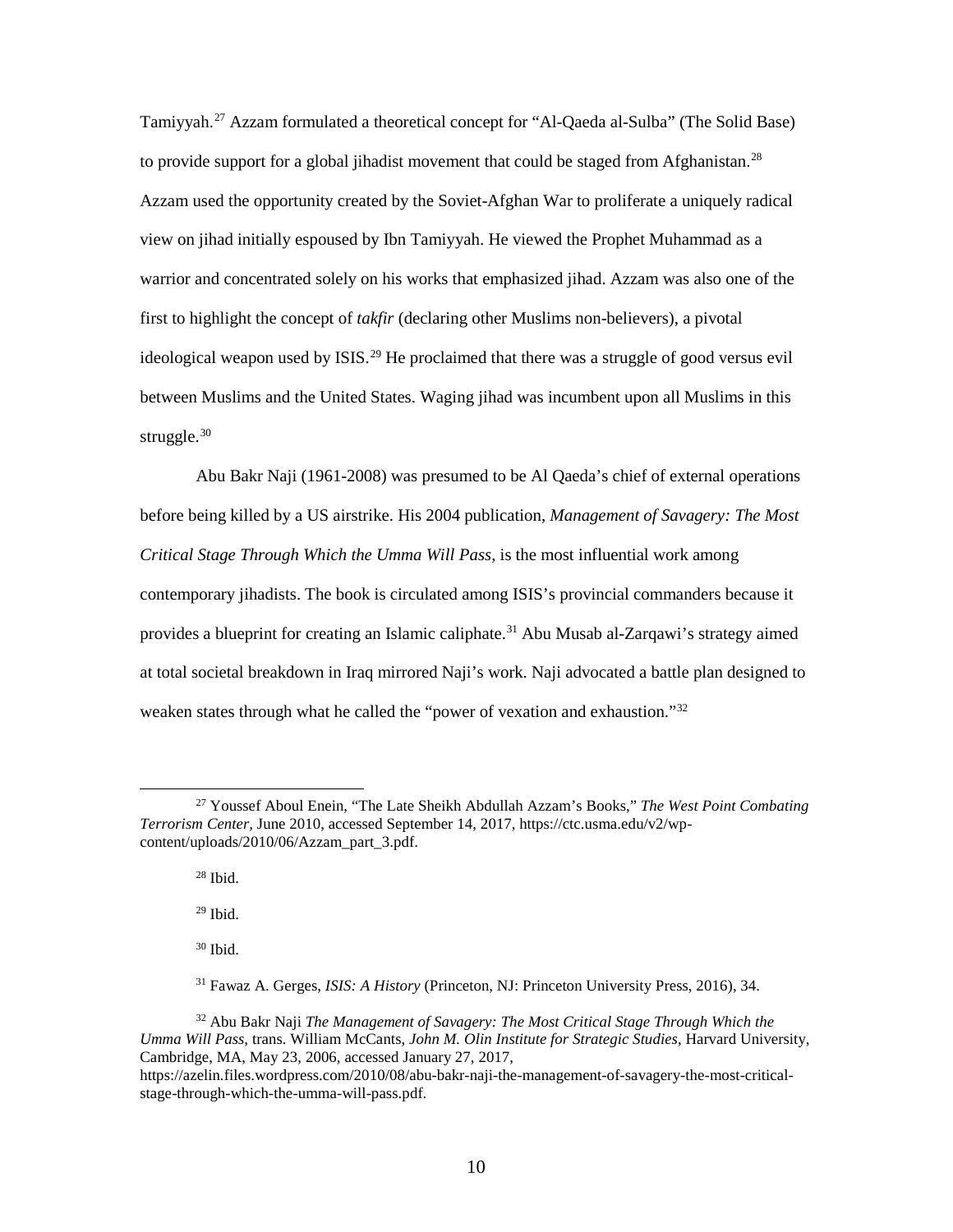Naji made the case for total war.<sup>33</sup> He contended that previous Salafi jihadists carried out called for three phases of escalating and systematic violence. In the first phase, vexation and empowerment, the aim was to exhaust the state and overthrow the governing authorities by attain the support of the population and establish sharia law, leading to the second phase, isolated attacks with no comprehensive strategic plan, ultimately leading to failure.<sup>34</sup> His plan striking economically valuable targets. A state of "savagery and chaos" would ensue due to security breakdowns.<sup>35</sup> Jihadists would then move in and provide security and basic services to administration of savagery.

 ISIS, was primarily focused on the "near enemy," consisting of regional issues and secular With a network of these administrations of savagery established, the jihadists would eventually coalesce and begin phase three, establishing the Islamic state and caliphate.<sup>36</sup> Naji, like apostate Muslim regimes.<sup>37</sup> The last few years of ISIS's campaign present striking parallels to Naji's plan outlined in the *Management of Savagery*.

 Ibn Tamiyyah, Sayyid Qutb, Abdullah Azzam, and Abu Bakr Naji represent the most pertinent ideological figures invoked by Al Qaeda and ISIS. Each conveyed a similar narrative— using violence to achieve strategic goals. From the beginning, Al Qaeda was influenced by Sayyid Qutb, especially his vanguard concept, and Azzam's vision for a global jihad was and *Rumiyah*, and adhered to Naji's ideas on total war and phases for establishing the caliphate. instrumental at the group's founding. ISIS has regularly cited Tamiyyah, as reflected in *Dabiq* 

One point of ideological contention between Al Qaeda and ISIS is the caliphate. Using

<span id="page-17-2"></span><span id="page-17-1"></span><span id="page-17-0"></span> $\overline{a}$ 

<sup>&</sup>lt;sup>33</sup> Gerges, *ISIS: A History*, 36.

<sup>33</sup> Gerges, *ISIS: A History*, 36. 34 Gerges, *ISIS: A History*, 36-37.

 35 Ibid., 37; Naji, *Management of Savagery*, 48.

<sup>36</sup> Gerges, *ISIS: A History*, 37.

<span id="page-17-3"></span> 37 Ibid.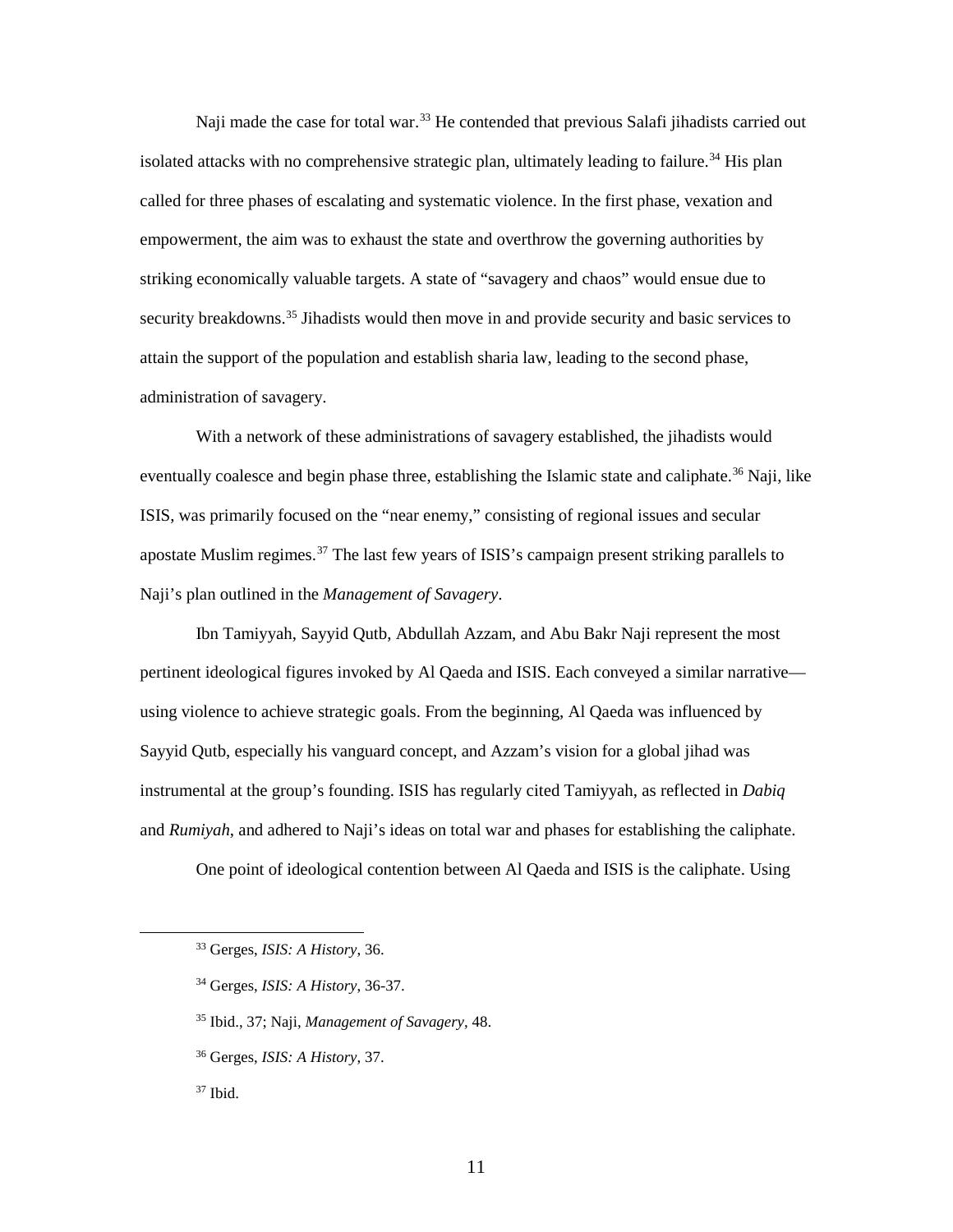Abu Bakr Naji's ideas, ISIS puts significant emphasis on the caliphate. A caliphate is "the rulership of Islam" and the caliph is the spiritual and earthly leader of the Islamic state.<sup>38</sup> The caliph is essentially "God's Deputy on Earth" and has authority over scholarly and religious matters. [39](#page-18-1) Islam's political system is based on three principles: *tawhid* (oneness of God), *risalat*  (prophet hood), and *khilafa*t (vice regency).<sup>40</sup> The caliph is required to exercise his Allah-given powers within the limits defined by Allah.<sup>41</sup> Any state that is established according to Islam's three political principles and that has a caliph capable of exercising the duties prescribed within this "Allah-given authority" can be a "human caliphate under the sovereignty of Allah."<sup>42</sup> When ISIS declared the caliphate in 2014, Abu Bakr al-Baghdadi was considered the *khilafat* and the group based its state on the principle of *tawhid*. [43](#page-18-5)

Ibn Khaldun, a 14<sup>th</sup> century Islamic historiographer, defined six requirements for assuming the role of caliph that have been agreed upon for centuries. One of them includes being a descendant of the Qureshi, the tribe of the Prophet Muhammad.<sup>[44](#page-18-6)</sup> When ISIS announced the Qureshi.[45](#page-18-7) Another key requirement to be caliph is to employ military forces and lead the *Umma*  in holy war. [46](#page-18-8) Baghdadi eagerly carried out this responsibility, as indicated by ISIS's willingness caliphate in 2014 and made Abu Bakr al-Baghdadi caliph, they made it known that Baghdadi was

<span id="page-18-0"></span> $\overline{a}$ 

41 Ibid.

 $42$  Ibid.

46 Ibid.

<sup>38</sup> Vernie Liebl, "The Caliphate," *Middle Eastern Studies*, no. 3 (May 2009), 374.

 39 Ibid.

<span id="page-18-3"></span><span id="page-18-2"></span><span id="page-18-1"></span><sup>40</sup> Sayyid Abul A'la Maududi, "Essential Features of the Islamic Political System," *Islam 101*, May 30, 2015, accessed September 11, 2017, [http://www.islam101.com/politics/politicalsystem.htm.](http://www.islam101.com/politics/politicalsystem.htm)

<span id="page-18-5"></span><span id="page-18-4"></span><sup>43</sup> ISIS, "Khilafah Declared," *Dabiq*, June 2014, accessed November 1, 2017, [https://clarionproject.org/docs/isis-isil-islamic-state-magazine-Issue-1-the-return-of-khilafah.pdf.](https://clarionproject.org/docs/isis-isil-islamic-state-magazine-Issue-1-the-return-of-khilafah.pdf)

<span id="page-18-8"></span><span id="page-18-7"></span><span id="page-18-6"></span><sup>44</sup> Ibn Khaldun, *The Muqaddimah: An Introduction to History*, trans. Franz Rosenthal (Princeton: Princeton University Press, 1989), 158-159.

<sup>45</sup> ISIS, "Khilafah Declared."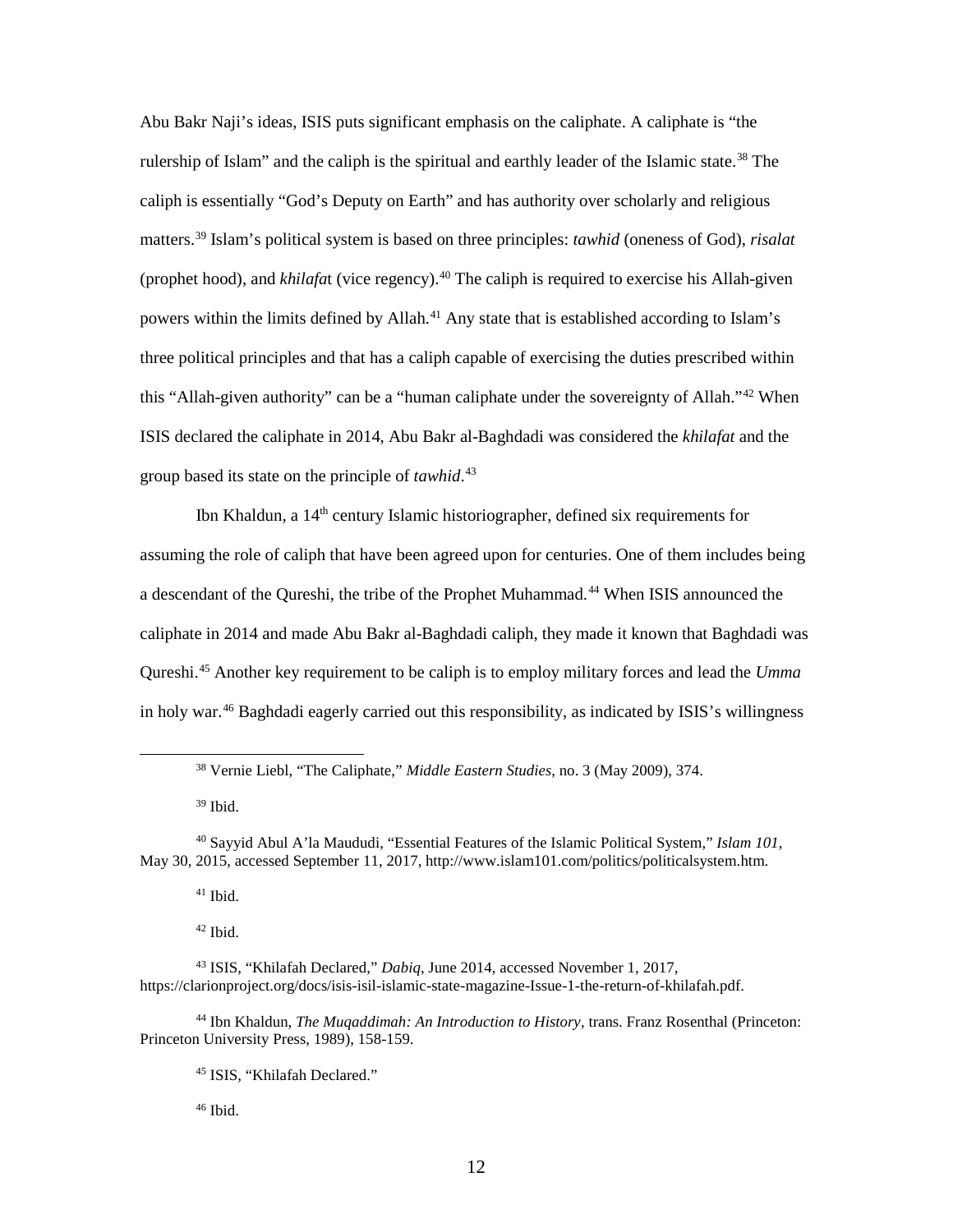<span id="page-19-0"></span>to conduct conventional military operations and seize territory.

June 2014, is the principle of *hakimiyyah*, a term meaning all sovereignty belongs only to God.<sup>47</sup> Theorists like Sayyid Qutb concluded that there was a difference between "authority and enforcing authority requires consent from the *Umma*. [49](#page-19-3) ISIS's declaration in June 2014 is seen as illegitimate by many Islamic theorists since the group never officially received approval from the Another key point about the caliphate that raises questions regarding ISIS's declaration in enforcing authority."[48](#page-19-2) Authority can be gained by simply recognizing *hakimiyyah*; however, *Umma*.

## Ideology of Al Qaeda and ISIS

 This section examines the ideologies of Al Qaeda and ISIS. To provide specificity and a more structured approach, it analyzes both groups on two common ideological facets consistent in the research: uniting and purifying the Islamic community (*Umma*) and waging jihad. Al Qaeda's Ideology

 A key aspect of Al Qaeda's ideology is to unite and purify the *Umma* under a single themselves the leader of this effort. At the center of their ideology is the principle of *tawhid*, the Qaeda considered itself the base of the Islamic *Umma* where Muslims can unite and defend umbrella. With a sharp understanding of Sayyed Qutb's vanguard concept, Al Qaeda considered oneness of God. For Al Qaeda, *tawhid* compels Muslims to view their religion as one nation united against anti-Islamic aggression on the foundation of compulsory defensive jihad.<sup>[50](#page-19-4)</sup> Al

-

<span id="page-19-2"></span><span id="page-19-1"></span><sup>47</sup> David S. Sorenson, "Priming Strategic Communications: Countering the Appeal of ISIS," *Parameters*, no. 3 (Autumn 2014), 33.

 48 Ibid., 33.

 $49$  Ibid.

<span id="page-19-4"></span><span id="page-19-3"></span><sup>50</sup> US Congressional Research Service, *Al Qaeda: Statements and Evolving Ideology*, by Christopher Blanchard, July 9, 2007.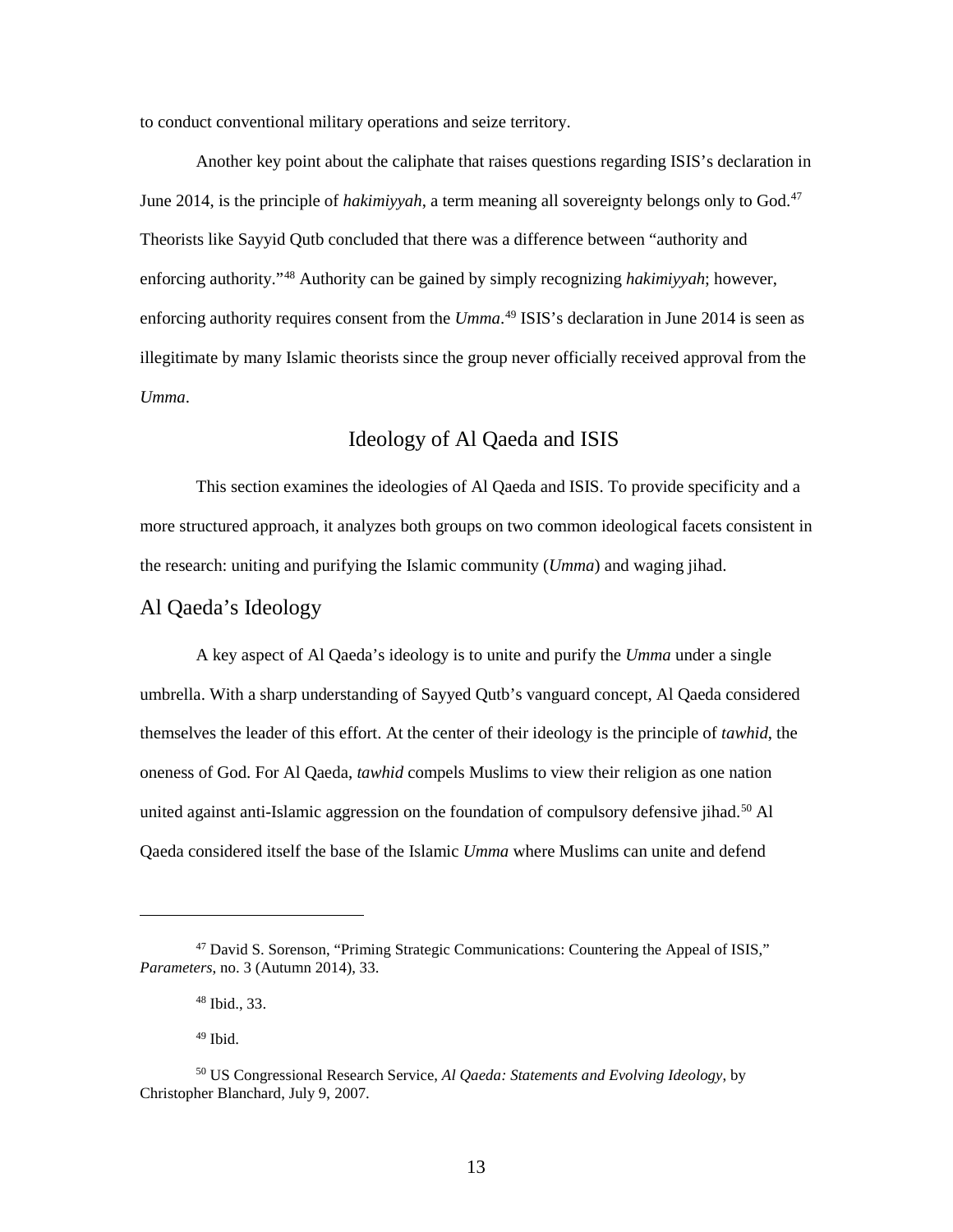against US and allied aggression. Their adherence to this doctrine is evident in an internal document published near the time of the group's founding where they pledged to be the "constant indicated their goal to advance the global jihad movement while stimulating hatred towards the United States and its allies. [52](#page-20-1)  enemy" to the world's tyrants and "promote jihad awareness" while preparing and equipping jihadist cadres to oversee the creation of a "unified international jihad movement."[51](#page-20-0) This

 Abdullah Azzam created Al Qaeda's original charter and envisioned an organization that would channel the energies of the Afghan mujahidin into fighting on behalf of suffering Muslims worldwide. Based on Sayyid Qutb's ideas, Azzam proclaimed that "every principle needs a Azzam's *Join the Caravan* circulated in jihadist circles and influenced Osama bin Laden. In the document, Azzam described his desire to establish a base for expanding Islam and proclaimed that the Islamic movement could establish an Islamic society only "through a general popular vanguard to carry it forward" and that there was "no ideology…. that does not require such a vanguard."[53](#page-20-2) Al Qaidah al-Subah (The Solid Base), as Azzam called it, constituted this vanguard. jihad."<sup>[54](#page-20-3)</sup>

 Ayman al-Zawahiri was instrumental to Al Qaeda's efforts to unite the *Umma*. In a dissertation titled, "Loyalty and Enmity," he divided the world into two warring camps similar to Sayyid Qutb: Muslims and everyone else.<sup>[55](#page-20-4)</sup> Zawahiri explained that the current period in Islamic

54 Ibid.

<span id="page-20-0"></span><sup>51 &</sup>quot;Al Qa'ida's Structure and Bylaws," *The West Combating Terrorism Center*, accessed October 31, 2017,<https://www.ctc.usma.edu/posts/al-qaida-bylaws-english-translation-2>.

<sup>52</sup> Gunaratna, "Al Qaeda's Ideology."

<span id="page-20-2"></span><span id="page-20-1"></span><sup>53</sup> Abdullah Azzam, "Al-Qa'idah al-Sulbah," in Rohan Gunaratna, "Al Qaeda's Ideology," *Hudson Institute*, May 19, 2005, accessed September 14, 2017,<https://www.hudson.org/research/9777-al>qaeda-s-ideology.

<span id="page-20-4"></span><span id="page-20-3"></span><sup>62.</sup> 55 Ayman al-Zawahiri, "Loyalty and Enmity," in Kepel, Gilles, Jean-Pierre Milelli, and Pascale Ghazaleh, *Al Qaeda in its Own Words* (Cambridge: The Belknap Press of Harvard University Press, 2009),  $62.$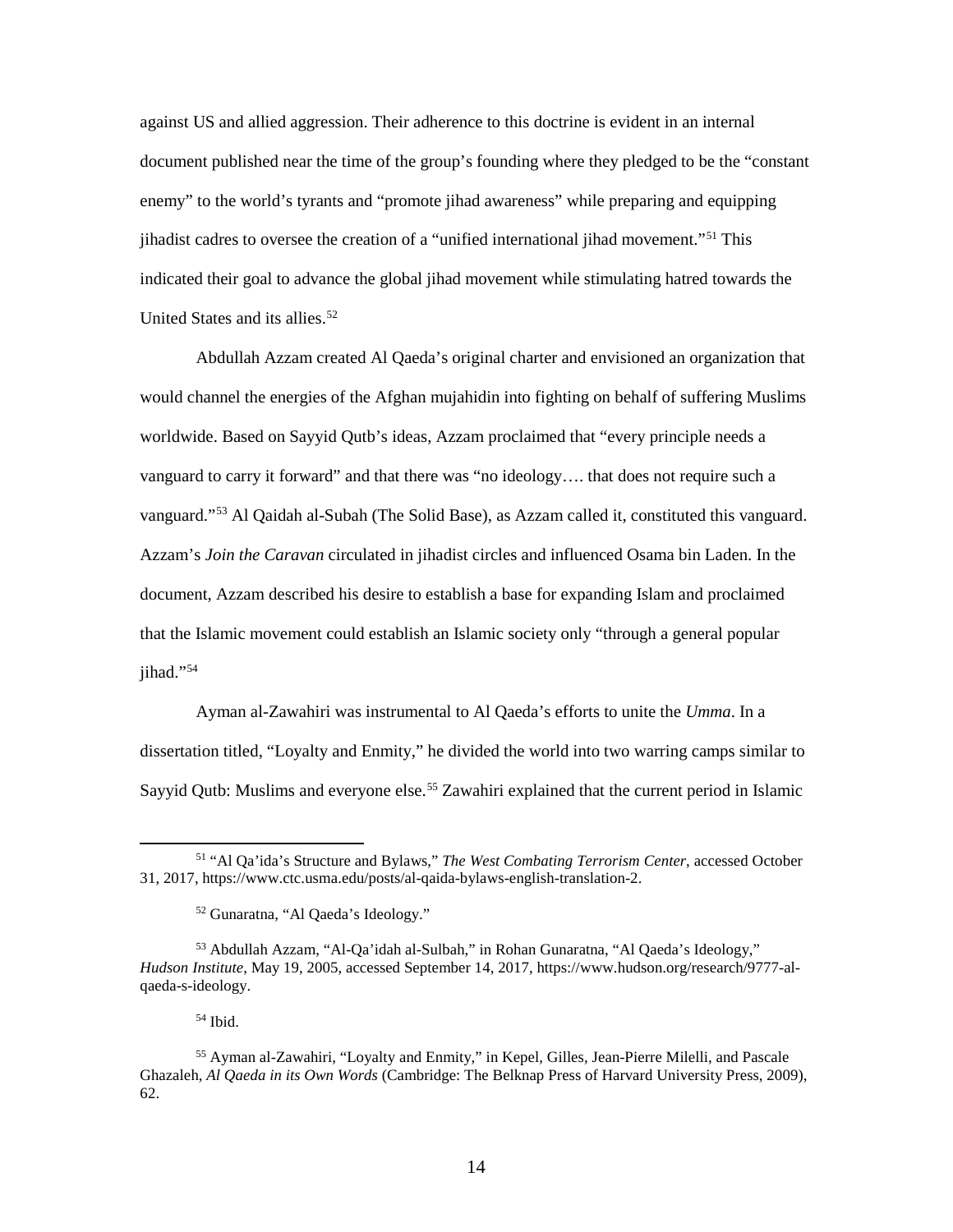history was "witness to a furious struggle between the powers of the infidels, tyrants, and haughtiness, on one hand, and the Islamic *Umma* and its *mujahid* vanguard on the other."[56](#page-21-0)  a state of *bara'* (enmity towards everything outside of Islam.)<sup>57</sup> *Wala'* was the path for uniting Muslims under a single umbrella. Zawahiri differentiated between a state of *wala'* (loyalty and devotion between all Muslims) and

 Zawahiri believed the caliphate was the last step for the expansion of Islamic rule and governance, not the first.<sup>[60](#page-21-4)</sup> In 2010, months before he was killed, bin Laden issued a statement to examples.<sup>61</sup> From the beginning, Al Qaeda viewed the caliphate as one of their ultimate, albeit distant objectives, for uniting and purifying the *Umma*. Bin Laden and Zawahiri advised patience and were adamant that broad popular support be solidified before attempting such an endeavor.<sup>58</sup> They advocated a "gradualist approach."<sup>59</sup> The establishment of the caliphate needed to be timed precisely after defeating the enemies of Islam and securing an Islamic state. Bin Laden and his followers in which he advised against establishing Islamic emirates, much less a caliphate, before the conditions were ready. He cited the Taliban and the Islamic State of Iraq as

Disputes over the caliphate spurred a divide between Al Qaeda's leadership and Abu Musab al-Zarqawi during the Iraq War. Bin Laden and Zawahiri wanted to force the United States to depart the Middle East and cease support for apostate regimes.<sup>[62](#page-21-6)</sup> In 2001, Zawahiri

57 Ibid.

<span id="page-21-2"></span><span id="page-21-1"></span><span id="page-21-0"></span> $\overline{a}$ 

58 Gerges, *ISIS: A History*, 226.

59 Ibid.

60 Ibid.

<sup>56</sup> Zawahiri, "Loyalty and Enmity," 66.

<span id="page-21-6"></span><span id="page-21-5"></span><span id="page-21-4"></span><span id="page-21-3"></span> accessed October 17, 2017, 61 Osama bin Laden, "Message for General Islamic Nation," *Director of National Intelligence*, [https://www.dni.gov/files/documents/ubl/english/Message%20for%20general%20Islamic%20nation.pdf.](https://www.dni.gov/files/documents/ubl/english/Message%20for%20general%20Islamic%20nation.pdf)

 62 William F. McCants, *The ISIS Apocalypse* (New York: St. Martin's Press, 2015), 13. 15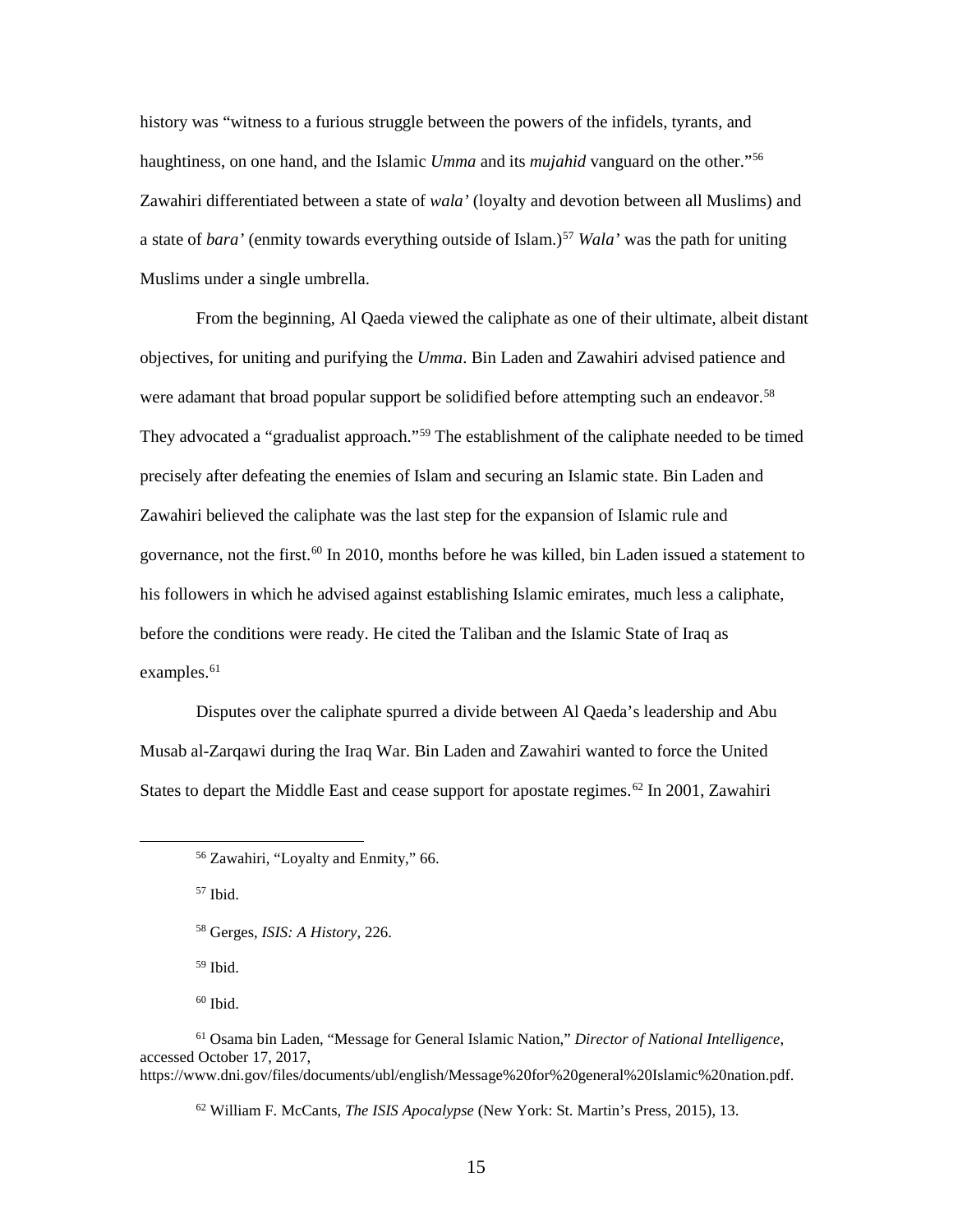Muslim community lies in the restoration of the caliphate."<sup>[63](#page-22-0)</sup> He cautioned that it was first necessary to gather broad popular support in "order to fight the battle at the time and in the place it chooses."<sup>64</sup> Popular support was essential to their larger strategy. He and Al Qaeda's leadership caliphate was not possible without it.<sup>65</sup> addressed the caliphate in *Knights Under the Prophet's Banner*, stating that the "hope of the wanted to coalesce Muslims around the objective of attacking Americans. Establishing the

 One final aspect of Al Qaeda's plan to unite the *Umma* is their softer approach toward Shiites. As Zawahiri proclaimed in his 2013 "General Guidelines for Jihad," "Avoid fighting the …. Those from amongst them who do not participate in the fight against us and their families, with their defensive posture, Al Qaeda believes in fighting Shiites only if they attack Sunnis.<sup>67</sup> deviant sects such as *Rawafidh* [rejecters]…. except if they fight the *Ahl as Sunnah* [Sunni Islam] should not be targeted...."<sup>66</sup> Al Qaeda views Shiites as infidels, but potential allies. Congruent

 Zawahiri and bin Laden questioned Zarqawi's indiscriminate targeting of Shiites during the Iraq War. According to Zawahiri, Shiites were forgiven because of their ignorance, therefore, it was senseless attacking them, especially as it could inflame the broader Muslim population.<sup>[68](#page-22-5)</sup> Al Qaeda wanted to appeal to the masses and killing Shiites, they believed, would hinder this effort. [69](#page-22-6) 

Along with unifying the *Umma*, another central tenet to Al Qaeda's ideology is the

64 Ibid.

<span id="page-22-2"></span><span id="page-22-1"></span><span id="page-22-0"></span><u>.</u>

 $65$  Ibid. <sup>65</sup> Ibid.<br><sup>66</sup> Ibid.

<span id="page-22-3"></span>

<span id="page-22-4"></span>67 Zawahiri, "General Guidelines for Jihad."

<span id="page-22-5"></span>68 McCants, *The ISIS Apocalypse*, 13.

<span id="page-22-6"></span> $69$  Ibid.  $\frac{69}{16}$  Ibid.

<sup>63</sup> Zawahiri, "Knights Under the Prophet's Banner," 201-202.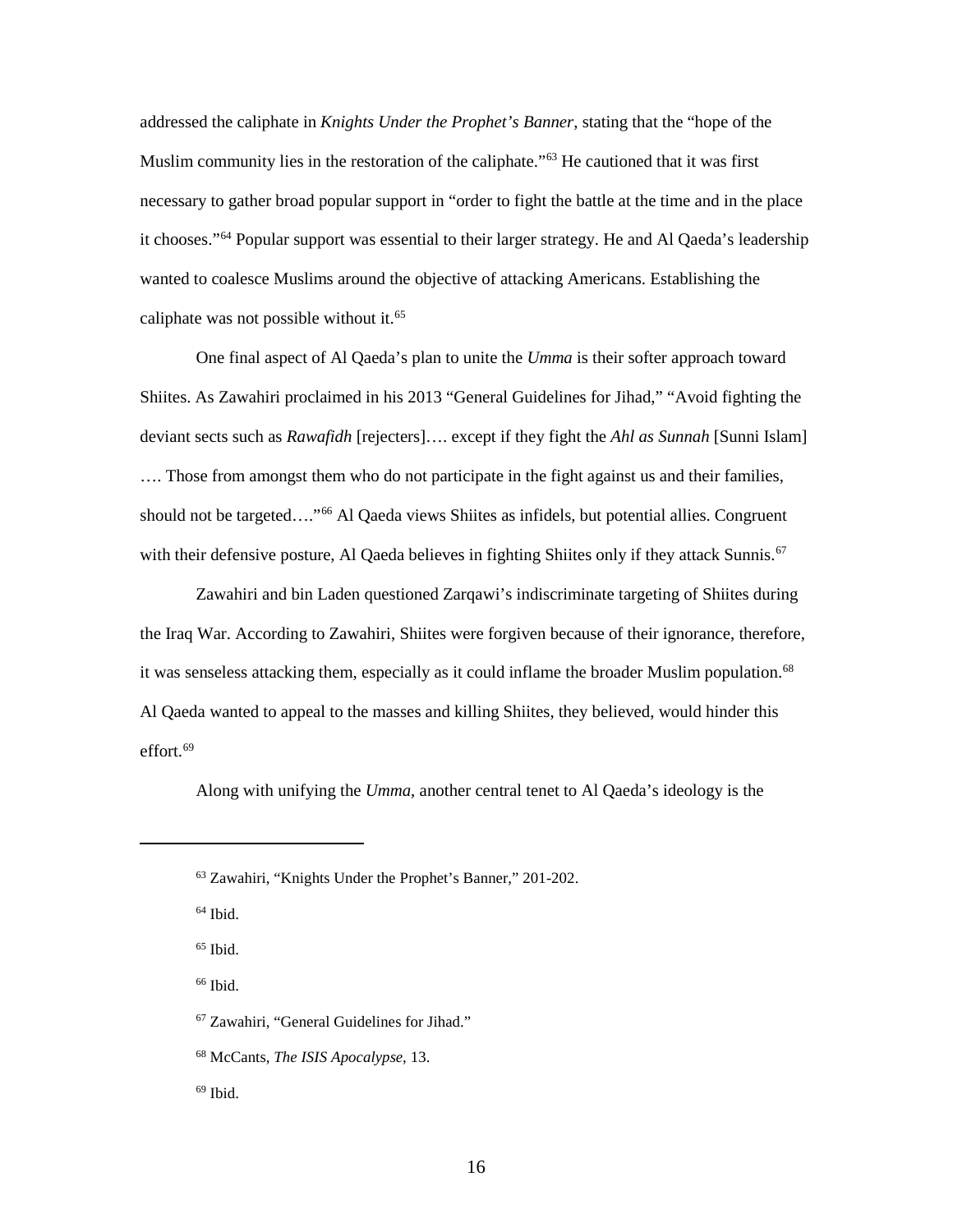pursuit of defensive jihad. The group uses the term to mean "holy war."<sup>[70](#page-23-0)</sup> A full analysis of jihad is beyond the scope of this monograph, but in a military context it can have two forms: offensive or defensive. Offensive jihad involves attacking the enemy in their territory, while defensive jihad obligatory.<sup>72</sup> Abdullah Azzam explained the obligation of jihad as "individually obligatory" when the "enemy enters the land of Muslims" and remains so "until every piece of land that was once United States and its allies from Muslim territory. consists of expelling the enemy from Muslim lands.<sup>[71](#page-23-1)</sup> Within Islam, defensive jihad is viewed as Islamic is regained."[73](#page-23-3) This mindset drove Al Qaeda's pursuit of defensive jihad to eliminate the

 East and the focus of defensive jihad. Bin Laden believed that until the United States was their collaborators.["75](#page-23-5) He invoked Ibn Tamiyyah's call for jihad against the Mongols to motivate stationed in Saudi Arabia and asserted that under these conditions the primary duty for Muslims Osama bin Laden viewed the United States as occupiers of Muslim lands in the Middle expelled, Muslim society would be living in a world of  $\sin^{74}$  In two declarations titled, "Declaration of Jihad Against the Americans Occupying the Land of the Two Holy Places" and "Jihad Against Jews and Crusaders," published in 1996 and 1998, respectively, bin Laden emphasized defensive jihad. He appealed to Muslims in stating that the "people of Islam have suffered from aggression, iniquity, and injustice" imposed by "the Zionist-Crusaders alliance and other Muslims to join the movement. Bin Laden specifically mentioned American troops

72 Ibid.

 $\overline{a}$ 

74 Gunaratna, *Inside Al Qaeda*, 117.

<span id="page-23-1"></span><span id="page-23-0"></span><sup>2003), 112.</sup> 2003), 112.<br> $\frac{71 \text{ Ibid., } 113.}$ 70 Rohan Gunaratna, *Inside Al Qaeda: Global Network of Terror* (New York: Berkley Books,

<span id="page-23-3"></span><span id="page-23-2"></span><sup>73</sup> Abdullah Azzam, *Join the Caravan*, in Rohan Gunaratna, *Inside Al Qaeda: Global Network of Terror* (New York: Berkley Books, 2003), 117.

<span id="page-23-5"></span><span id="page-23-4"></span><sup>&</sup>lt;sup>75</sup> Bin Laden, "Declaration of Jihad Against the Americans Occupying the Land of the Two Holy Places," 47.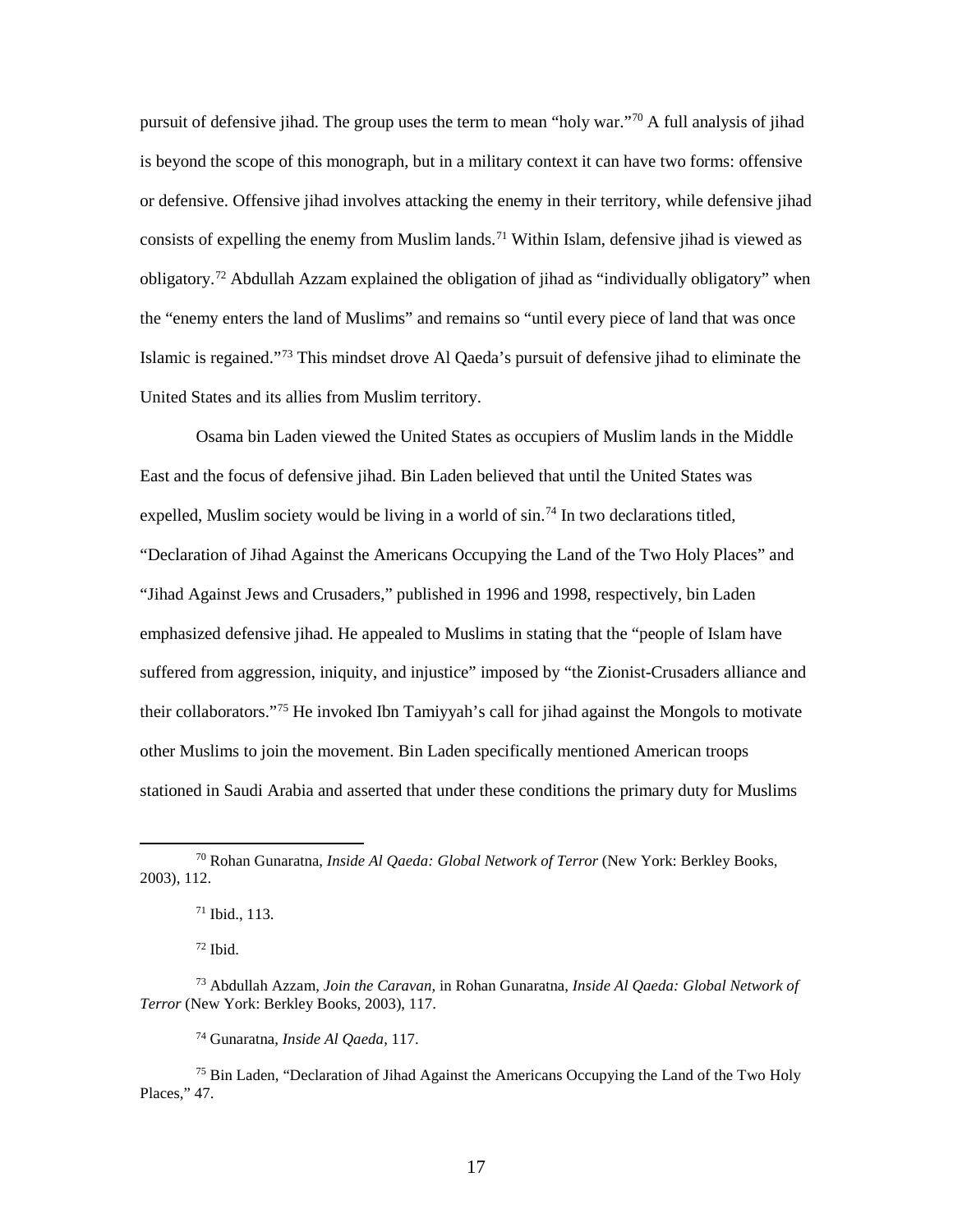was to push these unbelievers out of the country.<sup>[76](#page-24-0)</sup>

 Bin Laden again articulated these points in a 2002 address titled, "Why We Are Fighting You." To explain why Al Qaeda was fighting the United States, bin Laden simply stated, Iraq.<sup>77</sup> He called on America to stop its oppression and immorality, cease its support of Israel, depart Muslim lands, and cease support to perceived apostate regimes in the Middle East.<sup>[78](#page-24-2)</sup> Until his death in 2011, bin Laden never strayed from this message. As recently as 2010 in an address to his followers, he asserted that Muslims worldwide were being oppressed, stating, "sons of my "Because you attacked us and continue to attack us" and have attacked Muslims in Palestine, stolen wealth and oil from Muslim lands, occupied Muslim countries, and starved Muslims in Muslim nation, you are at a dangerous crossroads and have a rare historic opportunity…. Seize it and break the shackles to become free of the global Zionist oppression."[79](#page-24-3)

 Bin Laden expressed his defense of jihad by excoriating Saudi Arabia for writing a letter to the United States titled, "How We Can Coexist."[80](#page-24-4) He mocked the premise of the overture, claiming that the declaration was "proof of defeatism," and insisted that coexisting with the United States was an impossibility.<sup>[81](#page-24-5)</sup> Defensive jihad was the sole answer for protecting the religion.

 Zawahiri also stressed the need for defensive jihad. In *Knights Under the Prophet's Banner*, he appealed to Islam's broader population explaining the universal battle between Islam

 $\overline{a}$ 

 $81$  Ibid.

<span id="page-24-0"></span> $76$  Bin Laden, "Declaration of Jihad Against the Americans Occupying the Land of the Two Holy Places," 47.

<span id="page-24-2"></span><span id="page-24-1"></span><sup>77</sup> Osama bin Laden, "Why We Are Fighting You," in Raymond Ibrahim, *The Al Qaeda Reader*  (New York: Doubleday, 2007), 197.

 78 Ibid., 207.

<sup>79</sup> Bin Laden, "Message for General Islamic Nation."

<span id="page-24-5"></span><span id="page-24-4"></span><span id="page-24-3"></span> 80 Osama bin Laden, "Moderate Islam is a Prostration to the West," in Raymond Ibrahim, *The Al Qaeda Reader* (New York: Doubleday, 2007), 23.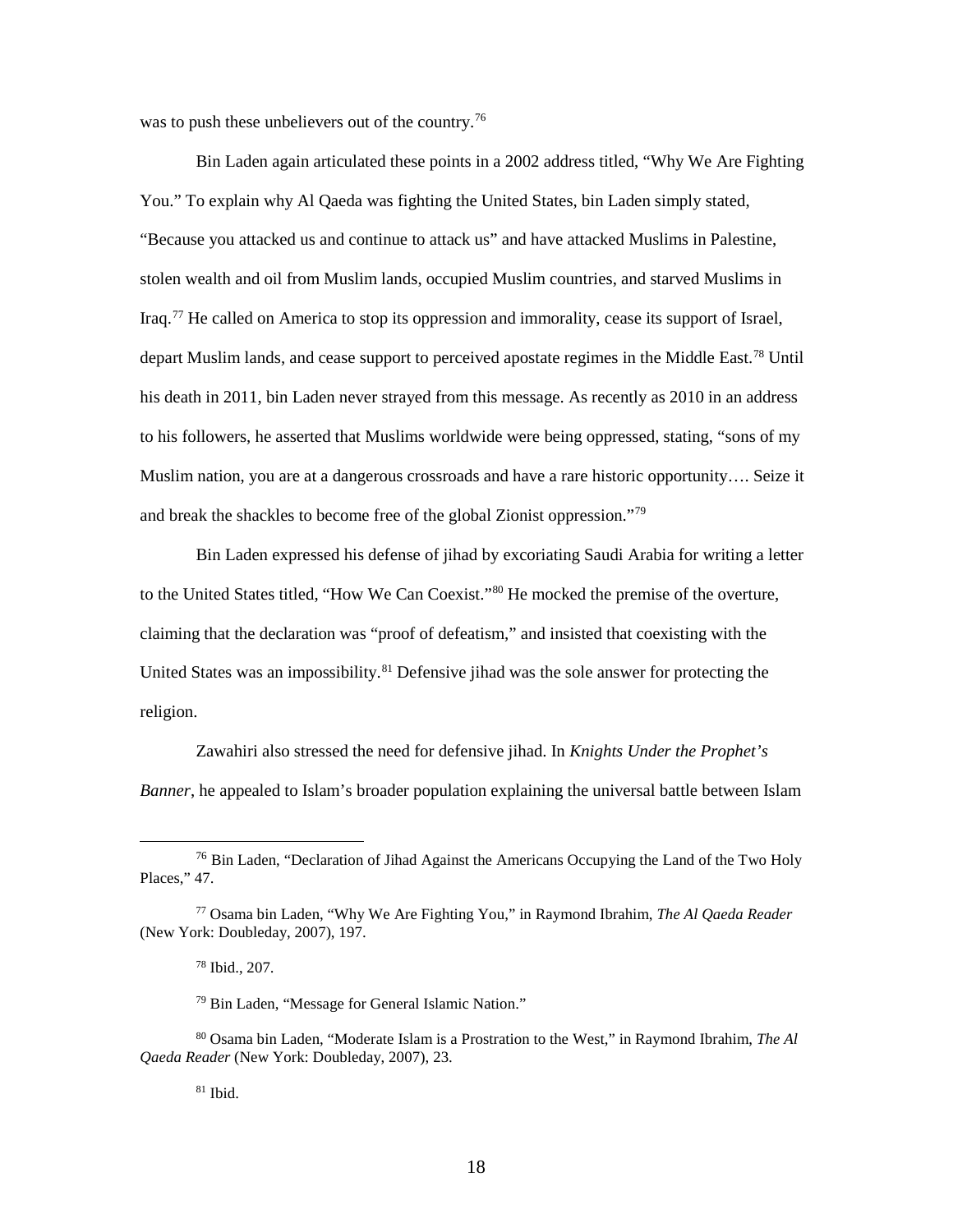growing and uniting at a rapid pace under the banner of jihad thirsting to defeat the "heads of the global gang of infidels, the United States, Russia, and Israel.["82](#page-25-0) Zawahiri emphasized the imperativeness of jihad, proclaiming that "no solution [was] possible" without it.<sup>83</sup> and the United States and its allies. Zawahiri stated that the fundamentalist movement was

 and enables them against the believers [Muslims], that same one is a member of their faith and The requirement for defensive jihad allowed Al Qaeda to attack other Muslims. Regularly invoking Allah and other ideological forefathers, such as Ibn Tamiyyah, Zawahiri drove home the divide between Islam and those outside the *Umma*. He cautioned other Muslims from allying with Jews, Christians, and other non-Muslims stating, "For whoever allies with them community."[84](#page-25-2) This statement was mainly targeted at apostate regimes who befriended the United States.<sup>[85](#page-25-3)</sup>

 sought to discredit Islamic scholars who advocated them. The message encouraged Muslims to thesis was that there was no categorical prohibition against killing civilians in Islam.<sup>[87](#page-25-5)</sup> 9/11 was a bevy of aggressive actions and crimes committed by the United States similar to earlier Similarly, in April 2002, Al Qaeda implored the concept of defensive jihad to justify killing civilians on 9/11.<sup>[86](#page-25-4)</sup> Al Qaeda demonized non-violent responses to US aggression and engage in defensive jihad against a United States that was waging war against them. The central defensive measure designed to protect Muslims from outside aggression.<sup>88</sup> Al Qaeda outlined a

 $83$  Ibid.

<span id="page-25-1"></span><span id="page-25-0"></span><u>.</u>

84 Ibid.

85 Ibid.

87 Ibid.

88 Ibid.

<sup>&</sup>lt;sup>82</sup> Zawahiri, "Knights Under the Prophet's Banner," 194.<br><sup>83</sup> Ibid.

<span id="page-25-6"></span><span id="page-25-5"></span><span id="page-25-4"></span><span id="page-25-3"></span><span id="page-25-2"></span><sup>86</sup> Quintan Wiktorowicz and John Kaltner, "Killing in the Name of Islam: Al Qaeda's Justification for September 11," *Middle East Policy*, no. 2 (Summer 2003): 80.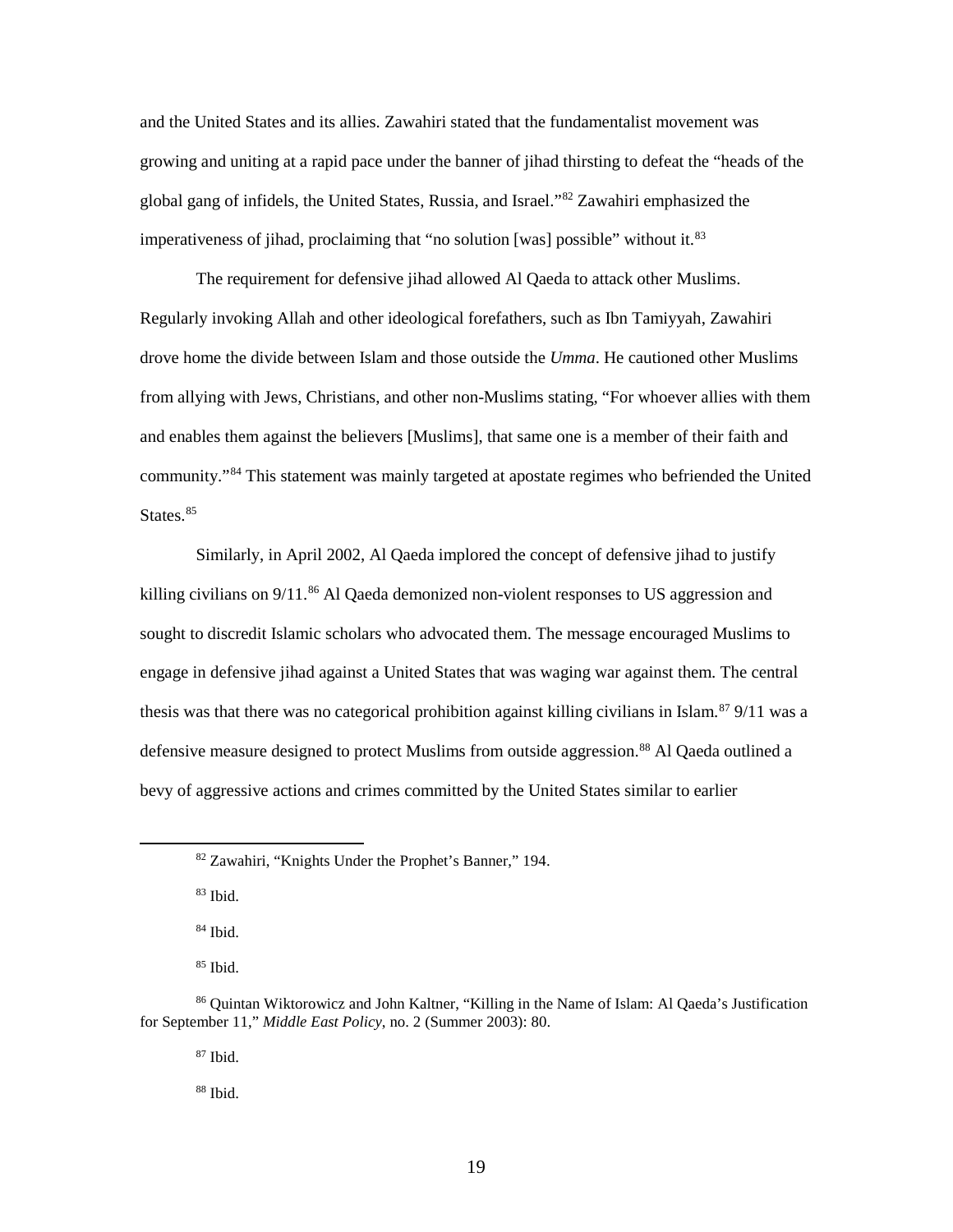<span id="page-26-0"></span>statements and questioned the prohibition of killing civilians within Islam.<sup>[89](#page-26-1)</sup> They objected to the notion that those killed on 9/11 were innocents and contended that Islam's prohibition against killing civilians had exceptions. [90](#page-26-2)

 them to unite and purify the *Umma* by serving as the vanguard for the global jihadist movement Al Qaeda's ideology has been consistent since the group's inception. The ideology drives against a perceived assault on Islam. Al Qaeda considers Muslims to be under attack from the United States and its allies. They view defensive jihad as an obligatory act for every member of the religion.

## ISIS's Ideology

 ideology. They also believe in *tawhid*, the oneness of God, but have no tolerance for those who do not adhere to their example in punctilious detail.[91](#page-26-3) At the center of their ideology is the *takfiri*  doctrine, the excommunication of Muslims they deem apostates. *Takfiri* served as the basis for killing thousands of people to purify Islam and is central to their ability to expand the caliphate through the occupation of territory. $92$ Like Al Qaeda, waging jihad with the goal of uniting and purifying Islam drives ISIS's

 The *takfiri* issue generated strain between Zarqawi and the leaders of Al Qaeda, who operationalizes the *takfiri* doctrine and combines it with online videos and other acts of vehemently disagreed with excommunicating Muslims they saw as potential allies. ISIS

<span id="page-26-1"></span><sup>89</sup> Al Qaeda, "A Statement from Qaidat al-Jihad Regarding the Mandates of the Heroes and the Legality of the Operations in New York and Washington," April 24, 2002, accessed October 17, 2017, <https://scholarship.tricolib.brynmawr.edu/bitstream/handle/10066/4796/QAE20020424.pdf?sequence=3&is> Allowed=y.

 90 Ibid.

<span id="page-26-4"></span><span id="page-26-3"></span><span id="page-26-2"></span><sup>91</sup> Graeme Wood, "What ISIS Really Wants," *The Atlantic,* March 2015, accessed August 08, 2017, [http://www.theatlantic.com/magazine/archive/2015/03/what-isis-really-wants/384980/](http://www.theatlantic.com/magazine/archive/2015/03/what-isis-really-wants/384980).

 $92$  Ibid.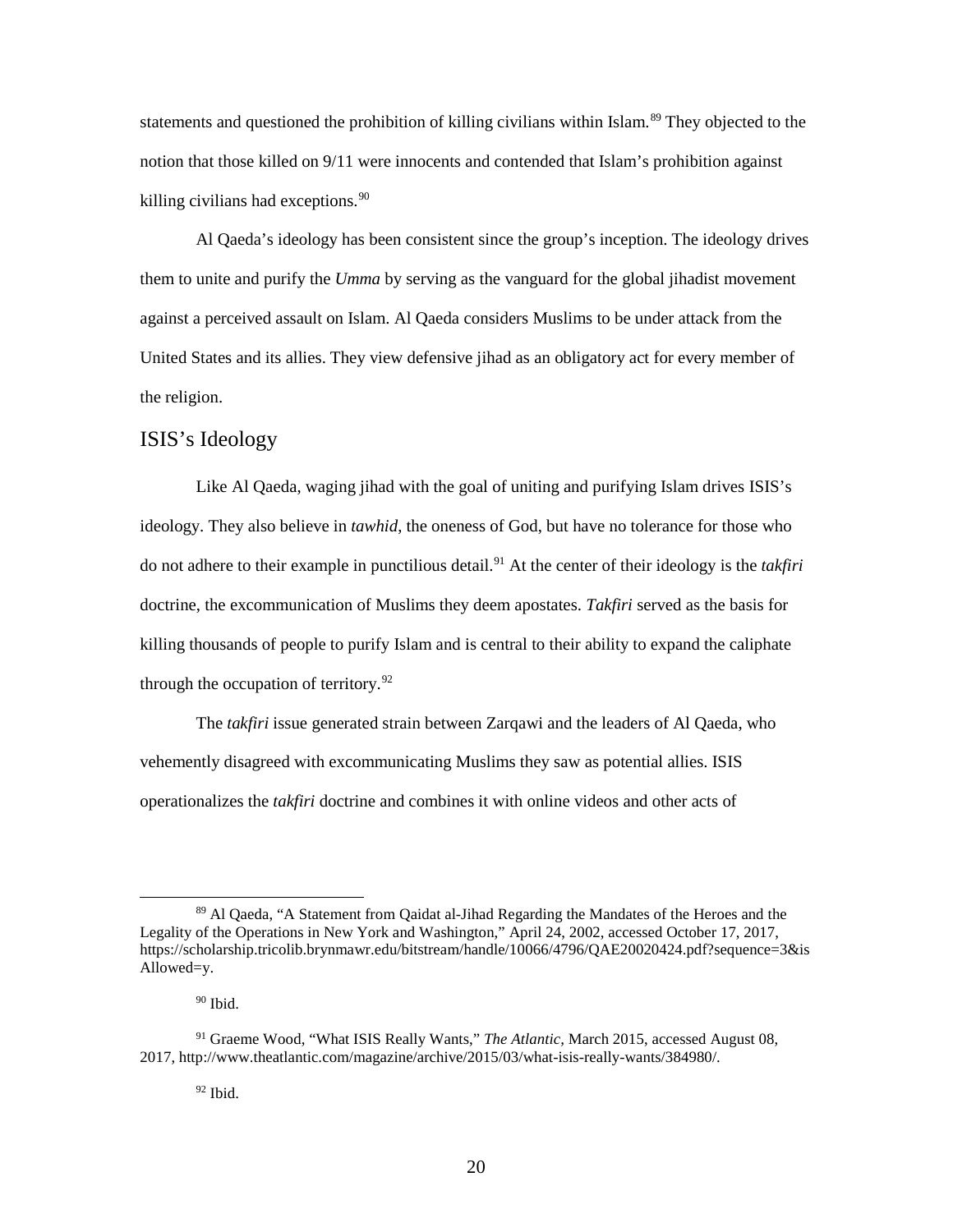"choreographed violence."[93](#page-27-0) These actions defied traditional thinking within jihadist circles.

 As part of their *takfiri* doctrine, ISIS prohibits a host of actions, including selling alcohol *mushrikin* (polytheists), and Muslim regimes, who they believe have placed man-made laws Muslim country are marked for death.<sup>96</sup> or drugs, shaving, wearing Western clothing, voting, and being lackadaisical about calling other Muslims apostates.<sup>94</sup> Under the *takfiri* doctrine, ISIS also targets Shiites, who they identify as above Sharia.<sup>95</sup> With this mindset, hundreds of millions of Shiites and the leaders of every

 ISIS divides the world along religious lines. In one of their first *Dabiq* publications, they camps: the camp of Islam and faith, and the camp of *kufr* (disbelief) and hypocrisy.<sup>[97](#page-27-4)</sup> As a result, ISIS does not support freedom of religion. The group contended that "From amongst the polluted whether to follow the truth or to embark upon falsehood."<sup>[98](#page-27-5)</sup> The term "truth" meaning their form as allowing free choice, claiming that they "portrayed the prophets of Allah incorrectly."<sup>99</sup> explained their worldview. Like Sayyid Qutb and Al Qaeda, ISIS divided the world into two ideologies that afflicted people the entire world over…. is the notion that the people can choose of Islam, and "falsehood" meaning everything else. They berated others who invoked Muhammad

 The caliphate is the foundational aspect for ISIS's goal of uniting and purifying the *Umma*. ISIS's ideology aims to establish an Islamic caliphate based on their Salafi-jihadist

95 Ibid.

<span id="page-27-1"></span><span id="page-27-0"></span> $\overline{a}$ 

96 Ibid.

<sup>99</sup> Ibid.

<sup>&</sup>lt;sup>93</sup> McCants, *The ISIS Apocalypse*, 148.

<sup>&</sup>lt;sup>94</sup> Wood, "What ISIS Really Wants."

<span id="page-27-4"></span><span id="page-27-3"></span><span id="page-27-2"></span><sup>97</sup> ISIS, "The World Has Divided Into Two Camps," *Dabiq*, June 2014, accessed September 19, 2017, [https://clarionproject.org/docs/isis-isil-islamic-state-magazine-Issue-1-the-return-of-khilafah.pdf.](https://clarionproject.org/docs/isis-isil-islamic-state-magazine-Issue-1-the-return-of-khilafah.pdf)

<span id="page-27-6"></span><span id="page-27-5"></span><sup>98</sup> ISIS, "It's Either the Islamic State or the Flood," *Dabiq*, July 2014, accessed October 19, 2017, [https://clarionproject.org/docs/isis-isil-islamic-state-magazine-Issue-2-the-flood.pdf.](https://clarionproject.org/docs/isis-isil-islamic-state-magazine-Issue-2-the-flood.pdf)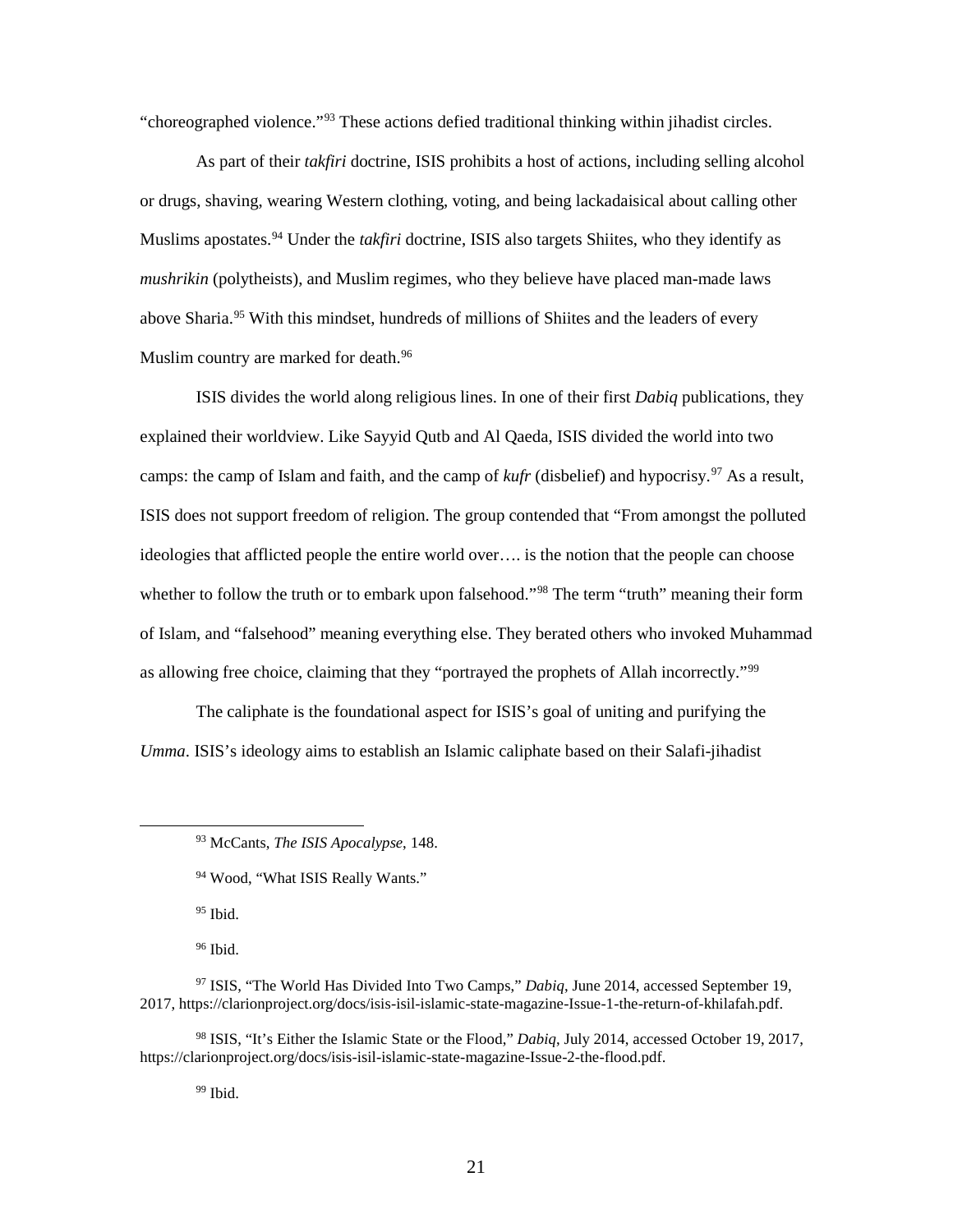interpretation of Islamic religious law (sharia). They seek to replicate what they deem as Islam's consisting of following the example of Muhammad in explicit detail.<sup>[101](#page-28-1)</sup> Golden Age, when Muhammad and the Companions conquered vast territory during the  $7<sup>th</sup>$ century.[100](#page-28-0) Nearly all of ISIS's decisions follow what it claims is 'the Prophetic Methodology,'

 The invocation of the Prophetic Methodology legitimized mass killings, slavery, to replicate their understanding of Muhammad's actions. ISIS stated that "Islam is the religion of glory must be built."<sup>[102](#page-28-2)</sup> One of these principles, according to ISIS, is that everyone "must be compels them to wage war until everyone adheres to their understanding of the Prophetic crucifixions, and other forms of ritualized violence practiced within the *takfiri* doctrine. ISIS aims sound principles providing the perfect foundations upon which the solid structures of justice and fought until they accept Islam or come under a *shar'i* [legitimate] covenant."[103](#page-28-3) This mindset Methodology.

 uniting Muslims, and expanding their scope of control. They were the first jihadist group to operationalize the concept.<sup>[104](#page-28-4)</sup> ISIS linked the caliphate to decisions on strategy because it allowed them to govern and implement sharia law on their terms. Abu Mohammed al-Adnani, ISIS's first spokesman, made the following statement regarding the caliphate that illustrated its obligatory From its inception, ISIS viewed the caliphate as a prerequisite to establishing legitimacy, nature:

Without this condition [the caliphate] being met, authority becomes nothing more than kingship, dominance and rule, accompanied with destruction, corruption, oppression,

<span id="page-28-0"></span>-

103 Ibid.

<sup>100</sup> Wood, "What ISIS Really Wants."

 101 Ibid.

<span id="page-28-4"></span><span id="page-28-3"></span><span id="page-28-2"></span><span id="page-28-1"></span><sup>102</sup> ISIS, "The Kafir's Blood is Halal for You, So Shed it," *Rumiyah*, September 2016, accessed October 19, 2017, [https://clarionproject.org/islamic-state-isis-isil-propaganda-magazine-dabiq-50/](https://clarionproject.org/islamic-state-isis-isil-propaganda-magazine-dabiq-50).

<sup>104</sup> Gerges, *ISIS: A History*, 229.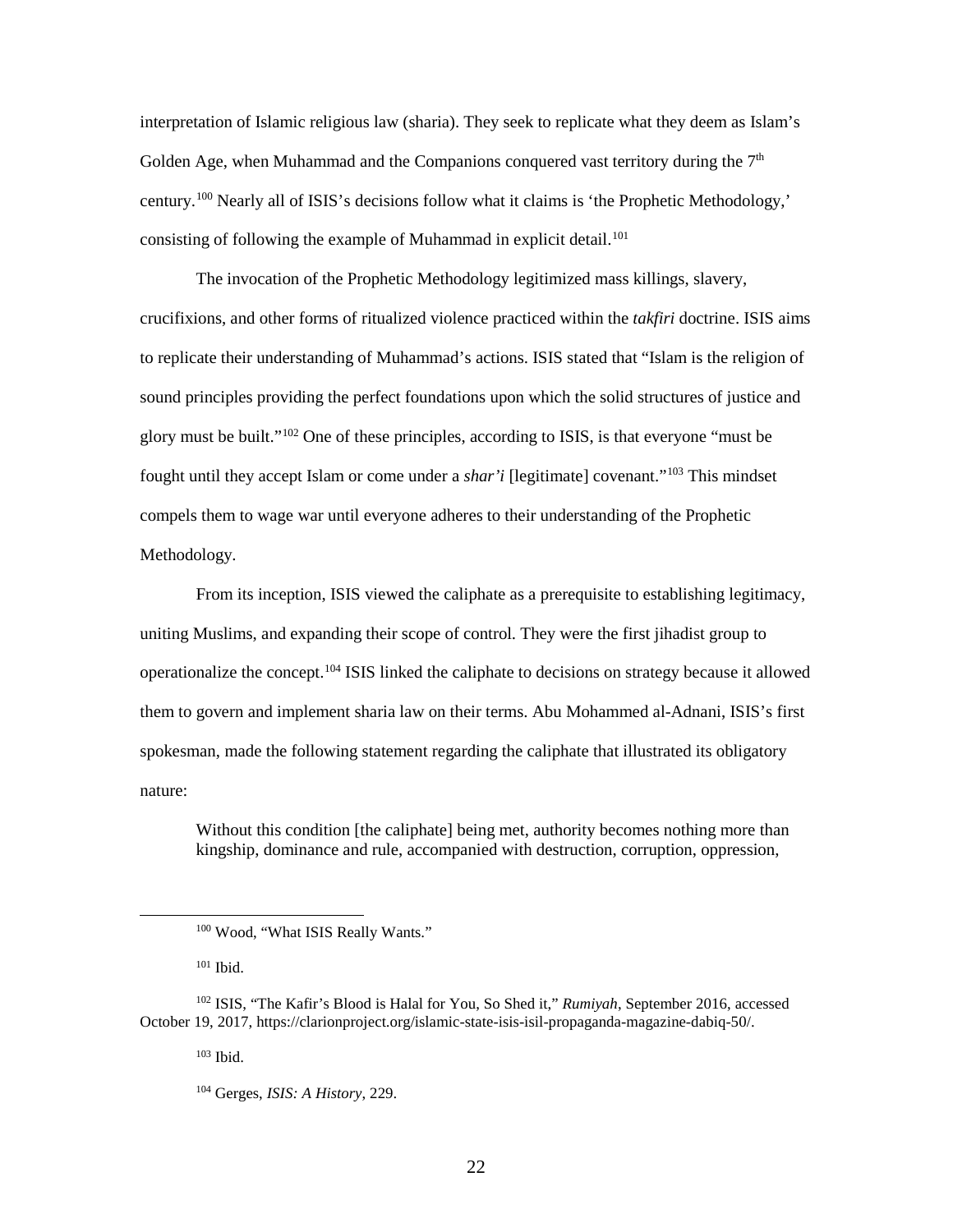subjugation, fear, and the decadence of the human being and his descent to the level of animals[.105](#page-29-0) 

 harsh punishments practiced under Sharia law that ISIS has emphatically implemented, are not According to ISIS, Sharia law cannot be implemented without the caliphate. *Hudud*, permitted without a caliphate. For example, crucifixions and beheadings are sacred requirements only to be executed within the parameters of Sharia law.<sup>106</sup> Moreover, the caliphate enabled ISIS to wage an offensive jihad and forcibly expand into other areas.

to demand that all other jihadist groups accept ISIS's authority as supreme.<sup>[108](#page-29-3)</sup> With this authority, they ordered Muslims to perform *hijrah* (sacred migration) to the lands under their control and further expand their influence.<sup>109</sup> Declaring the caliphate allowed ISIS to declare a caliph in Abu Bakr al-Baghdadi. All Muslims were expected to give *bay'a* (allegiance) to the caliph. [107](#page-29-2) The declaration enabled ISIS

 ISIS's declaration of the caliphate served as a recruiting tool. It called Muslims to a provided Muslims with a sense of belonging and transformation, especially the younger population who felt excluded from Western societies.<sup>[111](#page-29-6)</sup> higher purpose. It imbued recruits with a higher calling and promise of salvation.<sup>110</sup> The caliphate

ISIS has a particularly contemptuous view of Shiites, whom they believe are *mushrikin.* 

 $108$  Ibid.

-

<sup>111</sup> Ibid.

<span id="page-29-1"></span><span id="page-29-0"></span><sup>105</sup> Abu Mohamed al-Adnani, "This is the Promise of God," *Jihadology*, accessed August 9, 2017, <http://jihadology.net/2014/06/29/al-furqan-media-presents-a-new-audio-message-from-the-islamic-states>shaykh-abu-mu%e1%b8%a5ammad-al-adnani-al-shami-this-is-the-promise-of-god/.

<sup>106</sup> Wood, "What ISIS Really Wants."

<sup>&</sup>lt;sup>107</sup> Bunzel, "From Paper State to Caliphate."

<span id="page-29-6"></span><span id="page-29-5"></span><span id="page-29-4"></span><span id="page-29-3"></span><span id="page-29-2"></span> <https://clarionproject.org/docs/isis-isil-islamic-state-magazine-Issue-3-the-call-to-hijrah.pdf>. 110 Gerges, *ISIS: A History*, 229. 108 Ibid. 109 ISIS, "Hijrah from Hypocrisy to Sincerity," *Dabiq*, June 2014, accessed September 17, 2017,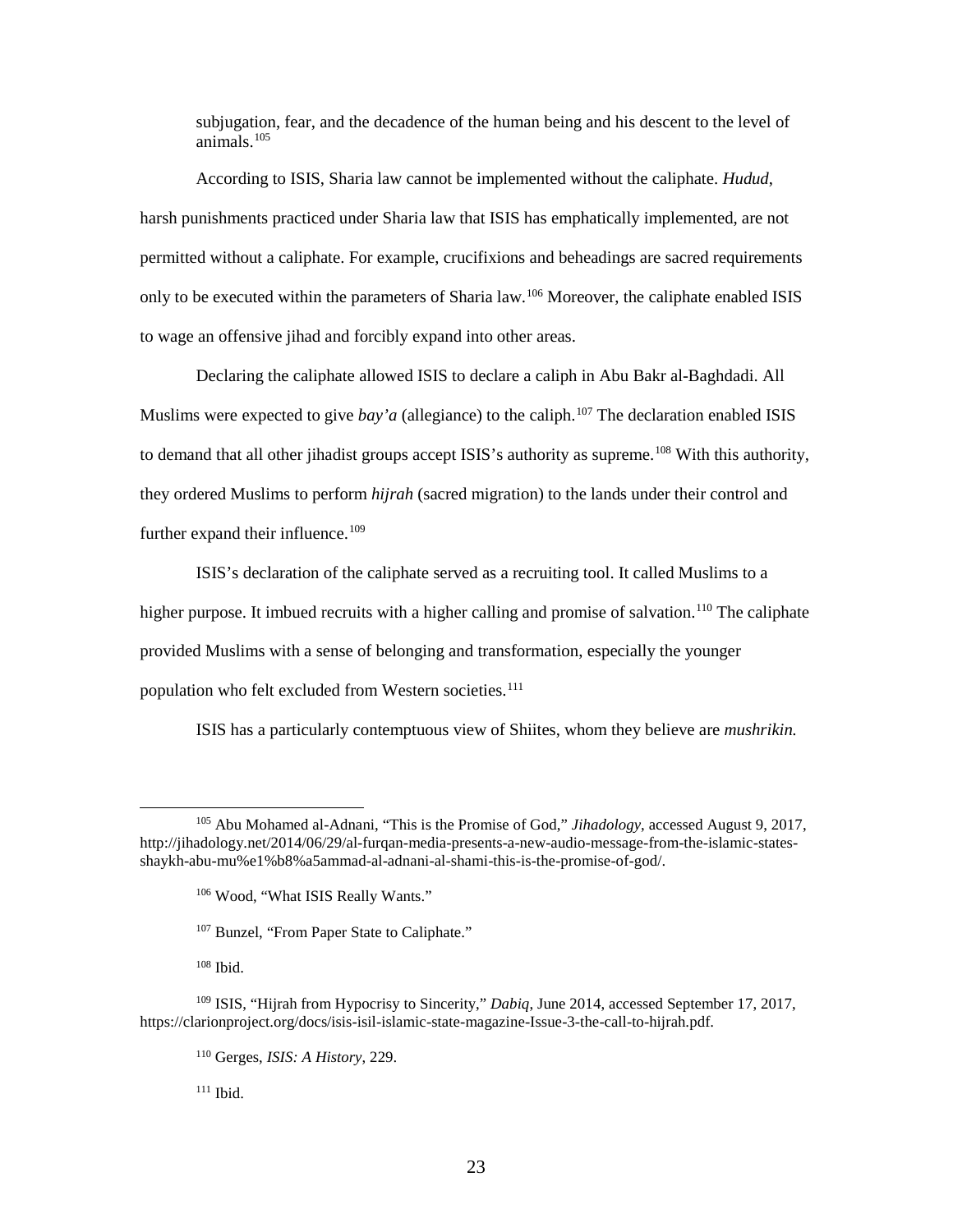For ISIS, it has been a key aspect to uniting and purifying the *Umma*, and one reason they engage *Sahabah* (companions of the Prophet Muhammad) because they have determined many of the in offensive jihad. ISIS calls Shiites the "Jews of the *Ummah*," and provides five reasons for declaring *takfir* against them.<sup>112</sup> Among these reasons are that Shiites conduct grave-worshiping, an action violating the concept of *tawhid*. ISIS also claims that Shiites conduct *takfir* against the Companions to be apostates.<sup>113</sup> Additionally, they reject the Shiites "fanatical love of the 'twelve' imams."[114](#page-30-2) ISIS considers this intolerable because it gives Shiites attributes equivalent to Allah.

 ISIS refers to Shiites as *Rafidah* (rejecters). During the Iraq War, Zarqawi orchestrated a sectarian civil war between Sunnis and Shiites. He declared total war on Shiites in Iraq stating, spying enemy, and the penetrating venom."<sup>116</sup> Invoking Ibn Tamiyyah, Zarqawi considered Shiites to be "where the disease lies."<sup>[117](#page-30-5)</sup> "The interests of the Crusaders have converged with the desires of their brothers, the hate-filled *Rafidites* [Shiites]."[115](#page-30-3) Zarqawi wrote a letter to Al Qaeda's leadership in Afghanistan, calling Shiites the "insurmountable obstacle, the lurking snake, the crafty and malicious scorpion, the

 Interestingly, both Ibn Tamiyyah and Sayyid Qutb despised Shiites but regarded them as "misguided Muslims."<sup>118</sup> Tamiyyah never denounced Shiites as unbelievers nor did he believe

113 Ibid.

 $\overline{a}$ 

114 Ibid.

<span id="page-30-1"></span><span id="page-30-0"></span> 112 ISIS, "The Rafidah: From Ibn Saba' to the Dajjal," *Dabiq*, January 2016, accessed September 17, 2017, [http://clarionproject.org/wp-content/uploads/Issue-13-the-rafidah.pdf.](http://clarionproject.org/wp-content/uploads/Issue-13-the-rafidah.pdf)

<span id="page-30-3"></span><span id="page-30-2"></span><sup>115</sup> Abu Musab al-Zarqawi, in "Leader of Al-Qaeda in Iraq Al –Zarqawi Declares 'Total War' on Shi'ites," *Middle East Media Research Institute*, September 16, 2005, accessed September 14, 2017, <https://scholarship.tricolib.brynmawr.edu/bitstream/handle/10066/4810/ZAR20050914P.pdf?sequence=3&i> sAllowed=y.

<span id="page-30-6"></span><span id="page-30-5"></span><span id="page-30-4"></span> 116 US Department of State, *February 2004 Coalition Provisional Authority English Translation of Terrorist Musab al-Zarqawi Letter Obtained by United States Government in Iraq*, February 2004, accessed September 15, 2017, <https://2001-2009.state.gov/p/nea/rls/31694.htm>.

 117 Ibid.

<sup>118</sup> Sorenson, "Priming Strategic Communications: Countering the Appeal of ISIS," 28.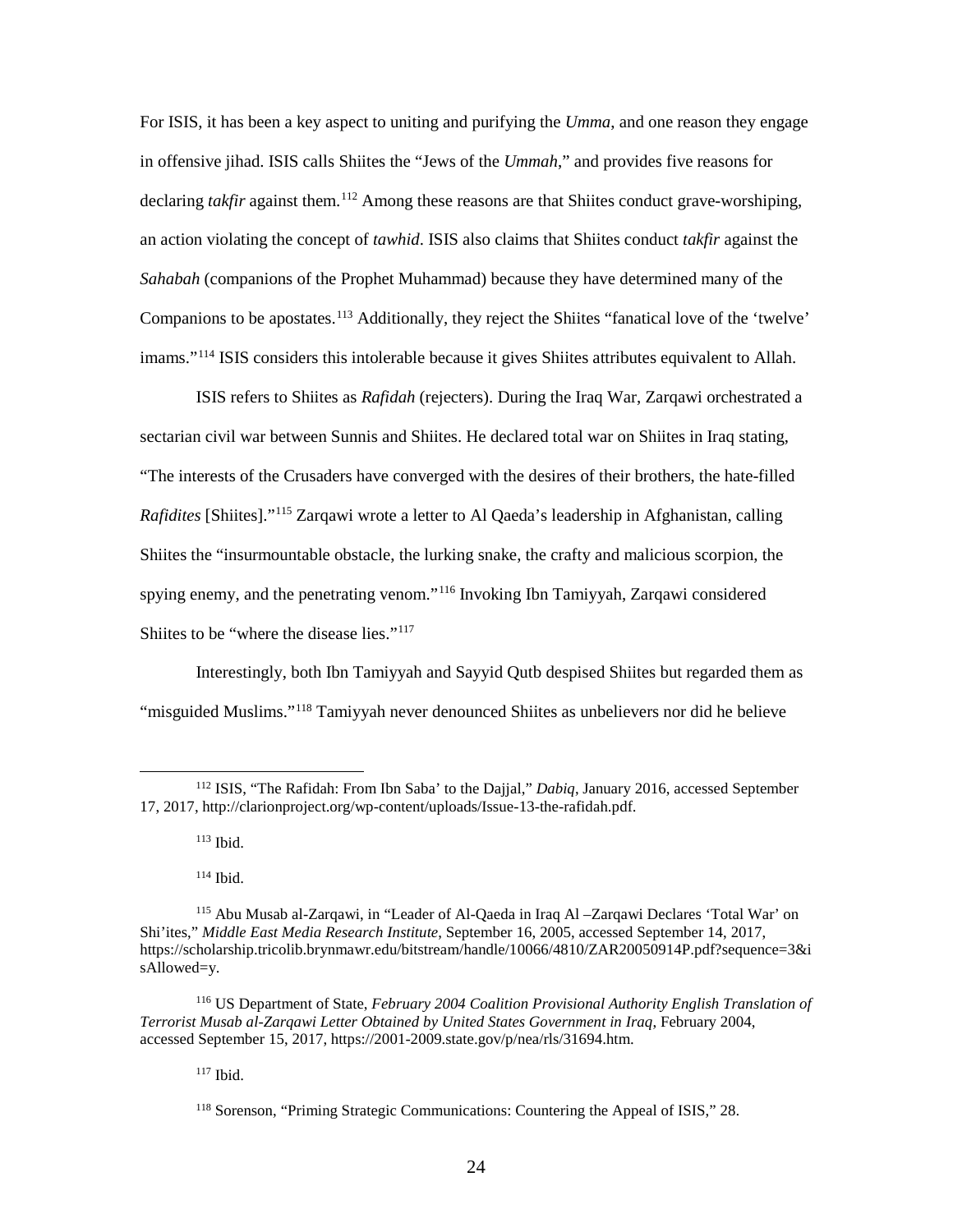they deserved death. Qutb stated that "Islam does not force people to accept its beliefs, rather it aims to provide an environment where people enjoy full freedom of belief."<sup>119</sup> He never supported mass murder of Shiites, as ISIS has.<sup>[120](#page-31-1)</sup>

 Baghdadi, gave a speech in 2007 stressing offensive jihad. He defined it as "going after the perceives Shiites, starting with Iran, to have expansionist intentions; therefore, fighting them is a ISIS's views about the caliphate complement a doctrine of offensive jihad, the other central aspect of their ideology. Abu Umar al-Baghdadi, ISIS's leader prior to Abu Bakr alapostate unbelievers by attacking [them] in their home territory, in order to make God's word most high."<sup>[121](#page-31-2)</sup> ISIS's offensive jihad is mostly directed towards Shiites in the region. The group necessity.[122](#page-31-3)

ISIS's ideology drives a strategy that emphasizes violent offensive jihad over theology.

For example, when questioned about their methods by religious scholars, Abu Mohammad al-

Adnani, an ISIS spokesman, shot back with a fiery polemic that described the disdain the group

had for "any notion of theological pluralism": 123

 Do not let their famous reputations deceive you, even if they [religious scholars] have a [tyrants], nor marched forth to jihad. They spent their entire lives remaining behind with the women in their rooms, hunting the slipups and mistakes of the *mujahideen*. If they perform *ribat* [doing jihad in defense of Islam], their *ribat* is on the frontiers of Twitter, and if they take part in battle, their battle is in the form of an interview on satellite TV. They have never fired a single bullet for the cause of Allah, nor have they witnessed a single scene or episode on the battlefield with the *mujahideen*. [124](#page-31-5) long history of writing and authorship… they have never left the laps of the *tawaghit* 

 $\overline{a}$ 

<span id="page-31-0"></span> (Princeton, NJ: Princeton university Press, 2009), 146. 119 Sayyid Qutb, "In the Shade of the Quran," in Roxanne L. Euben and Muhammad Qasim Zaman, *Princeton Readings in Islamic Thought: Texts and Contexts from al-Banna to Bin Laden* 

 120 Ibid.

<span id="page-31-5"></span><span id="page-31-4"></span><span id="page-31-3"></span><span id="page-31-2"></span><span id="page-31-1"></span>to Caliphate." 121 Abu Omar al-Baghdadi, "Fa-amma 'l-zabad fa-yadhhab jufa'an," in Bunzel, "From Paper State

<sup>&</sup>lt;sup>122</sup> Bunzel, "From Paper State to Caliphate."

<sup>123</sup> Gerges, *ISIS: A History*, 234.

<sup>124</sup> Abu Mohammed al-Adnani, "O Our People," in Gerges, *ISIS: A History*, 234.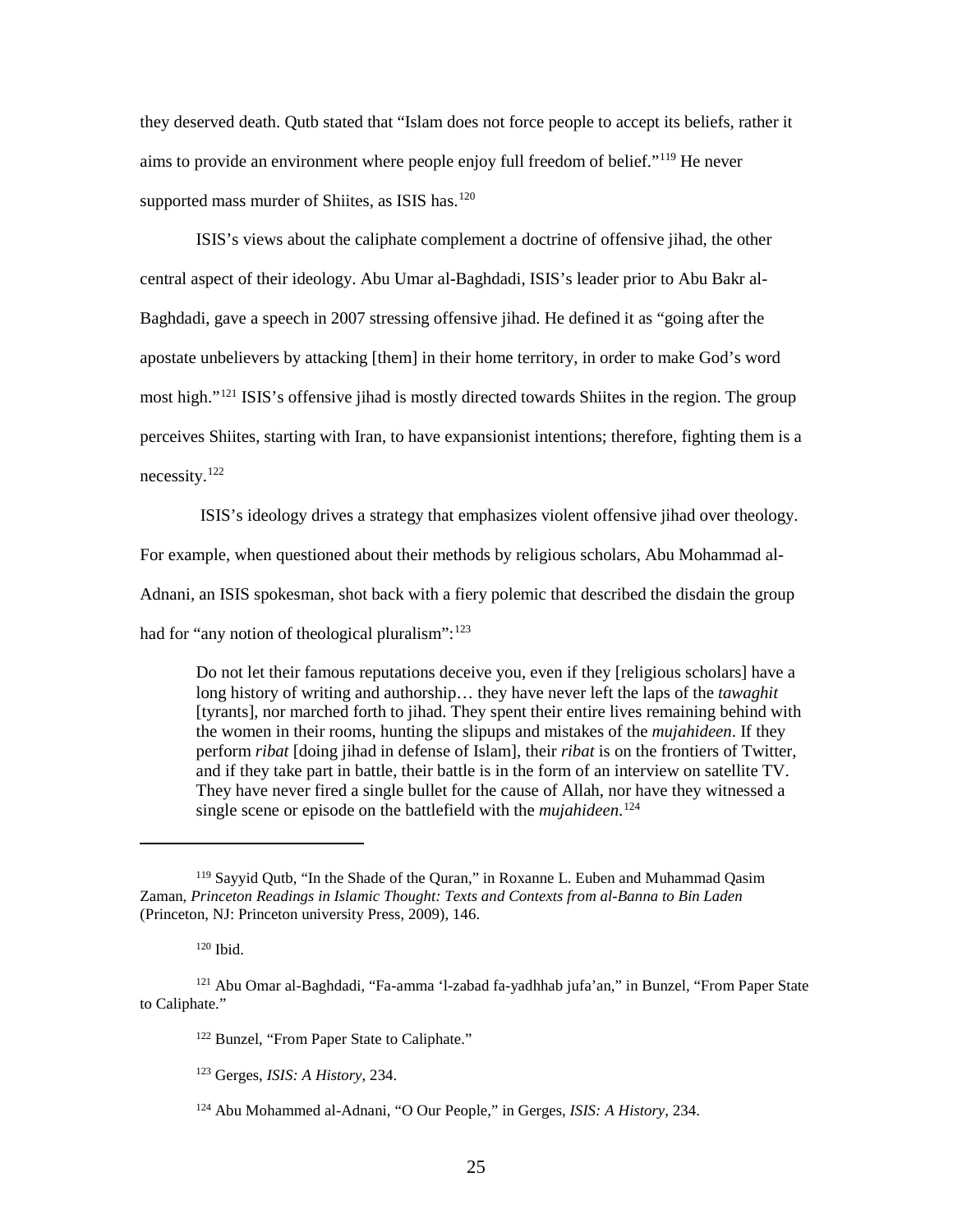Abu Bakr al-Baghdadi stressed the need for offensive jihad. He proclaimed to Muslims that "Islam was never for a day the religion of peace. Islam is the religion of war."[125](#page-32-0) Baghdadi Muhammad was obliged to engage in war until the entire world worshipped Allah alone.<sup>[127](#page-32-2)</sup> stated that the Prophet Muhammad was "dispatched with the sword as a mercy to the creation."<sup>126</sup>

 Offensive jihad allows ISIS to conquer territory. They strictly adhere to the Prophetic Methodology, and Baghdadi invoked the example set by Muhammad and his Companions. He proclaimed that Muhammad and his successors did not cease war until they "possessed the Earth" Jews, Christians, and other non-Muslims, and called on a state of perpetual war against them.<sup>129</sup> and "conquered the East and the West."[128](#page-32-3) Baghdadi warned Muslims of the threats posed by

 intimately tied to their ideology focused on offensive jihad, which seeks to seize land from function without territory.<sup>131</sup> ISIS uses offensive jihad to forcibly expand and establish *wilayat* (provinces) across the Middle East, Africa, the Arabian Peninsula, and elsewhere.<sup>130</sup> Their expansionist intentions are unbelievers and purify Islam. Moreover, it is fundamentally linked to the caliphate, which cannot

 seek to unite and purify the *Umma* but take a more aggressive approach than Al Qaeda. Their ideology invokes the Prophetic Methodology. They seek to replicate the example set by the ISIS's ideology remains consistent since Abu Musab al-Zarqawi founded the group. They

126 Ibid.

<span id="page-32-1"></span><span id="page-32-0"></span><u>.</u>

- 127 Ibid.
- 128 Ibid.
- 129 Ibid.

131 Ibid.

<sup>&</sup>lt;sup>125</sup> Baghdadi, "March Forth Whether Light or Heavy."

<span id="page-32-6"></span><span id="page-32-5"></span><span id="page-32-4"></span><span id="page-32-3"></span><span id="page-32-2"></span><sup>130</sup> ISIS, "Remaining and Expanding," *Dabiq*, September 2014, accessed October 31, 2017, [https://clarionproject.org/docs/isis-isil-islamic-state-magazine-issue-5-remaining-and-expanding.pdf.](https://clarionproject.org/docs/isis-isil-islamic-state-magazine-issue-5-remaining-and-expanding.pdf)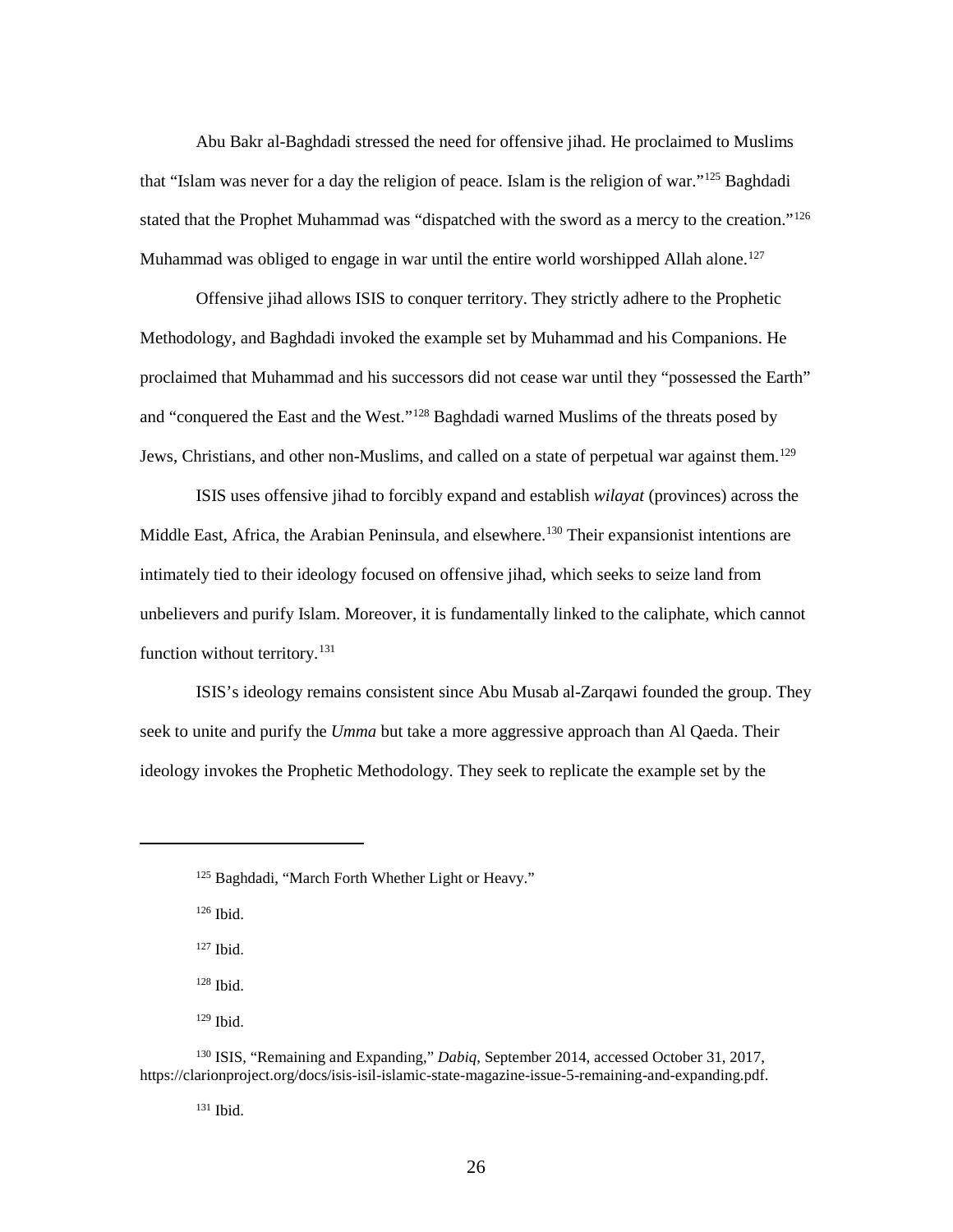<span id="page-33-0"></span> marked for death under their *takfiri* doctrine. Moreover, their ideology on the necessity of the caliphate drives the group to employ offensive jihad and conquer territory. Prophet Muhammad in agonizing detail. Anyone who does adhere to their interpretation is

## Comparison

 purifying Islam through jihad. Both divide the world into two camps: Islam and everyone else. groups view the Shia population with contempt; however, Al Qaeda does not combat them unless eradicated, an essential aspect of their *takfiri* doctrine. In some senses, Al Qaeda and ISIS have similar ideologies focused on uniting and However, the fundamental ideological differences between the two are clear and linked to their divergent strategies. ISIS practices offensive jihad, while Al Qaeda's jihad is defensive. Both they take aggressive action against Sunnis. Killing sprees against Shiites, according to Al Qaeda, are detrimental to the broader jihadist movement. For ISIS, Shiites are disbelievers that must be

 once US influence is expelled from Muslim lands and the Islamic world is united. Al Qaeda is adamant about establishing popular support before announcing a caliphate. For ISIS, the caliphate was declared first to legitimize the rest of their actions. It was a prerequisite to implementing The biggest difference lies in the caliphate. For Al Qaeda, the caliphate is a distant goal Sharia law, governing territory, and uniting the Islamic world behind a common cause and inexorably linked to their formulation of strategy.

 who occupy Muslim lands and commits acts of aggression. Therefore, defensive jihad is an act of salvation for the Muslim world. ISIS, on the other hand, is more focused on apostates and unbelievers in the region. This difference allows ISIS to practice offensive jihad to eradicate populations not adhering to their interpretation of Islam based on the Prophetic Methodology. Al Qaeda has directed most of their aggression towards the United States and its allies, populations not adhering to their interpretation of Islam based on the Prophetic Methodology.<br>
27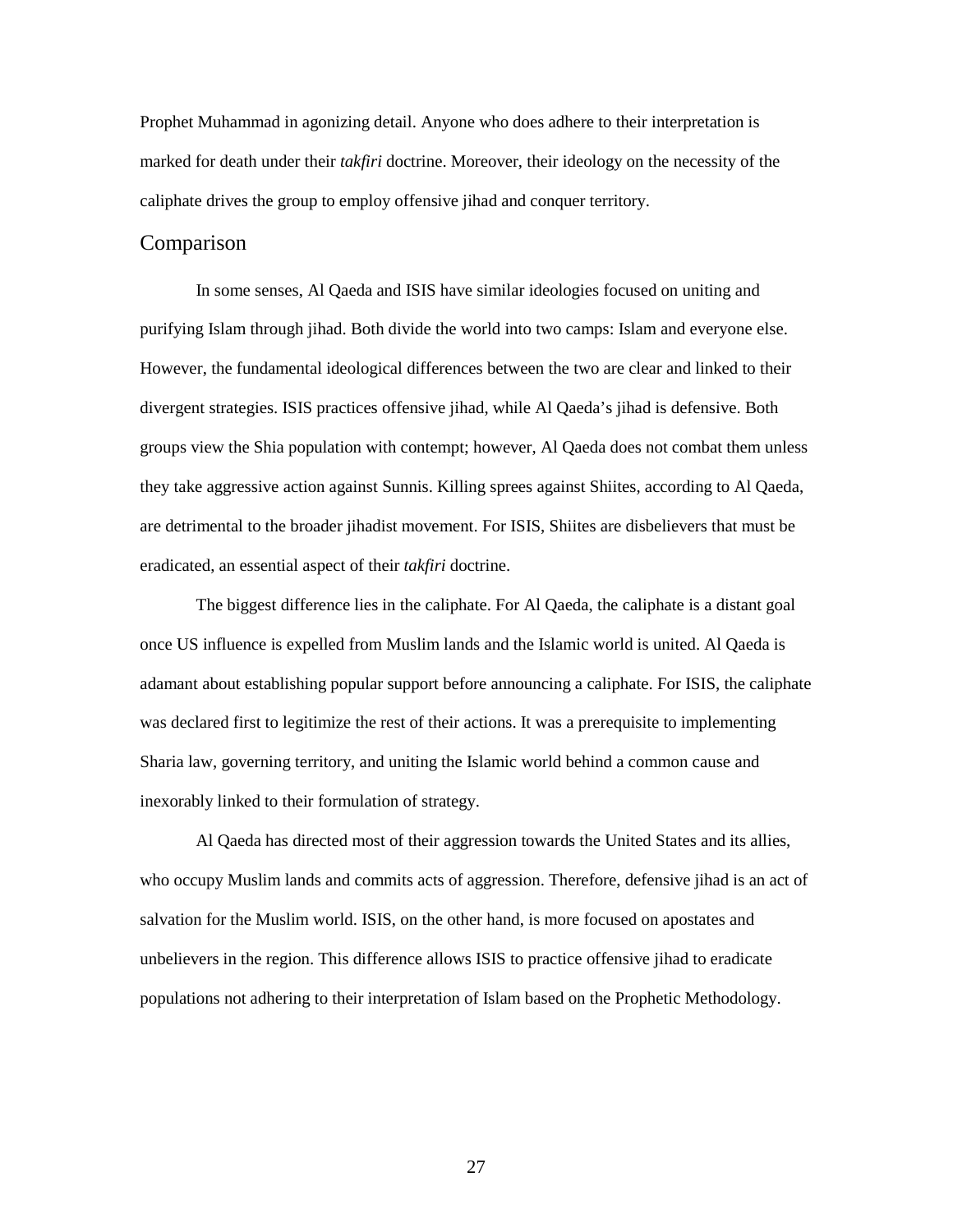## Strategy of Al Qaeda and ISIS

<span id="page-34-0"></span> nexus between strategy aims and the ideology that drives them to fully appreciate the overall This section examines the strategies of Al Qaeda and ISIS. The principle aim is to gain an understanding of how ideology and strategy are interrelated. It is essential to understand the goals of Al Qaeda and ISIS.

## Al Qaeda's Strategy

 Laden's declaration of jihad against the United States in 1996 reflected Al Qaeda's ideology emphasizing unification of the *Umma* and defensive jihad. In outlining strategic goals, bin Laden stated the most important duty for Muslims was to push back against the Americans occupying internal divisions was the only way to realize that goal.<sup>[134](#page-34-3)</sup> From the beginning, Al Qaeda targeted the United States and its allies. Its strategy reflects this focus. Al Qaeda views the United States and its partners as the source of suffering within the Muslim world; therefore, they pursue mainly a "far enemy" strategy.<sup>132</sup> Osama bin cited American occupation of Muslim lands, echoing the sentiments of Ibn Tamiyyah. Bin Laden Muslim territory.<sup>133</sup> According to bin Laden, combining the efforts of all Muslims and ignoring

In 1998, bin Laden released a fatwa solidifying Al Qaeda's strategic goals.<sup>135</sup> He sought to eliminate the state of Israel, considered to be a "colonial Western outpost" that seized and occupied Muslim lands.[136](#page-34-5) Additionally, bin Laden opposed apostate Muslim regimes who

 $\overline{a}$ 

<span id="page-34-1"></span><sup>132</sup> Daniel Byman and Jennifer Williams, "ISIS vs. Al Qaeda: Jihadism's Global Civil War," *The National Interest*, February 24, 2015, accessed July 20, 2017,<http://nationalinterest.org/feature/isis-vs-al>qaeda-jihadism%E2%80%99s-global-civil-war-12304.

<span id="page-34-2"></span><sup>&</sup>lt;sup>133</sup> Bin Laden, "Declaration of Jihad Against the Americans Occupying the Lands of the Two Holy Sanctuaries," 49.<br><sup>134</sup> Ibid.

<span id="page-34-5"></span><span id="page-34-4"></span><span id="page-34-3"></span><sup>&</sup>lt;sup>135</sup> Osama bin Laden, "Jihad Against Jews and Crusaders," in Gilles Kepel, Jean-Pierre Milelli, and Pascale Ghazaleh, *Al Qaeda in its Own Words* (Cambridge: The Belknap Press of Harvard University Press, 2009), 53-56.

<sup>136</sup> Byman, *Al Qaeda, the Islamic State, and the Global Jihadist Movement*, 47.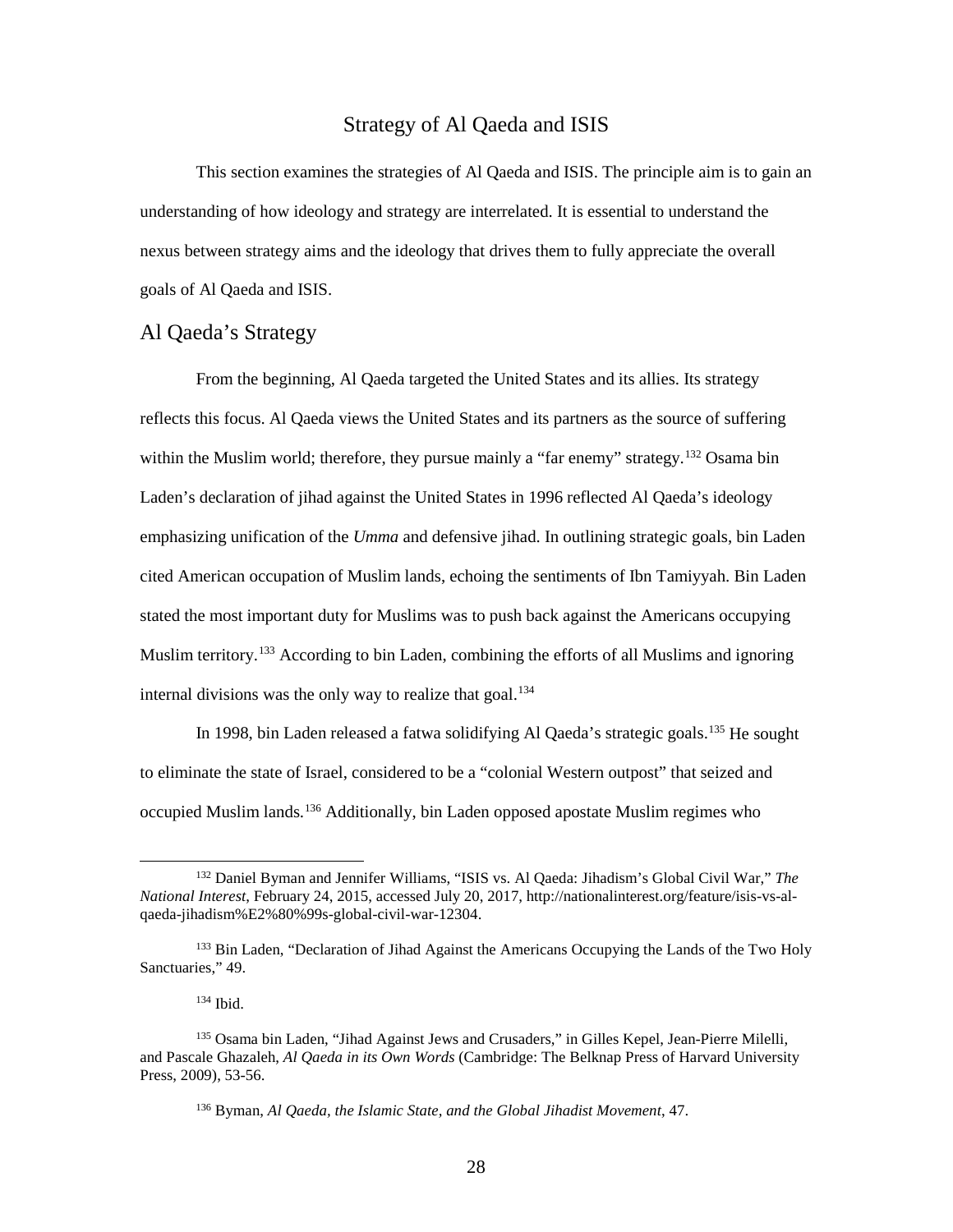targeted them for corruption, profligate spending, and other behavior incongruent with traditional Islam.<sup>[137](#page-35-0)</sup> In a later statement, Bin Laden excoriated their defeatist mentality and for intimating that "one of the foundations of our religion is how to coexist with infidels!!"<sup>[138](#page-35-1)</sup> For example, he promulgated policies aimed at peace with Israel and better relations with the United States. He rejected Saudi Arabia's tempered approach to jihad.

 corporations, and non-governmental organizations who were part of a plot to oppress Muslims worldwide.<sup>139</sup> Zawahiri's universal message insisted on not leaving a "single area unoccupied" by regional struggle—it demanded a globally unified effort, Zawahiri asserted.<sup>141</sup> He called for unity within the jihad movement, citing it as "half the road to victory."<sup>142</sup> Zawahiri asserted these points in *Knights Under the Prophets Banner*, explaining the universality of Al Qaeda's strategy. In addition to his focus on the United States, Israel, and Muslim apostate regimes, Zawahiri placed emphasis on the United Nations, multinational the jihadist movement.<sup>[140](#page-35-3)</sup> The struggle to establish a Muslim state could not simply be waged as a

 realizing Al Qaeda's strategy goals. Each step was consistent with the group's ideology that emphasized unification of the *Umma* and defensive jihad.<sup>[143](#page-35-6)</sup> He stated that the movement must Further, in *Knights Under the Prophet's Banner*, Zawahiri outlined several steps in expose apostate rulers in opposition to jihad. It must make Muslims responsible for defending

<span id="page-35-2"></span><span id="page-35-1"></span><span id="page-35-0"></span> $\overline{a}$ 

<sup>137</sup> Byman, *Al Qaeda, the Islamic State, and the Global Jihadist Movement*, 48.

 138 Bin Laden, "Moderate Islam is a Prostration to the West," 23.

<sup>139</sup> Zawahiri, *Knights Under the Prophets Banner*, 193-194.

<span id="page-35-3"></span> 140 Ibid., 196.

<span id="page-35-4"></span><sup>&</sup>lt;sup>141</sup> Ibid., 202.<br><sup>142</sup> Ibid.

<span id="page-35-5"></span> $142$  Ibid.

<span id="page-35-6"></span><sup>143</sup> Ibid., 198.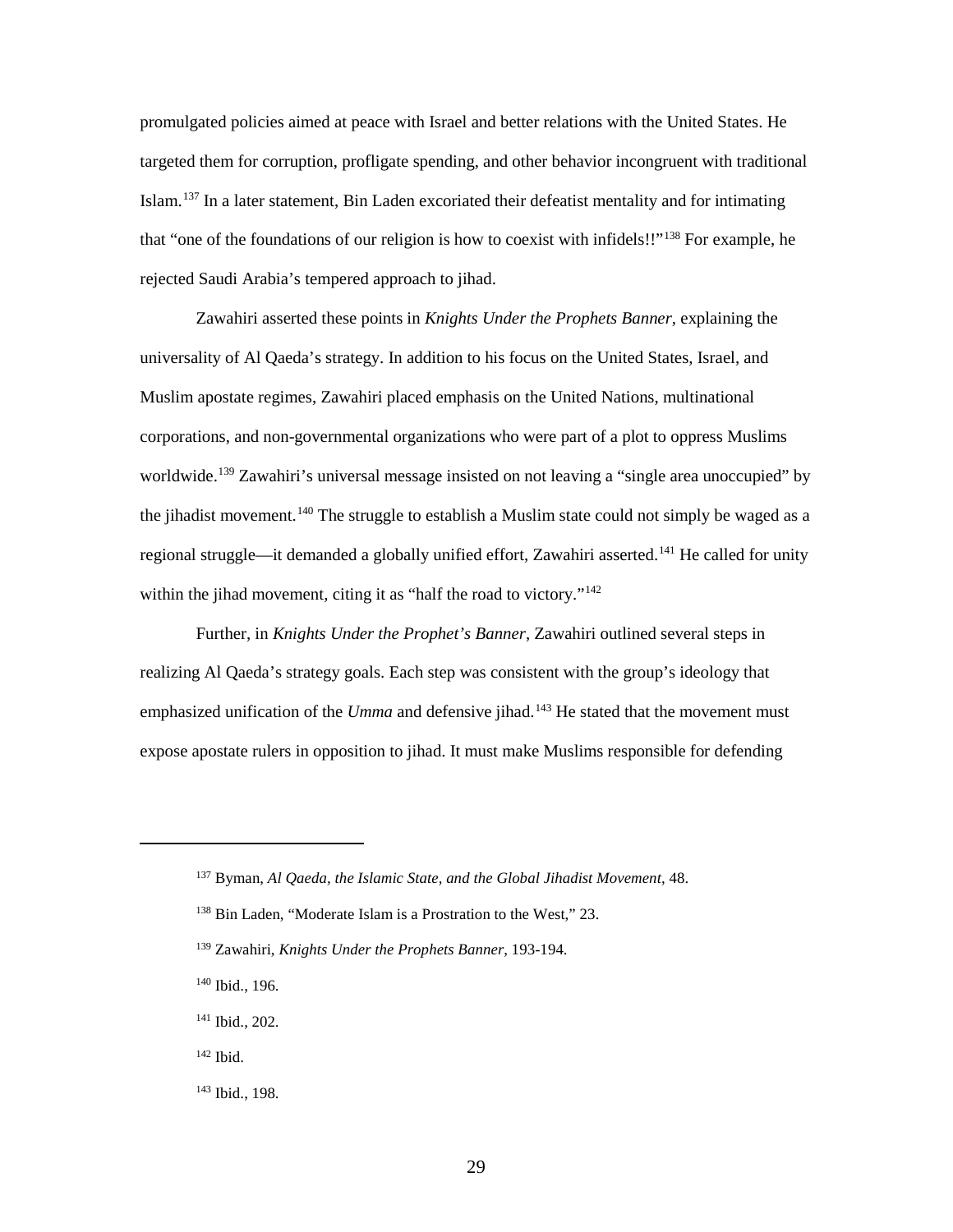the example of Muhammad.<sup>[146](#page-36-2)</sup> Islam and all its rightful territory.<sup>[144](#page-36-0)</sup> Finally, the movement must adhere to a plan that aimed to establish an Islamic state on lands it could defend within the Muslim world.<sup>[145](#page-36-1)</sup> Only then, Zawahiri asserted, could the movement lead the struggle and eventually restore the caliphate in

 Historically, Al Qaeda afforded their affiliates flexibility provided they adhered to the group's larger strategic goals. After 9/11, Al Qaeda expanded by formalizing relationships with localized Key to understanding Al Qaeda's strategy is their management of affiliate organizations. Sunni jihadist entities already operating in North Africa, the Arabian Peninsula, and elsewhere.<sup>147</sup> These groups took on the Al Qaeda label and swore allegiance to the group's senior leadership.

 In addition to their sizeable number of fighters and knowledge of local terrain, affiliates world.<sup>[148](#page-36-4)</sup> When an affiliate joined Al Qaeda, it was implied they would carry the group's core Qaeda authority over the broader jihadist movement.<sup>[149](#page-36-5)</sup> Al Qaeda in the Arabian Peninsula group's more prominent affiliates. After 9/11, they have successfully launched high-profile attacks, but have not always adhered to bin Laden's strategic vision. AQAP serves as an example contributed to the notion that core Al Qaeda was making a positive difference in the Muslim message by focusing their targeting against the United States and its allies. Affiliates also gave Al (AQAP), Al Qaeda in the Islamic Maghreb (AQIM), and al-Shabaab in Somalia are three of the of how Al Qaeda has managed its affiliates.

AQAP operates in Yemen. Relations with Al Qaeda's leadership deteriorated in 2010

146 Ibid.

<span id="page-36-3"></span><span id="page-36-2"></span><span id="page-36-1"></span><span id="page-36-0"></span> $\overline{a}$ 

<span id="page-36-4"></span>148 Ibid., 150.

<sup>144</sup> Zawahiri, *Knights Under the Prophets Banner*, 198.

<sup>145</sup> Ibid., 198-199

<sup>&</sup>lt;sup>147</sup> Byman, Al Qaeda, the Islamic State, and the Global Jihadist Movement, 141.

<span id="page-36-5"></span><sup>149</sup> Ibid., 151-152.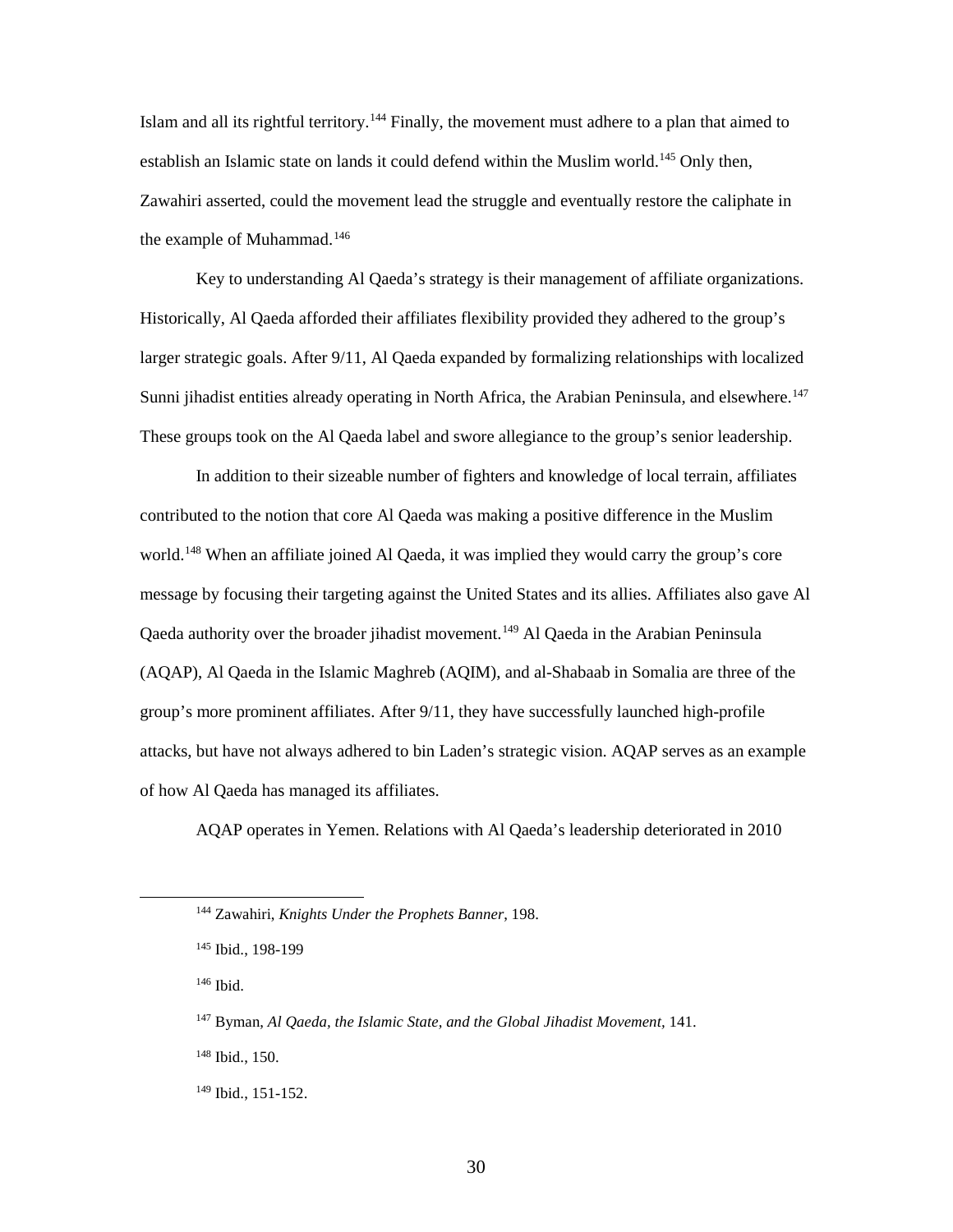AQAP was too focused on Yemen and warned them about any attempt at statehood. He realized that an Islamic state without popular support, that failed to deliver public services demanded by the people, would ultimately collapse. [151](#page-37-1) He saw Yemen as a base of operations to project attacks against the United States, not a location for acquiring territory and implementing governance. an iron fist, implementing *hudud* punishments for trivial crimes, consequently alienating local because of the group's failure to adhere to bin Laden's vision.<sup>150</sup> Bin Laden was concerned that AQAP failed to heed this advice and seized territory in 2011 after the Arab Spring incited uprisings within Yemen. The group implemented a "hearts-and-minds" approach, but ruled with tribes.<sup>[152](#page-37-2)</sup> Within a year the local population turned against them. AQAP's attempt at governance failed.

 by Al Qaeda's core leadership. They are the most prominent of the affiliates and largely regarded United States to escalate counterterrorism operations inside Yemen.<sup>155</sup> AQAP is successful in other ways, mainly because they were given a degree of autonomy as the most dangerous to international security and the US homeland.<sup>[153](#page-37-3)</sup> They have global intentions and are more closely connected with the group's senior leadership than any other affiliate.<sup>154</sup> Many of their attacks have been on allies of the United States, in accordance with bin Laden's original vision. They targeted the American homeland on multiple occasions, forcing the

Ayman al-Zawahiri has been the overseer of Al Qaeda's global strategy since bin Laden's death in 2011. In September 2013, he issued guidelines for jihadists echoing sentiments

<span id="page-37-0"></span> $\overline{a}$ 

<sup>&</sup>lt;sup>150</sup> McCants, *The ISIS Apocalypse*, 52-53.

<span id="page-37-3"></span><span id="page-37-2"></span><span id="page-37-1"></span> *Combating Terrorism Center*, accessed October 22, 2017, <https://ctc.usma.edu/posts/letter-to-nasir-al>-<sup>151</sup> Osama bin Laden, "Letter to Nasir al-Wuhayshi," personal correspondence, *The West Point* wuhayshi-english-translation-2.

<sup>152</sup> McCants, *The ISIS Apocalypse*, 54.

 153 Byman, *Al Qaeda, the Islamic State, and the Global Jihadist Movement,* 142.

<span id="page-37-4"></span> 154 Ibid.

<span id="page-37-5"></span> 155 Ibid., 143-144.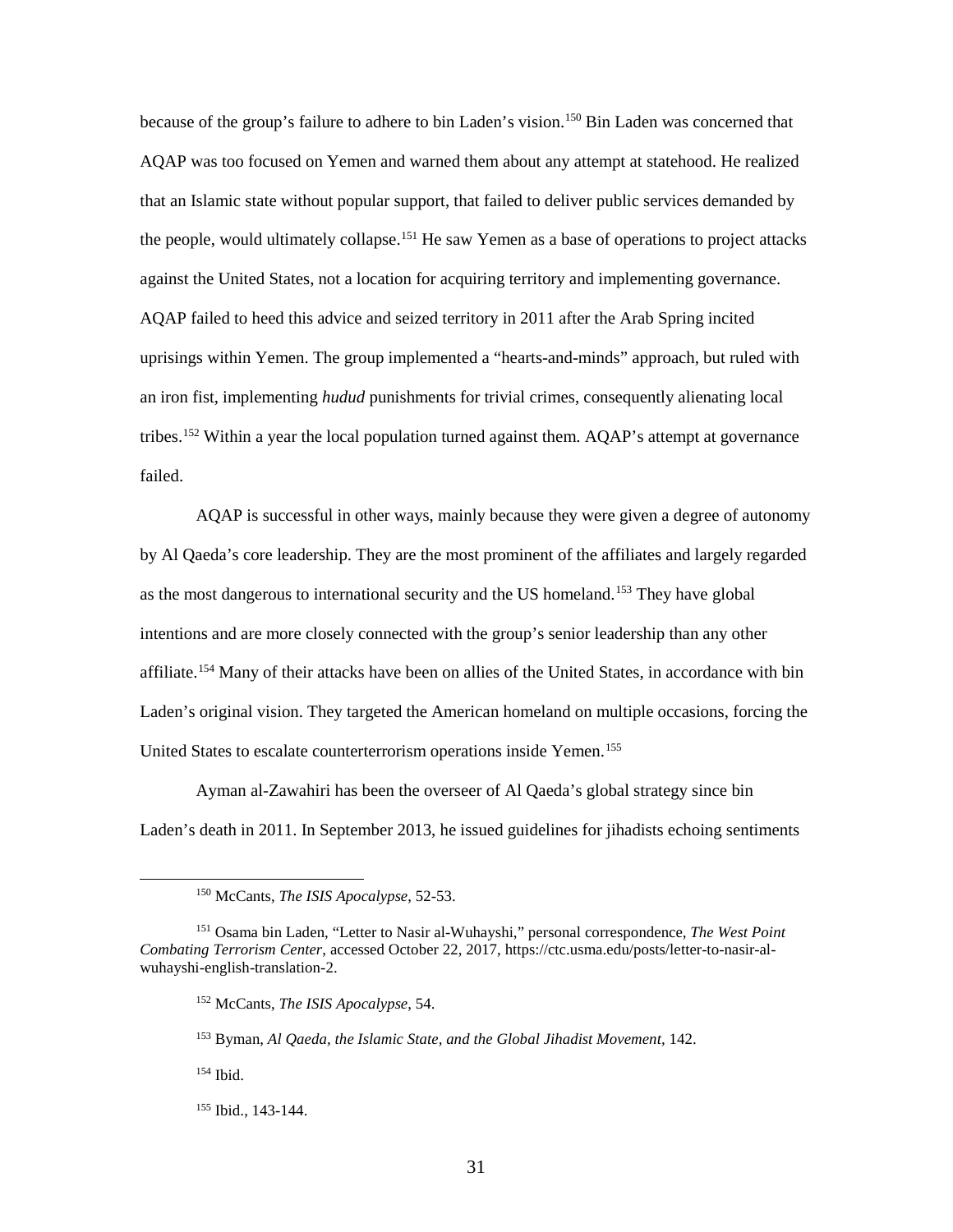death, its grip on Muslims lands would weaken.<sup>[157](#page-38-1)</sup> similar to the group's original message that highlight the nexus between ideology and strategy. Regarding military targets, Zawahiri cited America as the priority and wanted to "exhaust her and bleed her to death, so that it…. collapse[d] under its own weight."<sup>[156](#page-38-0)</sup> Once America was bled to

 awareness in the *Umma* about US aggression, elucidating the true meaning of *tawhid*, and uniting all Muslims. [158](#page-38-2) He focused the propaganda effort towards educating the jihadist vanguard and fostering awareness among Muslims to mobilize the *Umma* to revolt against apostate regimes in the region. $159$ Zawahiri also emphasized a systematic propaganda effort. He prioritized creating

 In June 2017, Zawahiri released another message emphasizing the group's original lands.[160](#page-38-4) Echoing Abdullah Azzam and bin Laden, Zawahiri reemphasized that the *Umma* was Muslims to form a global alliance and unite against the conspiracy. The United States was still the priority for defensive jihad. Zawahiri also warned that jihad cannot be divided by international boundaries—doing so would diffuse the need for a globally unified effort.<sup>[162](#page-38-6)</sup> ideology and strategy stating the obligatory nature of jihad against those who infringe on Muslim engaged in a global war against the United States and their "partners in crime."[161](#page-38-5) He urged

157 Ibid.

<span id="page-38-1"></span><span id="page-38-0"></span>-

158 Ibid.

159 Ibid.

<span id="page-38-4"></span><span id="page-38-3"></span><span id="page-38-2"></span>160 Thomas Joscelyn, "Zawahiri Lectures on Global Jihad, Warns of National Boundaries," *Long War Journal*, June 10, 2017, accessed September 17, 2017, <https://www.longwarjournal.org/archives/2017/06/zawahiri-lectures-on-global-jihad-warns-of-national>boundaries.php; Ayman al-Zawahiri, "One Ummah, One War on Multiple Fronts," *Jihadology*, June 9, 2017, accessed October 22, 2017,<http://jihadology.net/2017/06/09/new-video-message-from-al-qaidahs-dr>ayman-al-%E1%BA%93awahiri-brief-messages-to-a-victorious-nation-part-7-one-nation-one-war-onmultiple-fronts/.

<span id="page-38-5"></span>161 Zawahiri, "One Ummah, One War on Multiple Fronts."

<span id="page-38-6"></span>162 Ibid.

<sup>156</sup> Zawahiri, "General Guidelines for Jihad."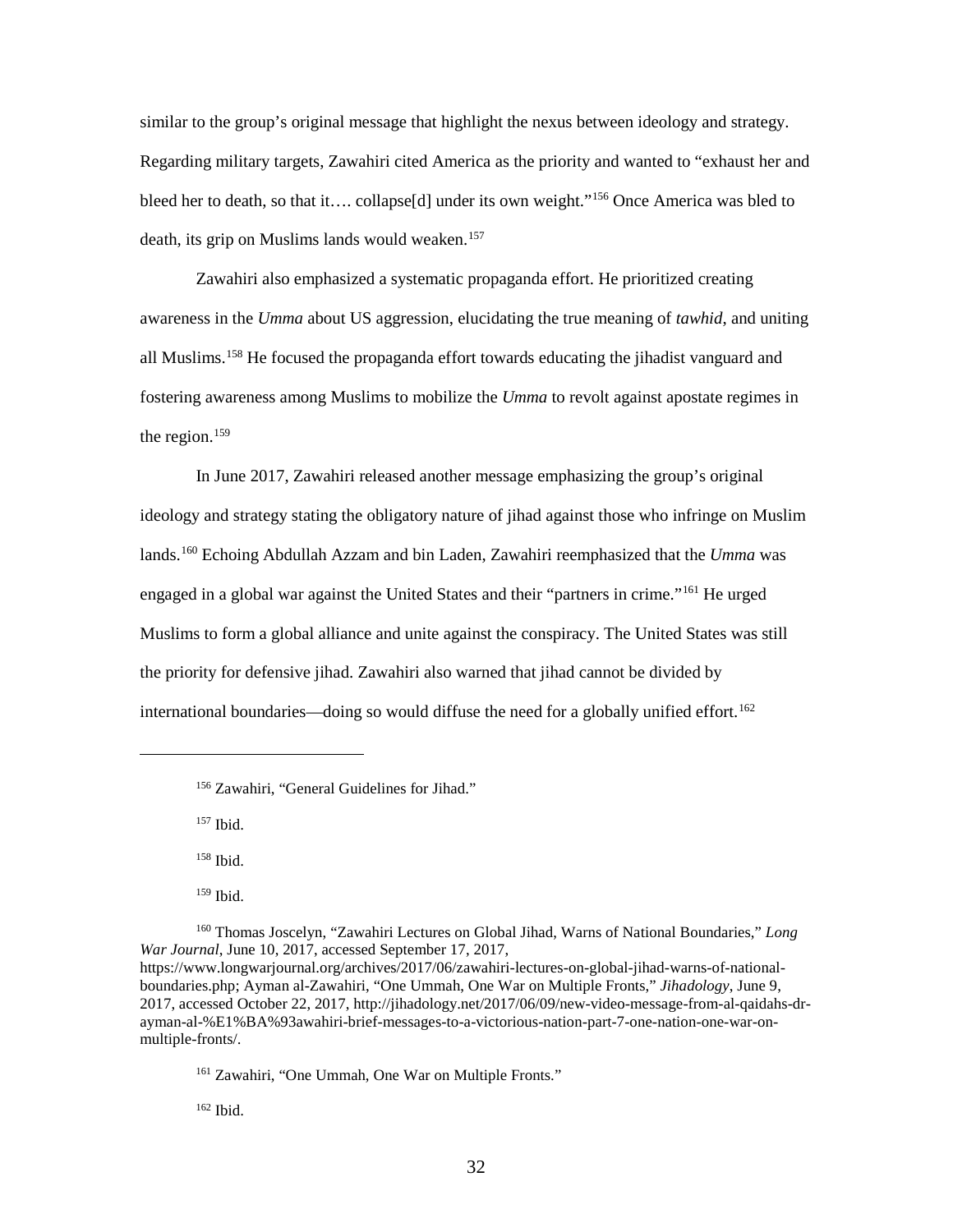<span id="page-39-0"></span> by Azzam and bin Laden that ignited a global jihadist movement nearly three decades ago. Their ideology focused on uniting and purifying the *Umma* and waging defensive jihad drives a strategy With Zawahiri's statement, it is clear that Al Qaeda maintains the foundational vision set focused on the US and its allies. With Zawahiri still serving as the group's leader, the strategy will unlikely change.

## ISIS's Strategy

 ISIS's strategy is also tied to ideology but inextricably tied to the caliphate and *takfiri*  doctrine. As a result, they primarily pursue a territorial methodology. Accordingly, the group has focused on what is termed the "near enemy" strategy, emphasizing regional issues, rather than the  $West.<sup>163</sup>$  $West.<sup>163</sup>$  $West.<sup>163</sup>$ 

 Territorial control is linked to ISIS's desires for statehood. The success of their caliphate is tied directly to their ability to govern territory. From the beginning, ISIS sought to expand, take over new territory, and then consolidate control to implement Sharia law in accordance with their Prophetic Methodology.[164](#page-39-2) ISIS operates its *wilayat* (provinces) through a systematic run in accordance with their understanding of Sharia law.<sup>165</sup> implementation of bureaucracies and government structures that ensure these provinces are being

 ISIS's territorial methodology is divided into two stages: pre-territorial control and full territorial control. It is closely nested to what Abu Bakr Naji outlined in the *Management of Savagery.* In the first issue of *Dabiq*, ISIS explained the strategy:

[T]hese phases consist of immigrating to a land with a weak central authority to use as a base where the *jama'ah* [congregation] can form…. Attacks will compel apostate forces to partially withdraw from rural territory and regroup in major urban regions. The

165 Ibid.

<sup>&</sup>lt;sup>163</sup> Byman, "ISIS vs. Al Qaeda: Jihadism's Global Civil War."

<span id="page-39-3"></span><span id="page-39-2"></span><span id="page-39-1"></span><sup>164</sup> Aaron Y. Zelin, "The Islamic State's Territorial Methodology," *The Washington Institute for Near East Policy*, no. 29 (January 2016): 1-24, accessed September 12, 2017, <http://www.washingtoninstitute.org/uploads/Documents/pubs/ResearchNote29-Zelin.pdf>.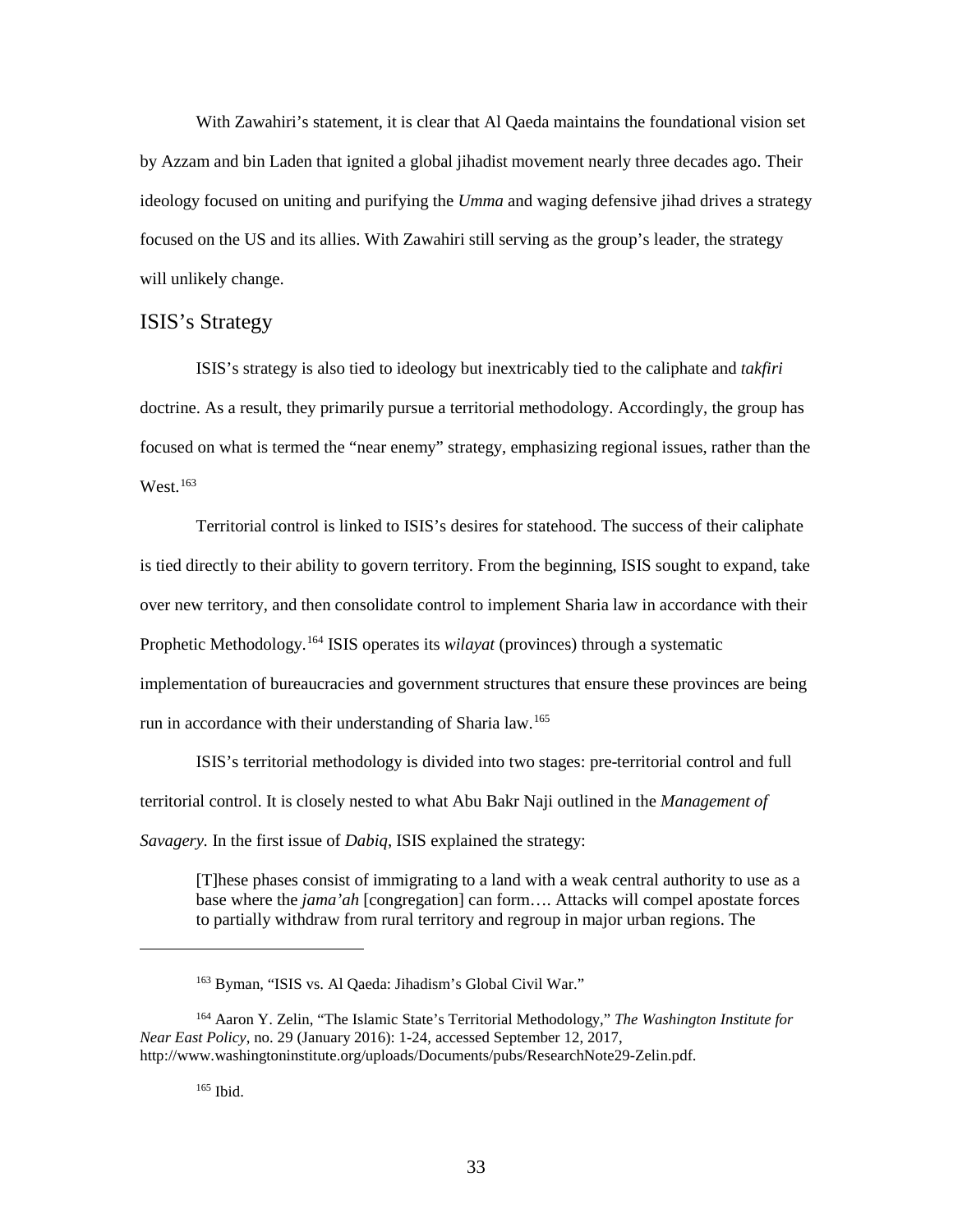*jama'ah* would then take advantage of the situation by increasing the chaos to a point next step would be to fill the vacuum by managing the state of affairs to the point of leading to the complete collapse of the *taghut* [rebellious] regime in entire areas…. The developing into a full-fledged state, and continuing expansion into territory still under control of the *taghut*. This has always been the roadmap towards *Khilafah* [caliphate] for the *mujahidin*. [166](#page-40-0) 

 ISIS is less flexible than Al Qaeda regarding strategy, therefore, their provinces operate with less model.<sup>[167](#page-40-1)</sup> ISIS's main priority is expanding the caliphate and targeting the "near enemy," not attacking US targets. Therefore, they focus on local governance and engagement.<sup>168</sup> autonomy. *Wilayat* in Libya, Syria, Yemen, and elsewhere have adhered to the two-stage

 The *wilayat* allow ISIS to expand their operational reach and prompt regional conflicts and sectarian divides. Once control is established, they can implement their *takfiri* doctrine to and economic stagnation for years, leading to a breakdown in political space that provided ISIS and ISIS capitalized by seizing multiple provinces.<sup>170</sup> cleanse the community. The group also seeks territories that are ripe for Naji's stage one goal of "vexation and exhaustion." Afghanistan, where ISIS's *wilayat* known as ISIS-Khorasan (ISIS-K) operates, serves as an example. The country has been in a state of perpetual violence, corruption, opportunities.[169](#page-40-3) Afghanistan's lack of governance and security made it an ideal operational target

In May 2014, the group released a video titled, "Clanging of the Swords #4," that

 $\overline{a}$ 

<span id="page-40-0"></span><sup>166</sup> ISIS, "From Hijrah to Khilafah," *Dabiq*, June 2014, accessed September 19, 2017, [https://clarionproject.org/docs/isis-isil-islamic-state-magazine-Issue-1-the-return-of-khilafah.pdf.](https://clarionproject.org/docs/isis-isil-islamic-state-magazine-Issue-1-the-return-of-khilafah.pdf)

<sup>167</sup> Aaron Y. Zelin, "The Islamic State's Territorial Methodology."

<span id="page-40-2"></span><span id="page-40-1"></span><sup>168</sup> Aaron Y. Zelin, "The Islamic State's Model," *The Washington Post*, January 28, 2015, accessed September 12, 2017, <https://www.washingtonpost.com/news/monkey-cage/wp/2015/01/28/the>islamic-states-model/?utm\_term=.0794c57c2c5d.

<span id="page-40-3"></span><sup>169</sup> Jacqueline Sutherland, "Will ISIS Rebuild in Afghanistan?" *Real Clear World*, April 7, 2017, accessed December 18, 2017, [https://www.realclearworld.com/articles/2017/04/07/ideology\\_afghanistan\\_isis\\_islamic\\_state\\_caliphate\\_11](https://www.realclearworld.com/articles/2017/04/07/ideology_afghanistan_isis_islamic_state_caliphate_11)  2280.html.

<span id="page-40-4"></span><sup>&</sup>lt;sup>170</sup> Ibid; Lauren McNally, "The Islamic State in Afghanistan: Examining its Threat to Stability," *Middle East Institute*, May 2016, accessed December 18, 2017, [https://www.mei.edu/sites/default/files/publications/PF12\\_McNallyAmiral\\_ISISAfghan\\_web.pdf.](https://www.mei.edu/sites/default/files/publications/PF12_McNallyAmiral_ISISAfghan_web.pdf)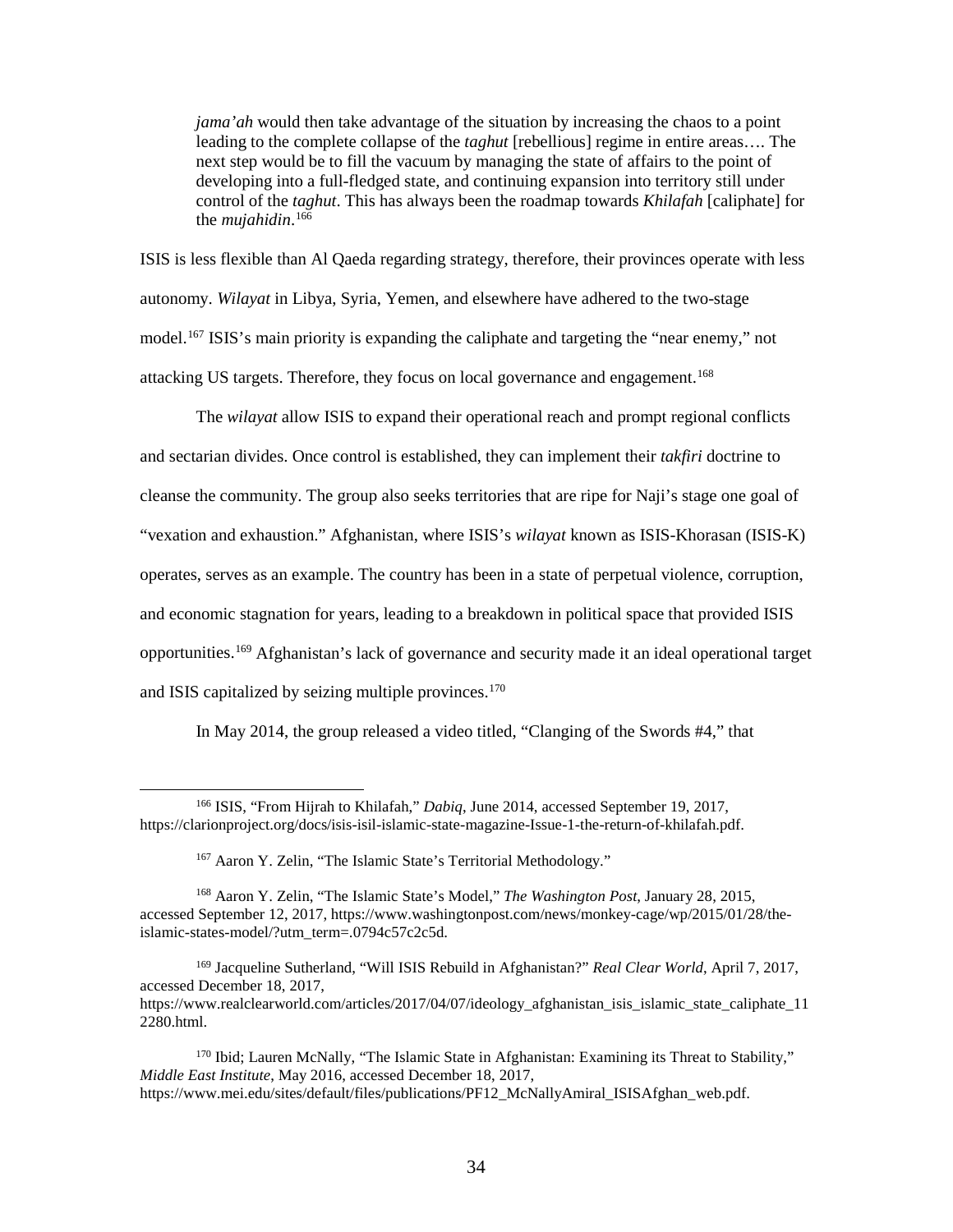demonstrated the tactics used to consolidate territorial control.<sup>[171](#page-41-0)</sup> During their pre-territorial control phase, they collected intelligence with sleeper cells, infiltrated the local population, and created front groups. They studied the local terrain and identified key players and potential sniper attacks, improvised explosive devices (IEDs), car bombs, and suicide bombings.<sup>172</sup> enemies. ISIS then operated militarily through the execution of asymmetric warfare, ambushes,

 Once the group consolidated a modicum of control, they instituted a *dawa* (invitation) program focused on building popular support with the local population. Their focus was the for their cause. After the *dawa* campaign, they implemented *hisba* (accountability) activities. Included in *hisba* was the eradication of alcohol, drugs, cigarettes, and other items associated with sorcery. ISIS destroyed pagan shrines, tombs and artifacts linked to polytheistic practices that violated the principle of *tawhid*. [174](#page-41-3) Once *hisba* activities were complete, ISIS began the process of basic governance, introducing taxes, judicial processes, and social services.<sup>[175](#page-41-4)</sup> youth, the future of the caliphate.<sup>[173](#page-41-2)</sup> ISIS also conducted information operations to elicit support

 In the full territorial control phase, ISIS operated in a more bellicose fashion. They functioned like a state and took an "open warfare posture," aimed to cleanse the population of weaponry. Their *dawa* campaign greatly expanded and *hudud* punishments were strictly enforced. those intolerant of their ideology.[176](#page-41-5) ISIS employed armored personnel carriers and other heavy

174 Ibid.

 $\overline{a}$ 

- <span id="page-41-4"></span>175 Ibid.
- <span id="page-41-5"></span>176 Ibid.

<span id="page-41-0"></span><sup>171</sup> ISIS, "Clanging of the Swords #4," *al-Furqan Media*, May 17, 2014, accessed October 24, 2017,<http://jihadology.net/2014/05/17/al-furqan-media-presents-a-new-video-message-from-the-islamic>state-of-iraq-and-al-sham-clanging-of-the-swords-part-4/.

<span id="page-41-3"></span><span id="page-41-2"></span><span id="page-41-1"></span><sup>172</sup> Ibid; Aymenn Jawad al-Tamimi, "Liwa Shuhada' al-Yarmouk: History and Analysis," *Syria Comment*, September 18, 2015, accessed October 24, 2017, <http://www.joshualandis.com/blog/liwa>shuhada-al-yarmouk-history-ana-analysis; Zelin, "The Islamic State's Territorial Methodology."

<sup>&</sup>lt;sup>173</sup> Zelin, "The Islamic State's Territorial Methodology."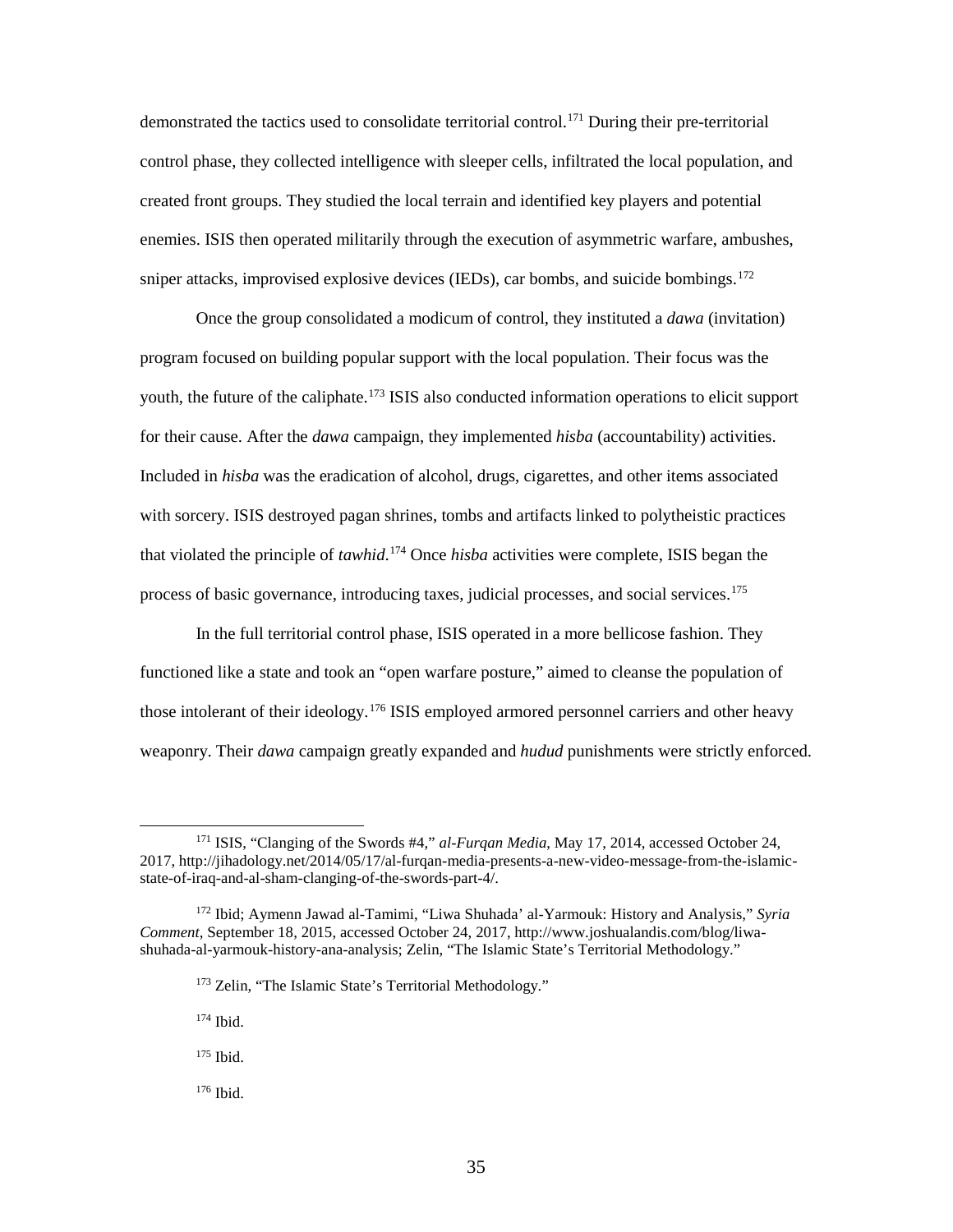and phone lines, supported the local economy by industrializing food production, and created road signs welcoming people to their newly acquired real estate.<sup>177</sup> ISIS even established its own currency. The group stated it would "disentangle the *Ummah* from the corrupt, interest-based global financial system."[178](#page-42-1) ISIS wanted to shift the Islamic world away from currencies backed They commenced work on public works projects, built schools and mosques, put up new electric by precious metals, the values of which they perceive to be manipulated by the banking system.<sup>[179](#page-42-2)</sup>

 served as a haven for jihadist groups to plan attacks on US and allied targets. ISIS, however, took a different approach. They saw the value in seizing territory and implementing state-like functions. ISIS established financial institutions and other government services.<sup>180</sup> They they established Sirte as their headquarters, they expanded their government functions and services to the people.<sup>181</sup> As Naji prescribed, ISIS also attacked military forces backed by the United Nations to undermine government entities that threatened their power. For example, in essential pieces of oil infrastructure. [182](#page-42-5) ISIS's *wilayat* in Libya serves as an example of its territorial mentality. Libya has long implemented *hudud* punishments and destroyed houses of worship deemed unacceptable. Once instituted taxes, stocked grocery stores, and employed doctors, engineers, and lawyers to provide January 2016, they attacked a military training center and other checkpoints near Libya's most

<sup>&</sup>lt;sup>177</sup> Zelin, "The Islamic State's Territorial Methodology."

<span id="page-42-1"></span><span id="page-42-0"></span><sup>178</sup> ISIS, "The Currency of the Khilafah," *Dabiq*, September 2014, accessed November 1, 2017, [https://clarionproject.org/docs/isis-isil-islamic-state-magazine-issue-5-remaining-and-expanding.pdf.](https://clarionproject.org/docs/isis-isil-islamic-state-magazine-issue-5-remaining-and-expanding.pdf)

 179 Ibid.

<span id="page-42-5"></span><span id="page-42-4"></span><span id="page-42-3"></span><span id="page-42-2"></span><sup>619.</sup>pdf.  $181$  Ibid. 180 Jason Pack, Rhiannon Smith, and Karim Mezran, "The Origins and Evolution of ISIS in Libya," *Atlantic Council*, June 2017, accessed November 2, 2017, http://www.atlanticcouncil.org/images/publications/The Origins and Evolution of ISIS in Libya web 0

 182 Ibid.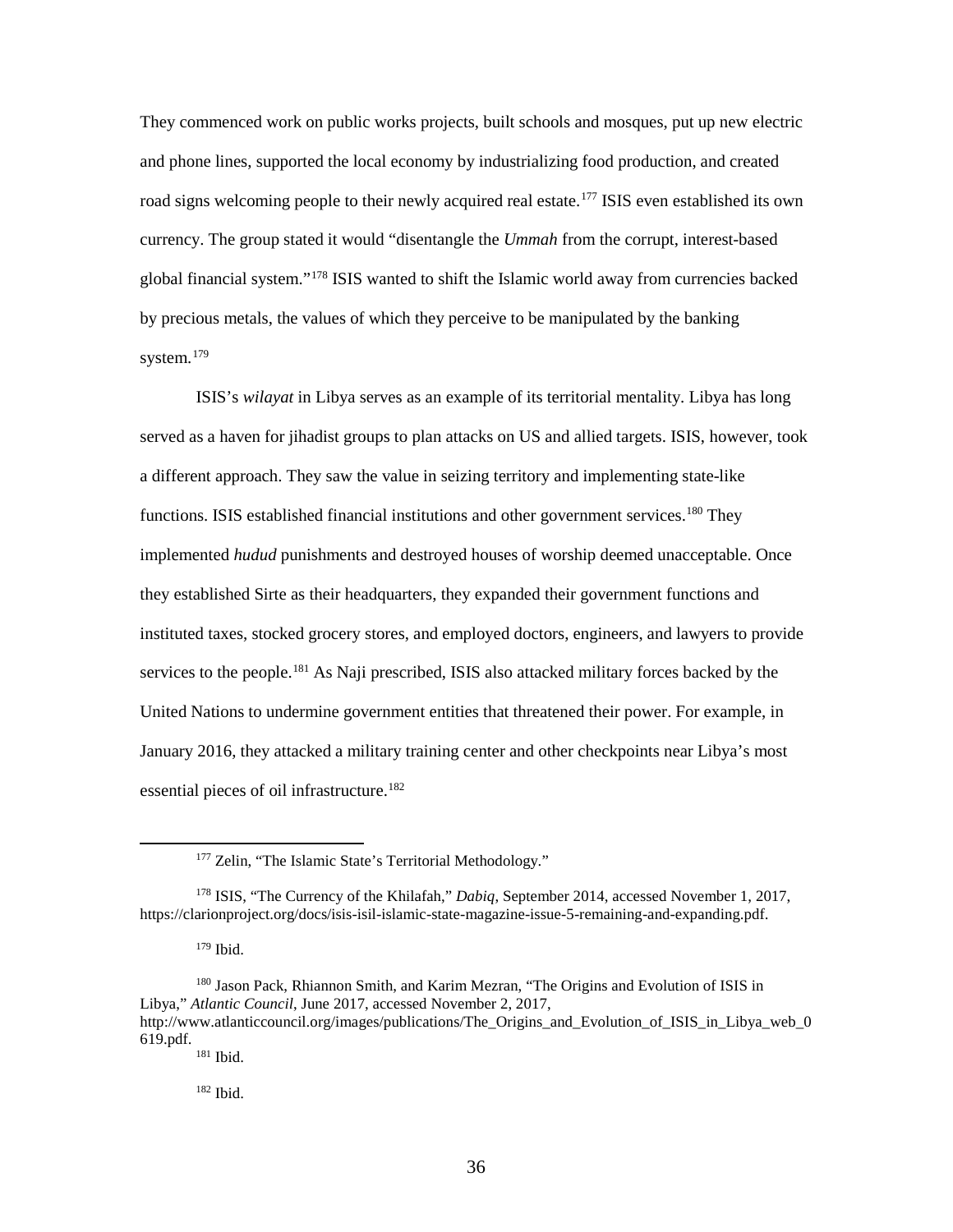As part of the group's sustainment efforts to support their long-term strategy, ISIS called safety.<sup>183</sup> *Hijrah* permitted ISIS to advance its nation-building efforts and exert more control than other jihadist groups. Abu Bakr al-Baghdadi specifically called on all Muslims to perform *hijrah*  at the time of the group's founding, doing so was obligatory after ISIS declared the caliphate.<sup>184</sup> on Muslims to perform *hijrah*, a sacred migration based on Islamic tradition that allows followers of Allah (Muslims) to escape the perils of their current society and move to a place of greater

 Another one of the practices ISIS pursues that supports the sustainment of their long-term strategy is *saby* (taking slaves through war).<sup>185</sup> *Saby* is tied to the group's ability to hold territory. strategic decision. ISIS believes they are setting these slaves on the path of *tawhid*, thereby Enslaving large populations, especially young girls and taking them as concubines, is a calculated establishing the foundation for the purification of Islam and the future of the caliphate.<sup>[186](#page-43-3)</sup>

 consistent with their ideological beliefs tied to the caliphate. The caliphate provided the requisite authority for establishing Sharia law and implementing governance in accordance with the Overall, ISIS operates its territory systematically. Their territorial methodology is Prophetic Methodology.

 ISIS contends it is apolitical and does not recognize borders or international law. They criticize Muslim regimes that negotiate and form alliances or sign treaties with the United States.<sup>187</sup> Recognizing borders and international law would inhibit and contain the spread of the

 $\overline{a}$ 

<span id="page-43-0"></span><sup>183</sup> Guy Fricano, "Honor in Hijrah as Expressed by the Islamic State," *Small Wars Journal*, March 14, 2017, accessed September 19, 2017, <http://smallwarsjournal.com/jrnl/art/honor-in-hijrah-as-expressed>by-the-islamic-state-0.

<sup>184</sup> Baghdadi, "March Forth Whether Light or Heavy."

<span id="page-43-4"></span><span id="page-43-3"></span><span id="page-43-2"></span><span id="page-43-1"></span><sup>185</sup> ISIS, "Slave Girls or Prostitutes," *Dabiq*, May 2015, accessed September 17, 2017, <https://clarionproject.org/docs/isis-isil-islamic-state-magazine-issue+9-they-plot-and-allah-plots-sex>slavery.pdf.

 186 Ibid.

<sup>&</sup>lt;sup>187</sup> Wood, "What ISIS Really Wants."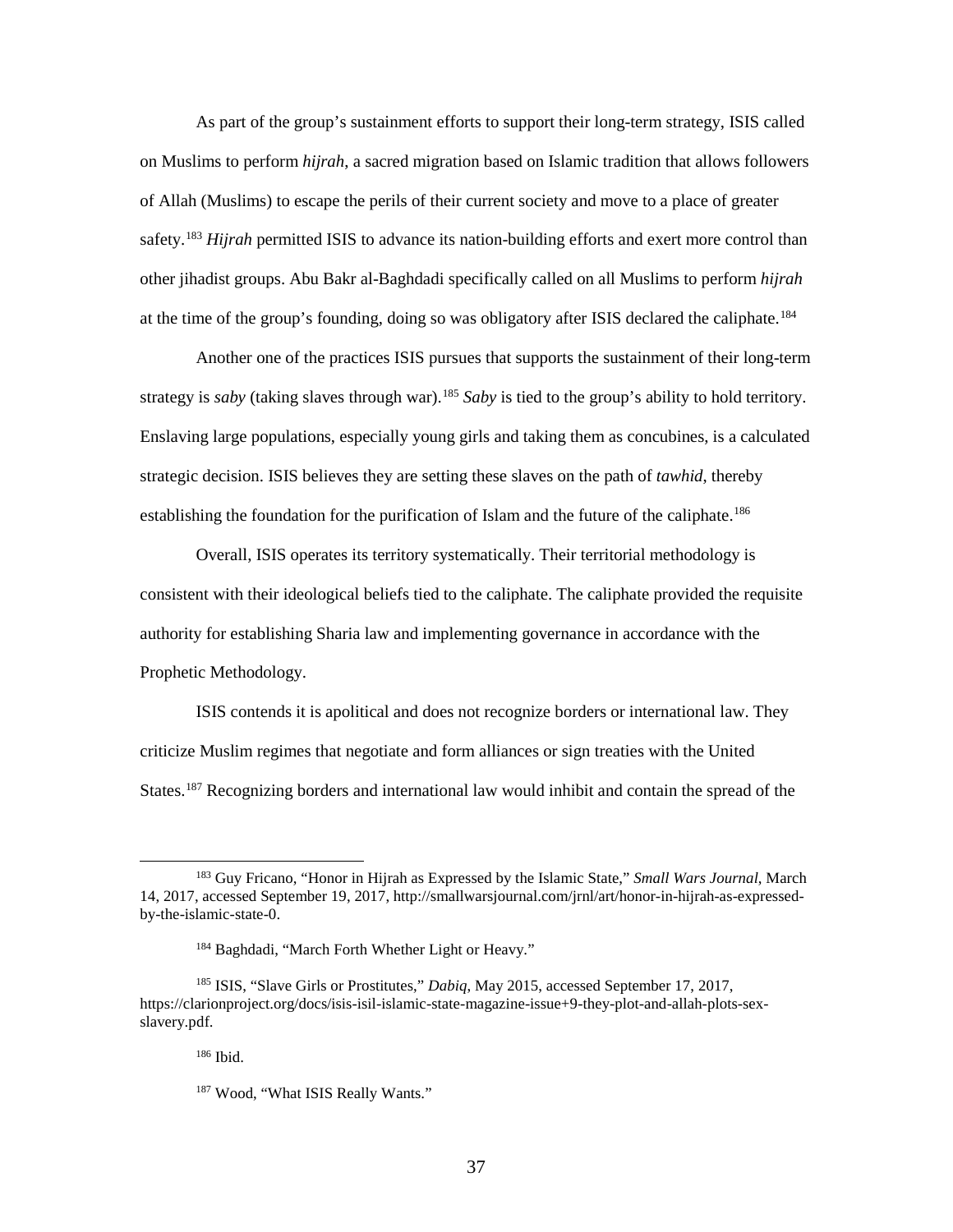<span id="page-44-0"></span>castigates the Taliban for being a nationalist movement with political ambitions.<sup>[188](#page-44-1)</sup> caliphate, which they believe is global, a core tenant of their ideology. For example, the group

 ISIS targets the legitimacy of governments in Saudi Arabia, Pakistan, Afghanistan, and forcing the Saudi government to protect their Shiite population, thereby exposing their hypocrisy and illegitimacy.[189](#page-44-2) When Abu Bakr al-Baghdadi announced the establishment of a *wilayat* in Arabia's legitimacy.<sup>190</sup> ISIS also accuses the Saudis of discouraging Muslims from jihad.<sup>191</sup> elsewhere by attacking their Shiite populations, an ideological aspect tied to the group's broader strategy. For example, in June 2015, they attacked Shiite mosques in eastern Saudi Arabia, Saudi Arabia, he first emphasized attacks on Shiites as part of a wider strategy to threaten Saudi

 process of pre-territorial control and full territorial control does not allow the same latitude that ISIS's strategy is connected to an ideology that seeks to unite and purify the *Umma* and wage offensive jihad. The caliphate compels a strategy that seizes territory in a systematic fashion. Therefore, ISIS is more centralized in how they oversee their *wilayat*. Their two-stage Al Qaeda's affiliates operate with. Territory, for ISIS, must be first acquired and then rigidly overseen if the caliphate has any chance of enduring.

#### Comparison

 $\overline{a}$ 

 the group's inception. The United States is the source of Islam's suffering and must be attacked. Al Qaeda and ISIS have divergent strategies tied to ideological differences. The centerpiece of Al Qaeda's strategy is the Unites States and its allies, a consistent message since

190 Ibid.

<span id="page-44-1"></span><sup>188</sup> ISIS, "The Jihad in East Asia," *Rumiyah*, May 2017, accessed September 17, 2017, <https://qb5cc3pam3y2ad0tm1zxuhho-wpengine.netdna-ssl.com/wp-content/uploads/2017/08/Rumiyah>-ISIS-magazine-10-issue.pdf.

<span id="page-44-2"></span><sup>189</sup> Aaron Zelin, "The Islamic State's Saudi Chess Match," *The Washington Institute for Near East Policy*, June 2, 2015, accessed September 12, 2017,<http://www.washingtoninstitute.org/policy>analysis/view/the-islamic-states-saudi-chess-match.

<span id="page-44-4"></span><span id="page-44-3"></span><sup>191</sup> ISIS, "Kill the Imams of Kufr," *Dabiq*, January 2016, accessed September 17, 2017, [http://clarionproject.org/wp-content/uploads/Issue-13-the-rafidah.pdf.](http://clarionproject.org/wp-content/uploads/Issue-13-the-rafidah.pdf)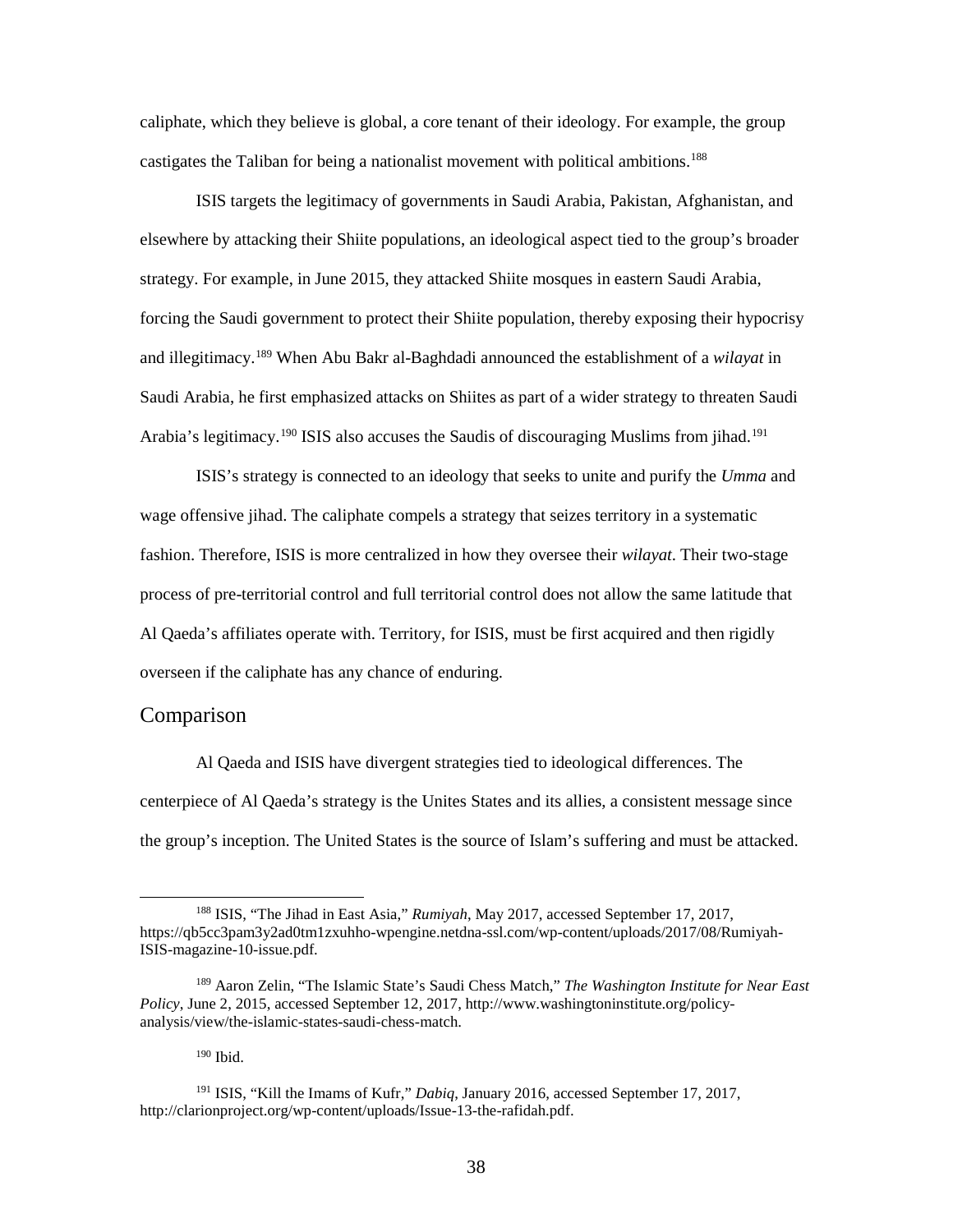<span id="page-45-0"></span> Al Qaeda practices defensive jihad to unite the Muslim world and expel US influence from group targets apostate regimes who ally with the United States and seek their support. With this strategic vision, Al Qaeda provides its affiliates more autonomy as long as they orient their jihadist efforts towards striking the United States and their partners. Islamic territories. Therefore, its strategy focuses on the "far enemy." As a secondary mission, the

 ISIS is focused on the "near enemy." Their desires for territorial control are tied to the caliphate, their foundational obligation for purifying and uniting the Islamic world. ISIS intends to operate as a fully functioning state. Al Qaeda wants their affiliates to focus on forming bases of its allies. ISIS, on the other hand, ensures their affiliates acquire territory, implement governance and Sharia law on their terms, and create sectarian divides with other deviant sects, to expand the caliphate. With territorial control, ISIS can implement its *takfiri* doctrine and root out those who do not conform. In contrast to Al Qaeda, ISIS's strategy, therefore, does not permit them to allow the same level of flexibility for their *wilayat*. operations in the Muslim world to serve as staging grounds for attacks on the United States and

 initially building popular support during the *dawa* campaign, they have no desire to negotiate reinforce this point. Al Qaeda insists on uniting the Muslim world before attempting statehood, Although ISIS takes a systematic approach to its territorial methodology, including about the correctness of their practices. Once you are inculcated with their ideology, you either conform, or die. Al Qaeda, as reflected by bin Laden, and now Zawahiri, is ambivalent towards any attempt at statehood. Repeated failures by AQAP, AQIM, and al-Shabaab in Africa all something they feel can be accomplished by orienting their focus on the United States and its allies.

## Conclusion

 Al Qaeda and ISIS have fundamental differences that are inadequately addressed by the dominant literature on the subject. Consequently, many Americans, including the US military,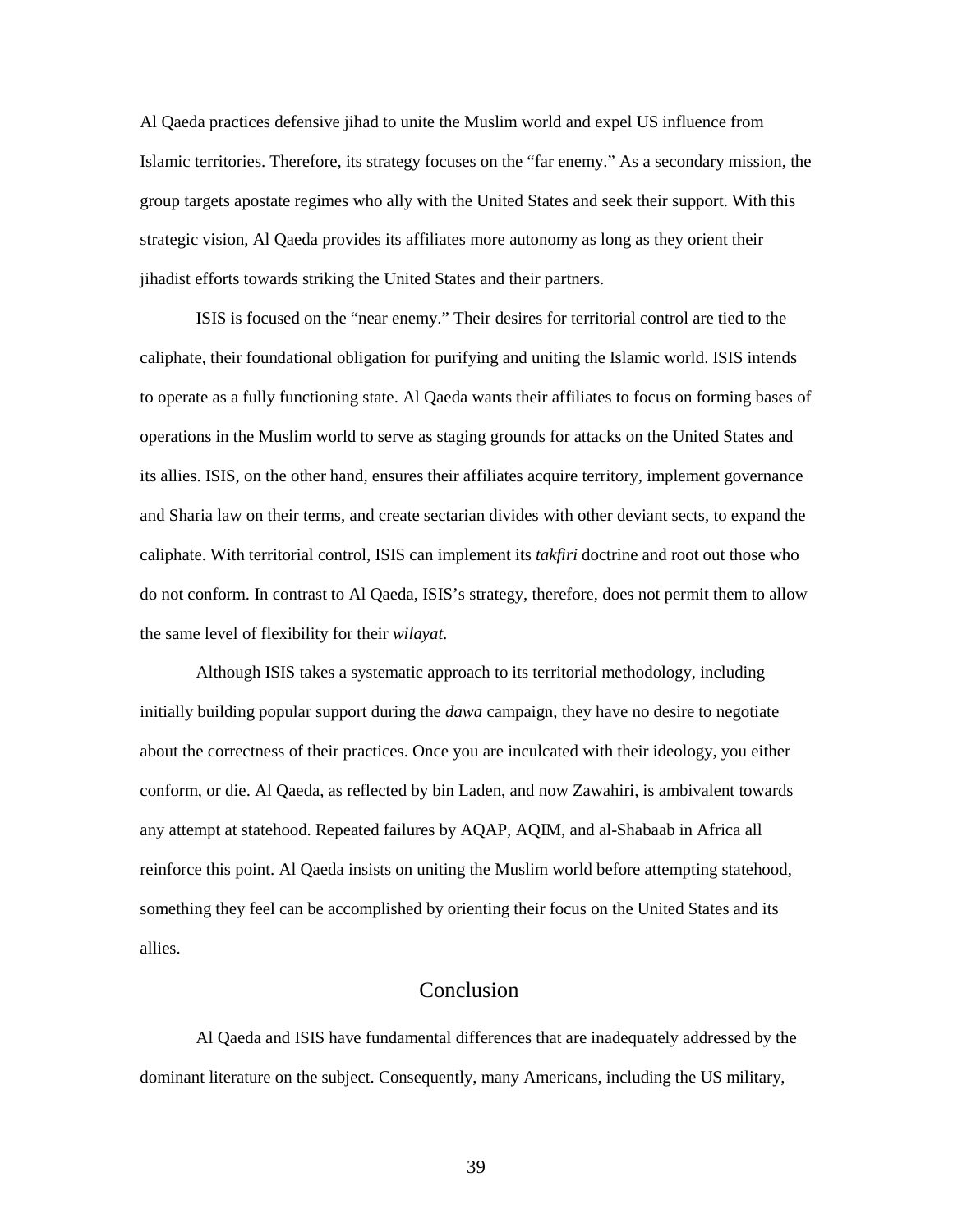perceive the groups to be more similar than they are. This has contributed to a poor understanding of the threat they pose to the world while hindering our ability to anticipate their future actions. It is clear that ideological differences have an implicit effect on the diverging strategies pursued by each group. Ideology is the foundation for their actions. It provides a vision and end state for which they are uncompromising in attaining.

 Their differences on the caliphate lie at the heart of their differences on strategy. For legitimized their ability to conquer territory and institute Sharia law in accordance with their need for building wider support in the Muslim world to expel US influence from Muslim lands. ISIS, declaring the caliphate was the first obligation for galvanizing the rest of the movement. It Prophetic Methodology. Al Qaeda, conversely, sees the caliphate as a distant goal. They stress the

 have occupied Islamic lands and oppressed Muslims. They view defensive jihad as an act of from the group's vision of defeating the United States and its partners while uniting Muslims. Al Qaeda focuses its strategy on the United States and its allies, the "far enemy," who salvation to remove these threats from the Muslim world. Bin Laden and Zawahiri never wavered from this strategy. They implored their affiliates to operate in Muslim communities that could serve as bases for projecting large attacks against US and allied targets. Al Qaeda has cautioned against territorial control that oppresses the local population, claiming that it would only detract

 ISIS is more concerned with the "near enemy," regional targets like Shiites and other their pursuit of real estate, doing so would disallow the expansion of the caliphate. With territory, systematic pre-territorial and full territorial control phases. Territory allows the group to institute their *takfiri* doctrine and purify Islam. disbelievers in the Middle East. The group cannot function and nation-build without territory, a prerequisite for the caliphate. Additionally, they do not respect international borders or laws in they bureaucratically implement governance and provide services for their populations in

 jihad. Each separates the world into two camps: Islam and everyone else. Al Qaeda practices Both Al Qaeda and ISIS focus on uniting and purifying the *Umma* while engaging in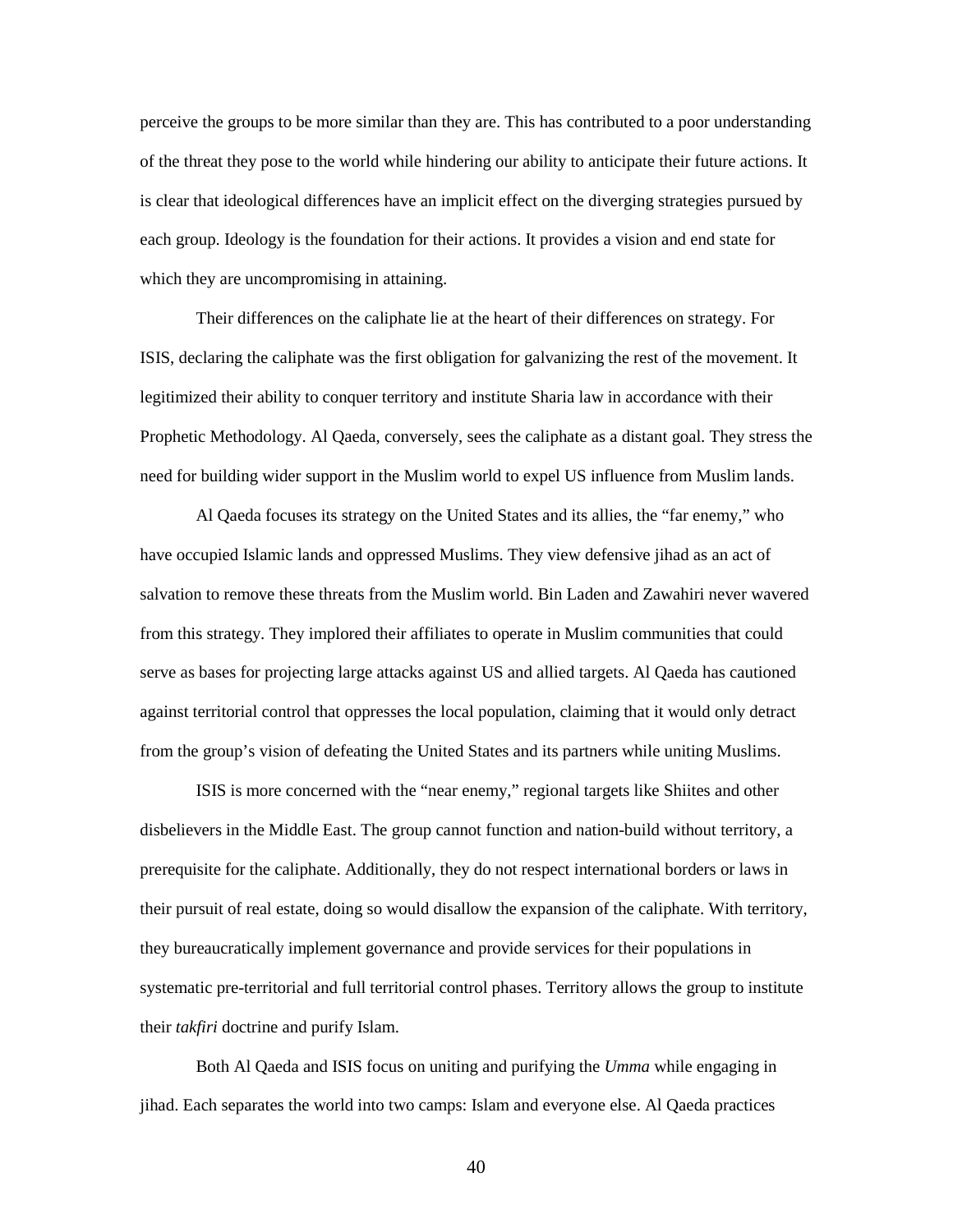serving to unite the jihad movement under a single umbrella. ISIS, on the other hand, practices especially Shiites, who does not support their ideology. Al Qaeda considers this detrimental to the overall global jihadist movement, where popular support is needed to endure. defensive jihad and envisions itself as a vanguard oriented against US and allied aggression offensive jihad, manifested in the group's *takfiri* doctrine. They seek to eradicate everyone,

 For operational planners, the information provided can help develop operational their ideologies. Future Sunni jihadists will likely possess similar ideologies, and model their approaches better suited to marginalize the effects of Sunni jihadist groups. Attempting to determine the future actions of Al Qaeda and ISIS should begin with a rigorous examination of strategies as such. For example, pairing ISIS's ideology with their past military actions may enable planners to foresee their operational goals and forecast what country the group may attempt to seize territory in.

 Al Qaeda and ISIS will continue to operate globally and pose a threat to the United States and international security. With the loss of territory in Iraq and Syria, ISIS may broaden their carry the torch of global jihad. Without continuous study and debate of the ideologies that drive these groups, we will struggle to portend their future actions. strategy to include more attacks on US targets. Al Qaeda remains focused on the United States under Zawahiri's leadership. The actions of Al Qaeda and ISIS have inspired a generation to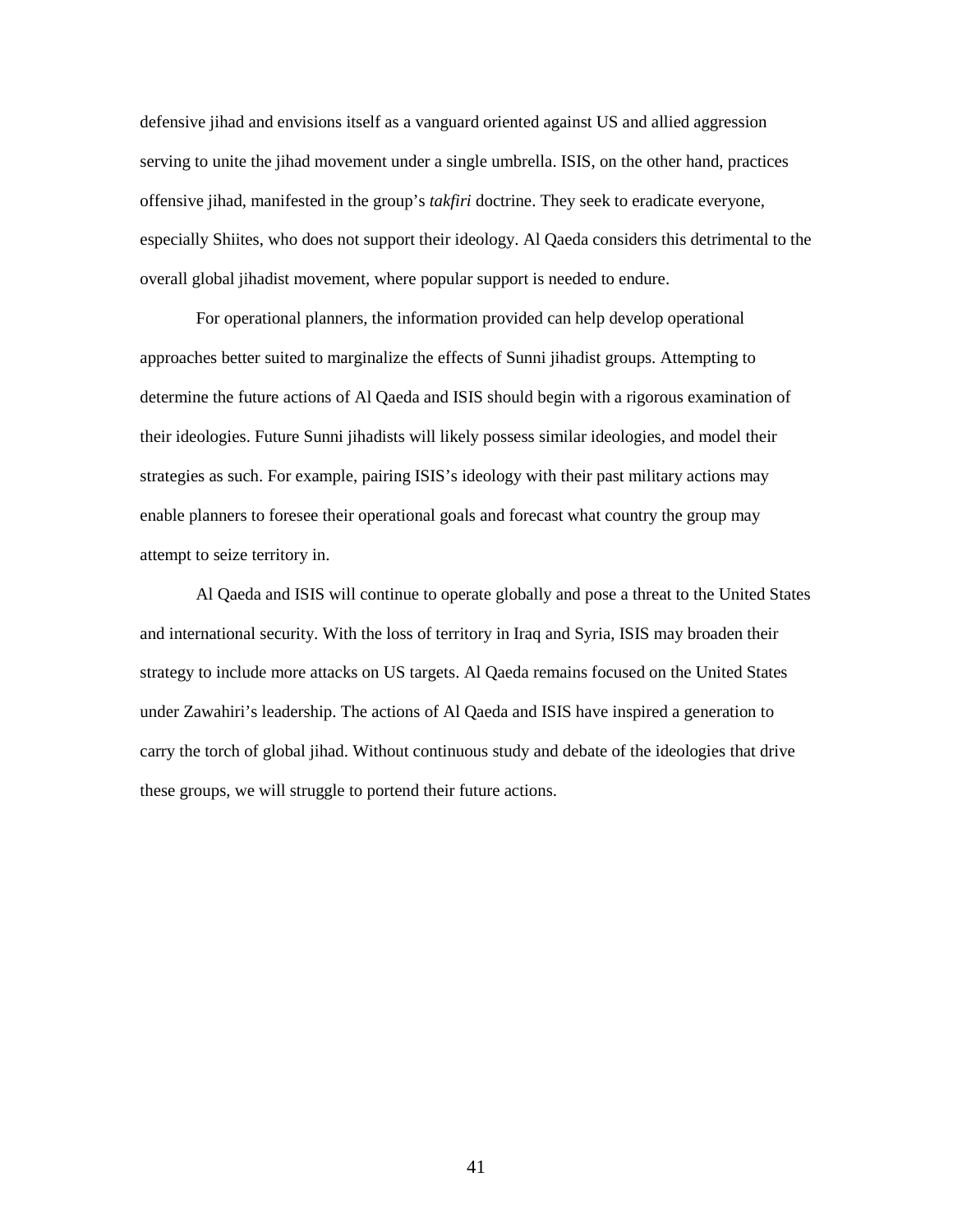## Bibliography

- <span id="page-48-0"></span>al-Adnani, Abu Mohammed. "O Our People." Speech to ISIS soldiers, June 23, 2015. Accessed September 15, 2017. <http://heavy.com/news/2016/11/new-isis-amaq-news-video-o-our>people-respond-to-the-messenger-of-allah-kurds-kurdish-peshmerga-pkk-killed-capturedkurdish-islamic-state-militants-islam-wilayat-karkuk-kirkuk-iraq-full-uncensored-mp4/.
- ———. "This is the Promise of God." *Jihadology*. Accessed August 9, 2017. <http://jihadology.net/2014/06/29/al-furqan-media-presents-a-new-audio-message-from>the-islamic-states-shaykh-abu-mu%e1%b8%a5ammad-al-adnani-al-shami-this-is-thepromise-of-god/.
- Ali, Abdullah Yusuf. *The Holy Quran: Text, Translation & Commentary*. Elmhurst, NY: Tahrike Tarsile Quran, 1987.
- Al Qaeda. "A Statement from Qaidat al-Jihad Regarding the Mandates of the Heroes and the Legality of the Operations in New York and Washington." April 24, 2002. *Institutional Scholarship.* Accessed October 17, 2017. <https://scholarship.tricolib.brynmawr.edu/bitstream/handle/10066/4796/QAE20020424.p> df?sequence=3&isAllowed=y.
- "Al Qa'ida's Structure and Bylaws." *The West Point Combating Terrorism Center*. Accessed October 31, 2017.<https://www.ctc.usma.edu/posts/al-qaida-bylaws-english-translation-2>.
- Anonymous. *Through Our Enemies' Eyes*. Washington DC: Brassey's, Inc., 2002.
- Azzam, Abdullah. "Al-Qa'idah al-Sulbah." In Rohan Gunaratna. "Al Qaeda's Ideology." *Hudson Institute*, May 19, 2005. Accessed September 14, 2017. [https://www.hudson.org/research/9777-al-qaeda-s-ideology.](https://www.hudson.org/research/9777-al-qaeda-s-ideology)
- ———. "Join the Caravan." In Kepel, Gilles, Jean-Pierre Milelli, and Pascale Ghazaleh. *Al Qaeda in its Own Words*. Cambridge: The Belknap Press of Harvard University Press, 2009.
- al-Baghdadi, Abu Bakr. "March Forth Whether Light or Heavy." Speech to all Muslims, May 14, 2015. Accessed September 12, 2017. [https://archive.org/details/MarchForthWhetherLightOrHeavy.](https://archive.org/details/MarchForthWhetherLightOrHeavy)
- al-Baghdadi, Abu Omar. "Fa-amma 'l-zabad fa-yadhhab jufa'an." In Bunzel, Cole. "From Paper State to Caliphate: The Ideology of the Islamic State." *The Brookings Institution*. March 2015. Accessed July 20, 2017. <https://www.brookings.edu/wp>content/uploads/2016/06/The-ideology-of-the-Islamic-State.pdf.
- bin Laden, Osama. "Declaration of Jihad." In Robert O. Marlin IV. *What Does Al-Qaeda Want?: Unedited Communiques.* 1-17. Berkeley: North Atlantic Books, 2004.
- ———. "General Instructions." *Office of the Director of National Intelligence*, January 19, 2017. Accessed November 2, 2017. <https://www.dni.gov/index.php/features/bin-laden-s>bookshelf.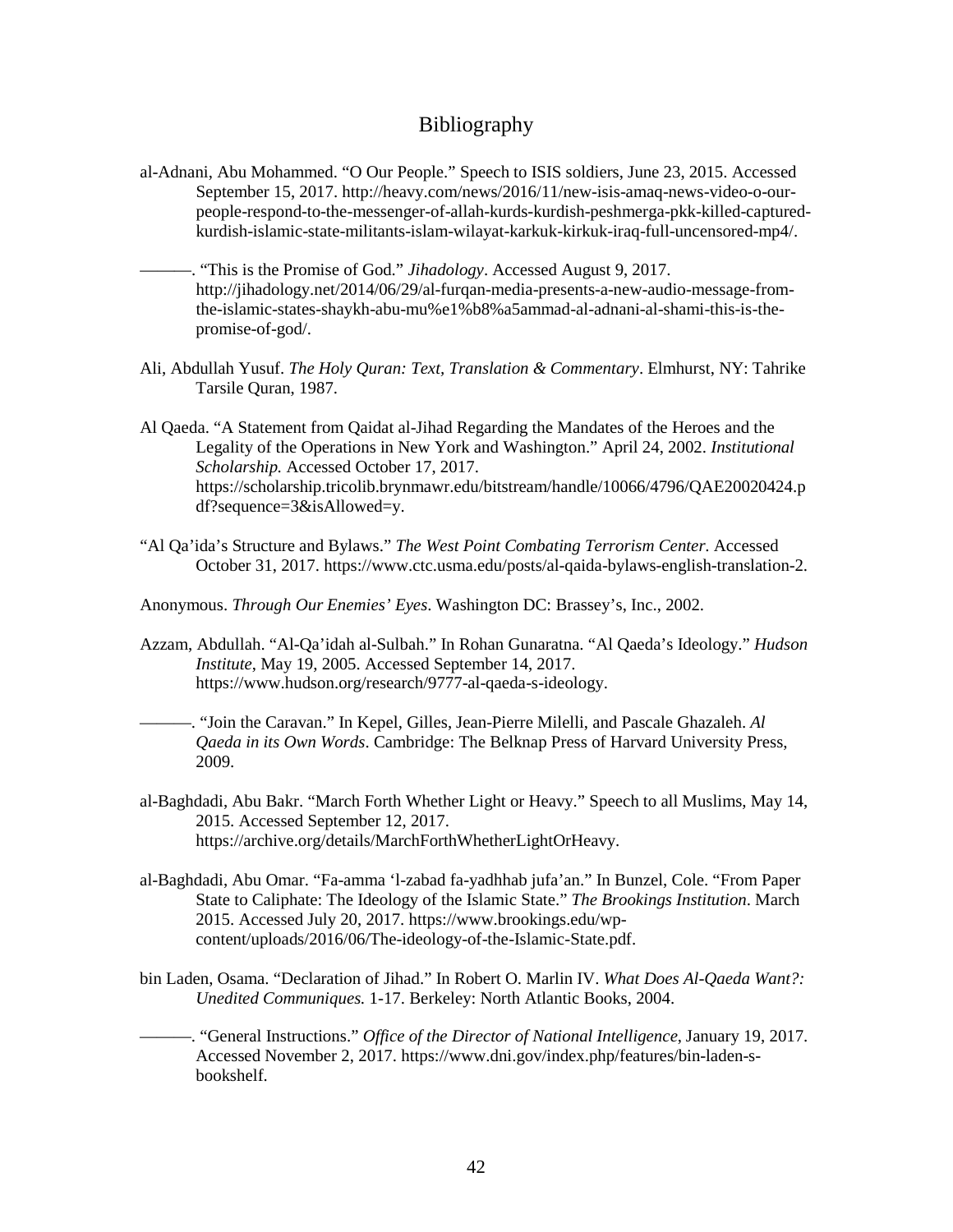Accessed October 17, 2017. ———. "Moderate Islam is a Prostration to the West." In Raymond Ibrahim. *The Al Qaeda*  192-195. New York: Doubleday, 2007. Brown, Benjamin. "Terror Groups Working for Another 9/11, Acting DHS Chief Warns." *Fox Institution*, March 2015. Accessed July 20, 2017.<https://www.brookings.edu/wp>- Burke, Jason. *Al-Qaeda: The True Story of Radical Islam*. London: I.B. Tauris, 2004. ———. "Jihad Against Jews and Crusaders." In Kepel, Gilles, Jean-Pierre Milelli, and Pascale Ghazaleh. *Al Qaeda in its Own Words*. Cambridge: The Belknap Press of Harvard University Press, 2009. ———. "Letter to America." In Robert O. Marlin IV. *What Does Al-Qaeda Want?: Unedited Communiques.* 56-73. Berkeley, CA: North Atlantic Books, 2004. ———. "Letter to Nasir al-Wuhayshi." Personal correspondence. *The West Point Combating Terrorism Center.* Accessed October 22, 2017.<https://ctc.usma.edu/posts/letter-to-nasir>al-wuhayshi-english-translation-2. ———. "Message for General Islamic Nation." Statement to Al Qaeda's Followers, 2010. https://www.dni.gov/files/documents/ubl/english/Message%20for%20general%20Islamic %20nation.pdf. *Reader*, 17-62. New York: Doubleday, 2007. ———. "My Muslim Nation." *Office of the Director of National Intelligence*, March 1, 2016. Accessed November 2, 2017.<https://www.dni.gov/index.php/features/bin-laden-s>bookshelf?start=2. ———. "Osama Bin Laden's Oath to America." In Raymond Ibrahim. *The Al-Qaeda Reader,*  <sup>221</sup> - To the American People." *Office of the Director of National Intelligence*, March 1, 2016. Accessed November 2, 2017. <https://www.dni.gov/files/documents/ubl2016/english/To%20the%20American%20peopl> e.pdf. ———. "Why We Are Fighting You: Osama Bin Laden's Letter to Americans." In Raymond Ibrahim. *The Al-Qaeda Reader,* 196-208. New York: Doubleday, 2007. ———. "World Islamic Front Statement." *Federation of American Scientists*. Accessed July 20, 2017. [https://fas.org/irp/world/para/docs/980223-fatwa.htm.](https://fas.org/irp/world/para/docs/980223-fatwa.htm) *News*, October 19, 2017. Accessed October 19, 2017. <http://www.foxnews.com/us/2017/10/19/terror-groups-working-for-another-911-acting>dhs-chief-warns.html. Bunzel, Cole. "From Paper State to Caliphate: The Ideology of the Islamic State." *The Brookings*  content/uploads/2016/06/The-ideology-of-the-Islamic-State.pdf.

 Byers, Andrew and Tara Mooney. "ISIS After the Caliphate." *Small Wars Journal*, September 2, 2017. Accessed September 12, 2017. <http://smallwarsjournal.com/jrnl/art/isis-after-the>caliphate.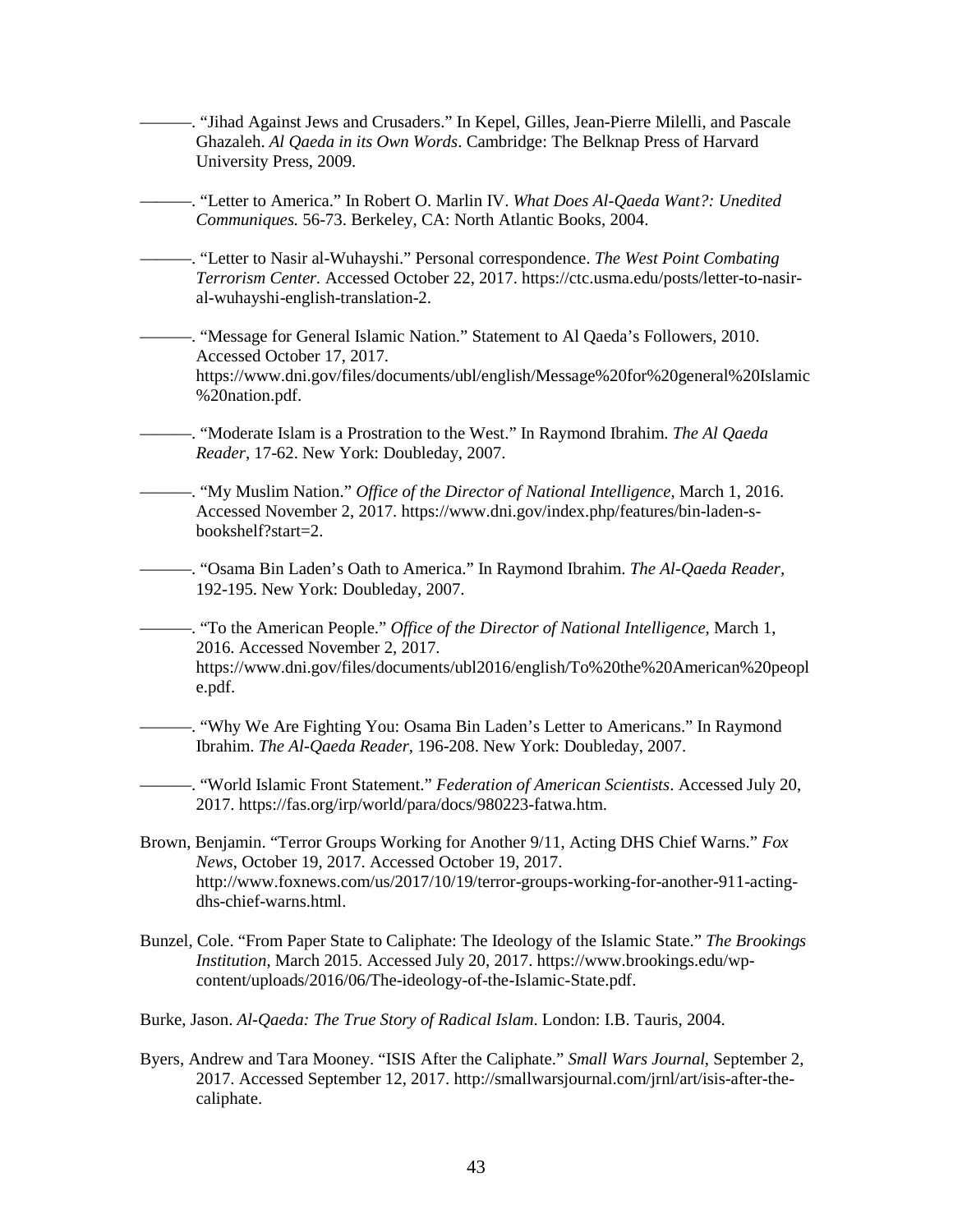Byman, Daniel. *Al Qaeda, the Islamic State, and the Global Jihadist Movement: What Everyone Needs to Know*. Oxford: Oxford University Press, 2015.

———. "ISIS Goes Global: Fight the Islamic State by Targeting Its Affiliates." *The Brookings Institution*, February 17, 2016. Accessed July 20, 2017. <http://www.brookings.edu/blogs/markaz/posts/2016/02/17-islamic-state-affiliates-byman>.

- Byman, Daniel and Jennifer Williams. "ISIS vs. Al Qaeda: Jihadism's Global Civil War." *The National Interest*, February 24, 2015. Accessed July 20, 2017. <http://nationalinterest.org/feature/isis-vs-al-qaeda-jihadism%E2%80%99s-global-civil>war-12304.
- Denoeux, Guilain*.* "The Forgotten Swamp: Navigating Political Islam." *Middle East Policy*, no. 2 (June 2002): 56-82. Accessed July 20, 2017. [http://www.blackwellpublishing.com/content/BPL\\_Images/Journal\\_Samples/mepo1061](http://www.blackwellpublishing.com/content/BPL_Images/Journal_Samples/mepo1061)- 1924~9~2~057%5C057.pdf.
- Dodwell, Brian, Daniel Milton, and Don Rassler. "The Caliphate's Global Workforce." *The West Point Combating Terrorism Center*, April 2016. Accessed October 31, 2017. <https://ctc.usma.edu/v2/wp-content/uploads/2016/11/Caliphates-Global-Workforce1.pdf>.
- Drennan, Shane. "Constructing Takfir: From Abdullah Azzam to Djamel Zitouni," *The West Point Combating Terrorism Center*, June 15, 2008. Accessed October 31, 2017. [https://ctc.usma.edu/posts/constructing-takfir-from-abdullah-azzam-to-djamel-zitouni.](https://ctc.usma.edu/posts/constructing-takfir-from-abdullah-azzam-to-djamel-zitouni)
- Enein, Youssef Aboul. "The Late Sheikh Abdullah Azzam's Books." *The West Point Combating Terrorism Center,* June 2010. Accessed September 14, 2017. [https://ctc.usma.edu/v2/wp-content/uploads/2010/06/Azzam\\_part\\_3.pdf](https://ctc.usma.edu/v2/wp-content/uploads/2010/06/Azzam_part_3.pdf).
- Fanon, Frantz. *The Wretched of the Earth*. New York: Grove Press, 1963.
- Fricano, Guy. "Honor in Hijrah as Expressed by the Islamic State." *Small Wars Journal*, March 14, 2017. Accessed September 19, 2017.<http://smallwarsjournal.com/jrnl/art/honor-in>hijrah-as-expressed-by-the-islamic-state-0.
- Ibrahim, Raymond. *The Al Qaeda Reader*. New York: Doubleday, 2007.
- Gambhir, Harleen. "ISIS's Global Strategy: A Wargame." *Institute for the Study of War*, July 2015. Accessed September 14, 2017. <http://www.understandingwar.org/sites/default/files/ISIS%20Global%20Strategy%20>-- %20A%20Wargame%20FINAL.pdf.
- Gerges, Fawaz A. *ISIS: A History*. Princeton, NJ: Princeton University Press, 2016.
- Glenn, Cameron. "Al Qaeda v. ISIS: Ideology & Strategy." *Wilson Center*, September 28, 2015. Accessed July 20, 2017.<https://www.wilsoncenter.org/article/al-qaeda-v-isis-ideology>strategy.
- Gunaratna, Rohan. "Al Qaeda's Ideology." *Hudson Institute*, May 19, 2005. Accessed September 14, 2017. [https://www.hudson.org/research/9777-al-qaeda-s-ideology.](https://www.hudson.org/research/9777-al-qaeda-s-ideology)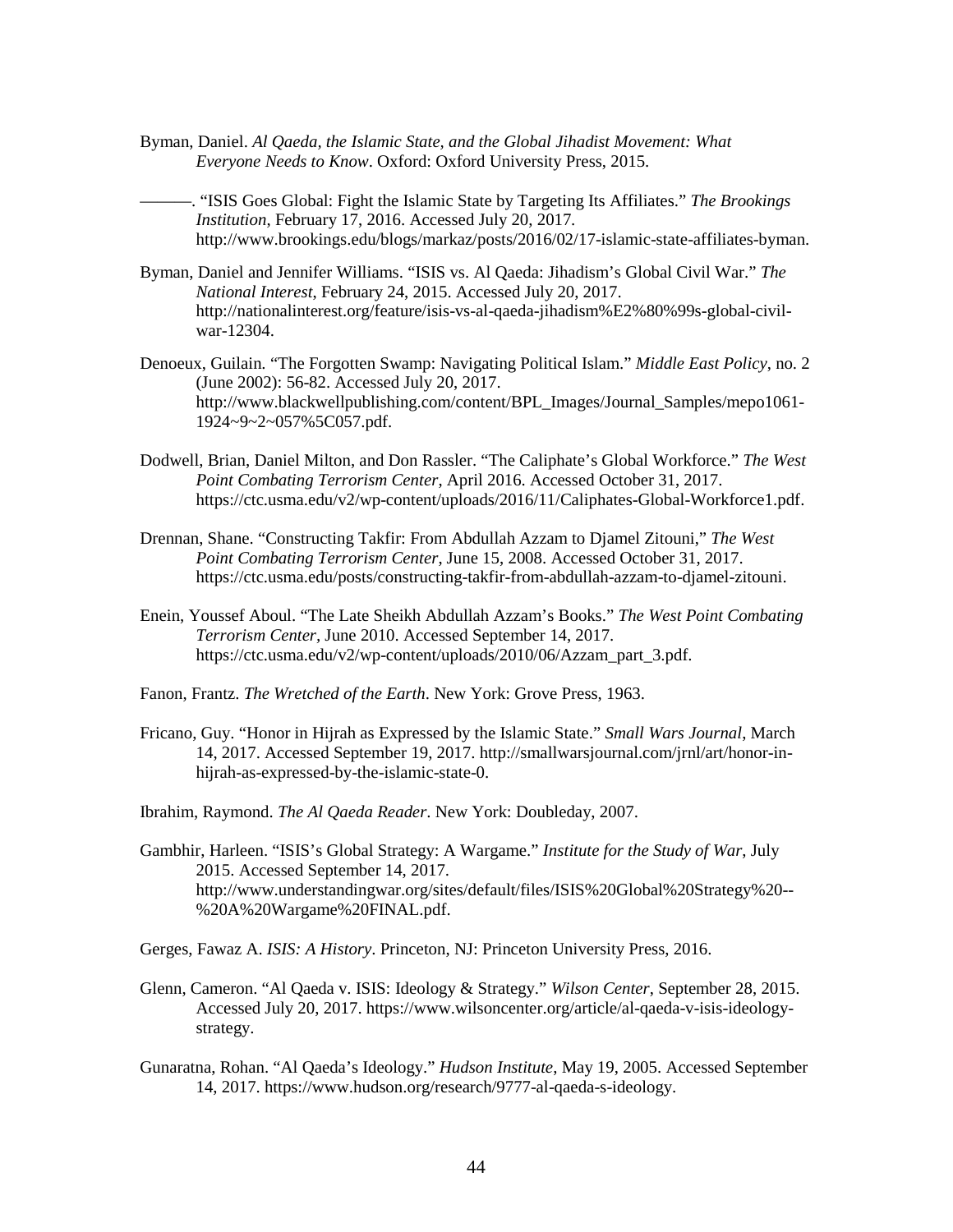———. *Inside Al Qaeda: Global Network of Terror*. New York: Berkley Books, 2003.

- Habeck, Mary. "Knowing the Enemy." *American Diplomacy*, January 2006. Accessed July 20, 2017. [http://www.unc.edu/depts/diplomat/item/2006/1012/habe/habeck\\_knowing.html](http://www.unc.edu/depts/diplomat/item/2006/1012/habe/habeck_knowing.html).
- Haltiwanger, John. "What is Sinai Province? Meet ISIS's Powerful Egypt Affiliate That Wants to Kill Christians and Destroy Israel." *Newsweek*, November 24, 2017. Accessed December 18, 2017.<http://www.newsweek.com/what-sinai-province-meet-isiss-powerful-egypt>affiliate-721868.
- roots-of-the-islamic-states-appeal/382175/?single\_page=true. Hamid, Shadi. "The Roots of the Islamic State's Appeal." *The Atlantic*, October 31, 2014. Accessed July 20, 2017. http:<www.theatlantic.com/international/archive/2014/10/the>-
- Haykal, Muḥammad Ḥusayn. *The Life of Muḥammad*. London: Shorouk International, 1983.
- Henzel, Christopher. "The Origins of Al Qaeda's Ideology: Implications for US Strategy." *Parameters*, no. 1 (Spring 2005): 69-80.
- Hoffman, Bruce. "Al Qaeda's Grand Strategy." *Insite Blog on Terrorism and Extremism*, October 2010. Accessed September 14, 2017. <http://news.siteintelgroup.com/blog/index.php/about-us/21-jihad/97-hoofman-may09>.

———. "Al Qaeda's Master Plan." *The Cipher Brief*, November 18, 2015. Accessed September 14, 2017. [https://www.thecipherbrief.com/al-qaedas-master-plan.](https://www.thecipherbrief.com/al-qaedas-master-plan)

- Hubbard, Ben and Eric Schmitt. "ISIS, Battered but Still Potent, Returns to its Insurgent Roots." *Small Wars Journal*, July 8, 2017. Accessed September 12, 2017. <http://smallwarsjournal.com/blog/isis-battered-but-still-potent-returns-to-its-insurgent>roots.
- "ISIS's Ideology and Vision, and their Implementation." *Crethi Plethi*, January 2014. Accessed September 14, 2017. <http://www.crethiplethi.com/isis-s-ideology-and-vision-and-their>implementation/islamic-countries/syria-islamic-countries/2015/.
- Islamic State in Iraq and Syria (al-Sham). "A Call to Hijra." *Dabiq*, June 2014. Accessed September 17, 2017. <https://clarionproject.org/docs/isis-isil-islamic-state-magazine-Issue>-3-the-call-to-hijrah.pdf.
- ———. "Clanging of the Swords #4" (video). *al-Furqan Media*, May 17, 2014. Accessed September 13, 2017. <http://jihadology.net/2014/05/17/al-furqan-media-presents-a-new>video-message-from-the-islamic-state-of-iraq-and-al-sham-clanging-of-the-swords-part-4/.

———. "Collateral Carnage." *Rumiyah*, January 2017. Accessed September 17, 2017. <http://qb5cc3pam3y2ad0tm1zxuhho-wpengine.netdna-ssl.com/wp>content/uploads/2014/09/Rumiyah-ISIS-Magazine-5th-issue.pdf.

———. "Establishing the Islamic State." *Rumiyah*, March 2017. Accessed September 17, 2017. <http://qb5cc3pam3y2ad0tm1zxuhho-wpengine.netdna-ssl.com/wp>content/uploads/2014/09/Rumiyah-issue-seven.pdf.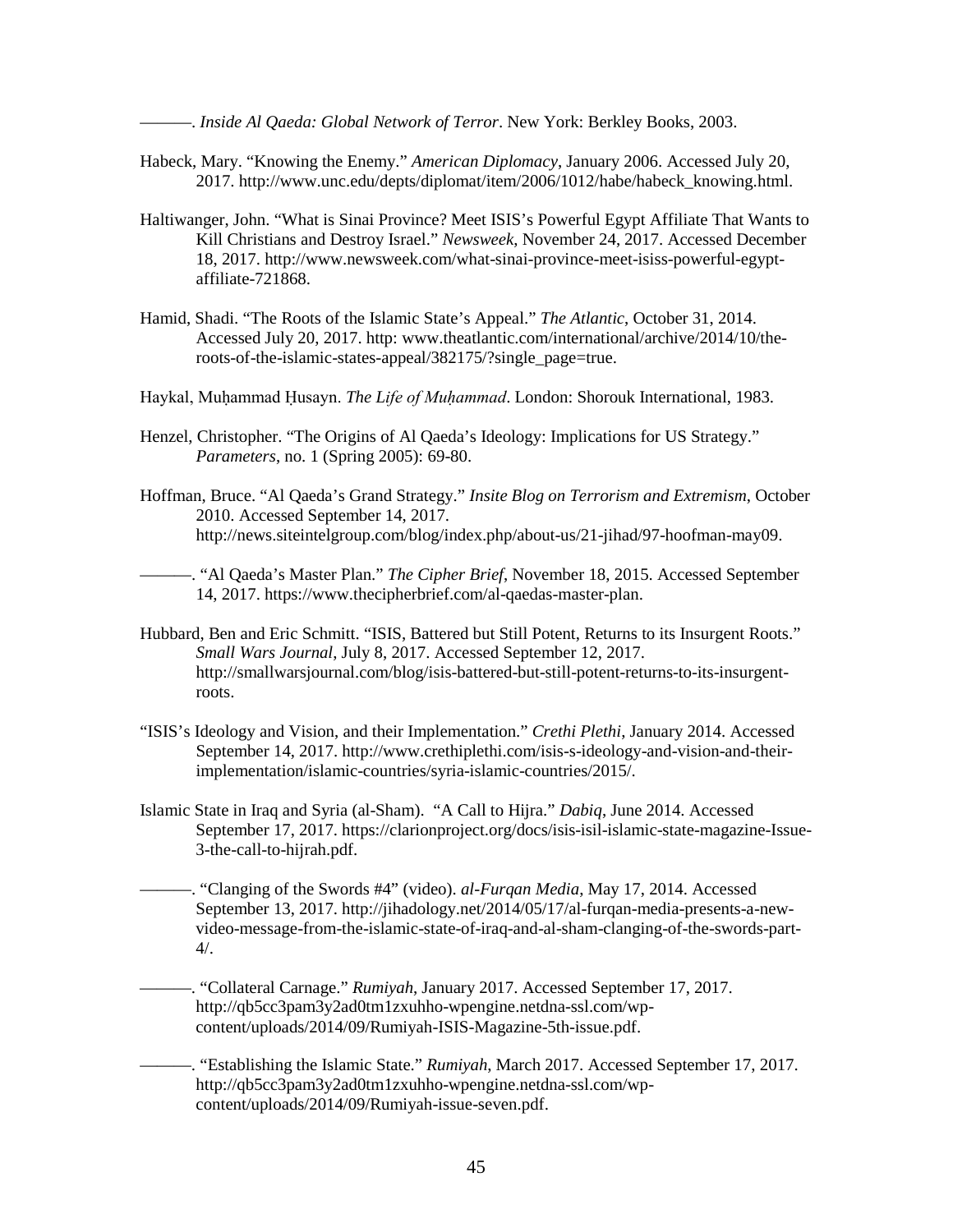———. "From Hijrah to Khilafah." *Dabiq*, June 2014. Accessed September 19, 2017. <https://clarionproject.org/docs/isis-isil-islamic-state-magazine-Issue-1-the-return-of>khilafah.pdf.

———. "From Hypocrisy to Apostasy." *Dabiq*, January 2015. Accessed September 17, 2017. <https://clarionproject.org/docs/islamic-state-dabiq-magazine-issue-7-from-hypocrisy-to>apostasy.pdf.

hijrah.pdf. ———. "Hijrah from Hypocrisy to Sincerity," *Dabiq*, June 2014. Accessed September 17, 2017. <https://clarionproject.org/docs/isis-isil-islamic-state-magazine-Issue-3-the-call-to>-

hijrah.pdf. ———. "It's Either the Islamic State or the Flood," *Dabiq*, July 2014. Accessed October 19, 2017. <https://clarionproject.org/docs/isis-isil-islamic-state-magazine-Issue-2-the>flood.pdf.

———. "Khilafah Declared." *Dabiq*, June 2014. Accessed November 1, 2017. <https://clarionproject.org/docs/isis-isil-islamic-state-magazine-Issue-1-the-return-of>khilafah.pdf.

———. "Kill the Imams of Kufr," *Dabiq*, January 2016. Accessed September 17, 2017. <http://clarionproject.org/wp-content/uploads/Issue-13-the-rafidah.pdf>.

———. "Slave Girls or Prostitutes," *Dabiq*, May 2015. Accessed September 17, 2017. <https://clarionproject.org/docs/isis-isil-islamic-state-magazine-issue+9-they-plot-and>allah-plots-sex-slavery.pdf.

———. "The Currency of the Khilafah." *Dabiq*, September 2014. Accessed November 1, 2017. <https://clarionproject.org/docs/isis-isil-islamic-state-magazine-issue-5-remaining-and>expanding.pdf.

 ———. "The Jihad in East Asia." *Rumiyah*, May 2017. Accessed September 17, 2017. <https://qb5cc3pam3y2ad0tm1zxuhho-wpengine.netdna-ssl.com/wp>content/uploads/2017/08/Rumiyah-ISIS-magazine-10-issue.pdf.

 ———. "The Kafir's Blood is Halal for You, So Shed it." *Rumiyah*, September 2016. Accessed October 19, 2017.<http://clarionproject.org/wp-content/uploads/Rumiyah-ISIS-Magazine>-1st-issue.pdf.

 ———. "The Rafidah: From Ibn Saba' to the Dajjal." *Dabiq*, January 2016. Accessed September 17, 2017.<http://clarionproject.org/wp-content/uploads/Issue-13-the-rafidah.pdf>.

———. "The World Has Divided Into Two Camps." *Dabiq*, June 2014. Accessed September 19, 2017.<https://clarionproject.org/docs/isis-isil-islamic-state-magazine-Issue-1-the-return>of-khilafah.pdf.

 ———. "They Plot and Allah Plots." *Dabiq*, May 2015. Accessed September 17, 2017. <https://clarionproject.org/docs/isis-isil-islamic-state-magazine-issue+9-they-plot-and>allah-plots-sex-slavery.pdf.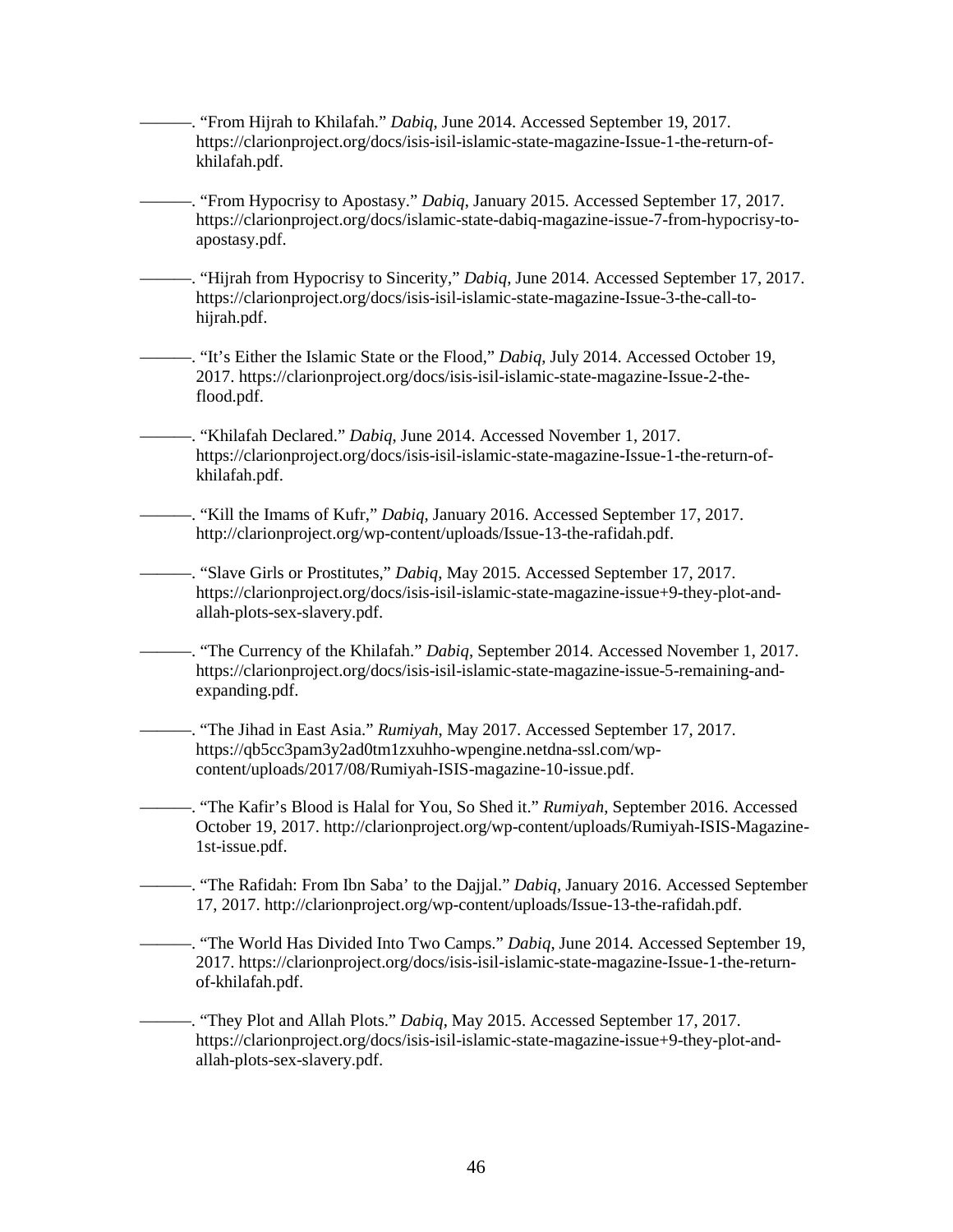- Patrick K. Ryan, and Jonathan Wallace. *Foundations of the Islamic State: Management*, Johnston, Patrick B., Jacob N. Shapiro, Howard J. Shatz, Benjamin Bahney, Danielle F. Jung, *Money, and Terror in Iraq, 2005-2010*. Santa Monica, CA: RAND Corporation, 2016.
- Joscelyn, Thomas. "Zawahiri Lectures on Global Jihad, Warns of National Boundaries." *Long War Journal*, June 10, 2017. Accessed September 17, 2017. <https://www.longwarjournal.org/archives/2017/06/zawahiri-lectures-on-global-jihad>warns-of-national-boundaries.php.
- Keating, Joshua. "ISIS's End-of-the-World Problem." *Slate*, September 13, 2017. Accessed September 13, 2017. [http://www.slate.com/articles/technology/future\\_tense/2017/09/isis\\_s\\_apocalyptic\\_proph](http://www.slate.com/articles/technology/future_tense/2017/09/isis_s_apocalyptic_proph) ecies\_aren\_t\_coming\_true.html.
- The Belknap Press of Harvard University Press, 2009. Kepel, Gilles, Jean-Pierre Milelli, and Pascale Ghazaleh. *Al Qaeda in its Own Words*. Cambridge:
- The Belknap Press of Harvard University Press, 2009. Khadduri, Majid. *War and Peace in the Law of Islam*. Clark, NJ: The Lawbook Exchange Ltd., 2010.
- Khaldun, Ibn. *The Muqaddimah: An Introduction to History*. Translated by Franz Rosenthal. Princeton: Princeton University Press, 1989.
- Kirkpatrick, David. "ISIS' Harsh Brand of Islam is Rooted in Austere Saudi Creed." *The New York Times*, September 24, 2014. Accessed July 20, 2017. <https://www.nytimes.com/2014/09/25/world/middleeast/isis-abu-bakr-baghdadi-caliph>wahhabi.html.
- Lahoud, Nelly. "Letters from Abbottabad: Bin Laden Sidelined?" *The West Point Combating Terrorism Center,* May 2012*.* Accessed December 18, 2017. <https://ctc.usma.edu/wp>content/uploads/2012/05/CTC\_LtrsFromAbottabad\_WEB\_v2.pdf.
- "Leader of Al-Qaeda in Iraq Al –Zarqawi Declares 'Total War' on Shi'ites." *Middle East Media Research Institute*, September 16, 2005. Accessed September 14, 2017. <https://scholarship.tricolib.brynmawr.edu/bitstream/handle/10066/4810/ZAR20050914P>. pdf?sequence=3&isAllowed=y.
- Lewis, Bernard. *The Political Language of Islam*. Chicago: Univ. of Chicago Press, 2001.
- Liebl, Vernie. "The Caliphate." *Middle Eastern Studies*, no. 3 (May 2009): 373-391.
- Lister, Charles. "Profiling the Islamic State." *The Brookings Institution*, November 2014. Accessed August 9, 2017.<https://www.brookings.edu/wp>content/uploads/2014/12/en\_web\_lister.pdf.
- Malik, S. K. *The Quranic Concept of War*. New Delhi: Himalayan Books, 2009.
- Mansfield, Laura. *His Own Words: Translation and Analysis of the Writings of Dr. Ayman al-Zawahiri*. Old Tappan, NJ: TLG Publications, 2006.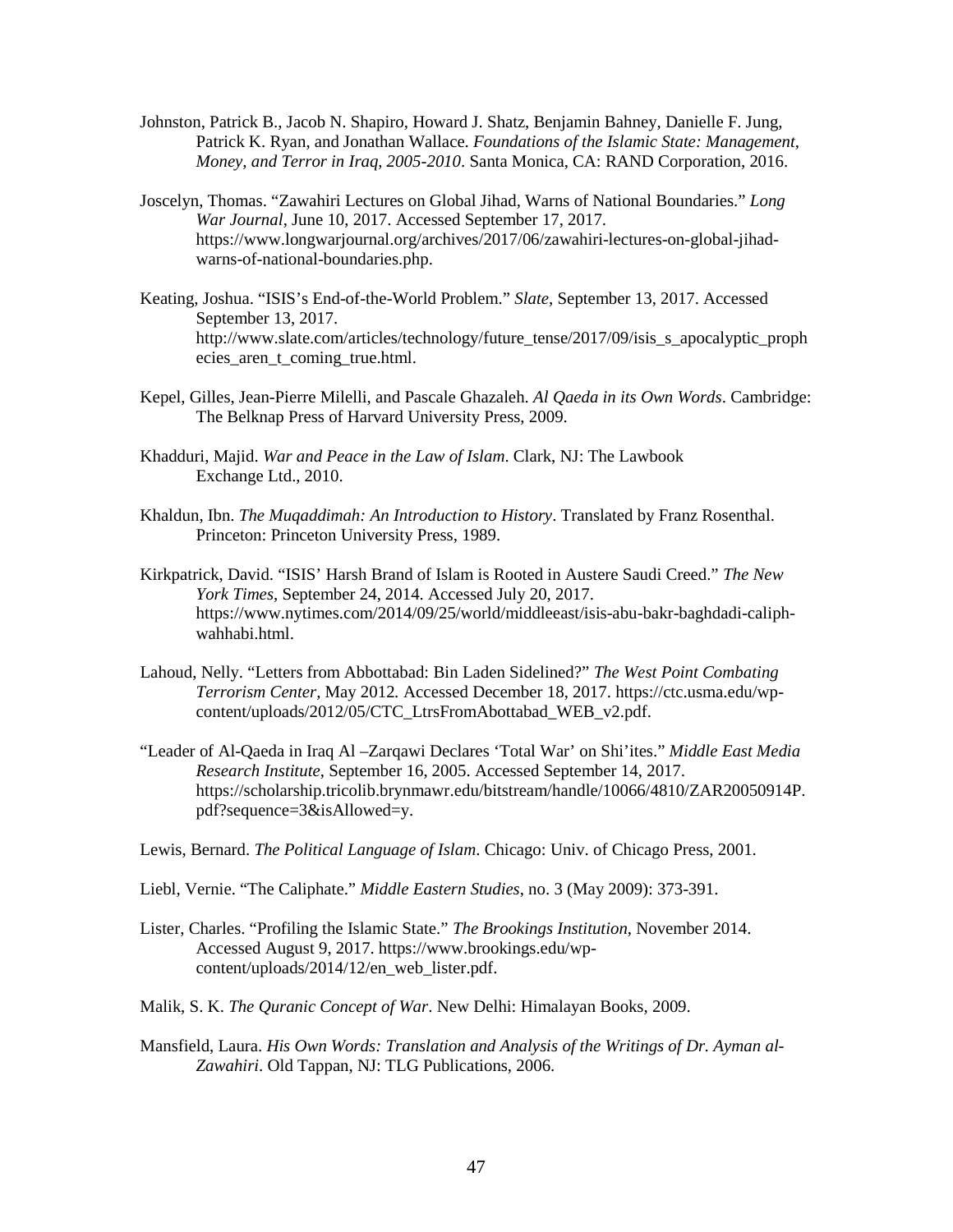- Marlin, Robert O. *What Does Al-Qaeda Want?: Unedited Communiques*. Berkeley, CA: North Atlantic Books, 2004.
- Maududi, Abul A'la. "Essential Features of the Islamic Political System." *Islam 101*, May 30, 2015. Accessed September 11, 2017. [http://www.islam101.com/politics/politicalsystem.htm.](http://www.islam101.com/politics/politicalsystem.htm)
- McCabe, Thomas R. "An ISIS-Al Qaeda Merger." *Small Wars Journal*, September 2, 2017. Accessed September 12, 2017.<http://smallwarsjournal.com/jrnl/art/an-isis-al-qaeda>merger.
- McCants, William F. "Islamic State Invokes Prophecy to Justify Its Claim to Caliphate." *The Brookings Institution*, November 2014. Accessed August 7, 2017. <https://www.brookings.edu/blog/markaz/2014/11/05/islamic-state-invokes-prophecy-to>justify-its-claim-to-caliphate/.
- ———. *The ISIS Apocalypse.* New York: St. Martin's Press, 2015.
- McCarthy, Niall. "Support for ISIS in Muslim Countries." *Statista,* January 13, 2016. Accessed October 24, 2017.<https://www.statista.com/chart/4227/support-for-isis-in-muslim>countries/.
- McIntyre, Jamie. "ISIS fighters have been run out of Dabiq, forcing them to rename their magazine." *Washington Examiner*, October 17, 2016. Accessed October 19, 2017. <http://www.washingtonexaminer.com/isis-fighters-have-been-run-out-of-dabiq-forcing>them-to-rename-their-magazine/article/2604774.
- McNally, Lauren. "The Islamic State in Afghanistan: Examining its Threat to Stability." *Middle East Institute*, May 2016. Accessed December 18, 2017. [https://www.mei.edu/sites/default/files/publications/PF12\\_McNallyAmiral\\_ISISAfghan](https://www.mei.edu/sites/default/files/publications/PF12_McNallyAmiral_ISISAfghan)\_ web.pdf.
- Milton, Daniel. "Communication Breakdown: Unraveling the Islamic State's Media Efforts." *The West Point Combating Terrorism Center*, October 2016. Accessed October 31, 2017. [https://ctc.usma.edu/v2/wp-content/uploads/2016/10/ISMedia\\_Online.pdf.](https://ctc.usma.edu/v2/wp-content/uploads/2016/10/ISMedia_Online.pdf)
- August 29, 2017.<http://www.spiegel.de/international/the-future-of-terrorism-what-al>-Musharbash, Yassin. "What al-Qaida Really Wants." *Spiegel Online*, August 12, 2005. Accessed qaida-really-wants-a-369448.html.
- "Muslim Publics Share Concern About Extremist Groups." *Pew Research Center*, September 10, 2013. Accessed December 19, 2017. <http://www.pewglobal.org/2013/09/10/muslim>publics-share-concerns-about-extremist-groups/.
- Naji, Abu Bakr. *The Management of Savagery: The Most Critical Stage Through Which the Umma Will Pass.* Translated by William McCants, *John M. Olin Institute for Strategic Studies*, Harvard University, Cambridge, MA, May 23, 2006. Accessed January 27, 2017. <https://azelin.files.wordpress.com/2010/08/abu-bakr-naji-the-management-of-savagery>the-most-critical-stage-through-which-the-umma-will-pass.pdf.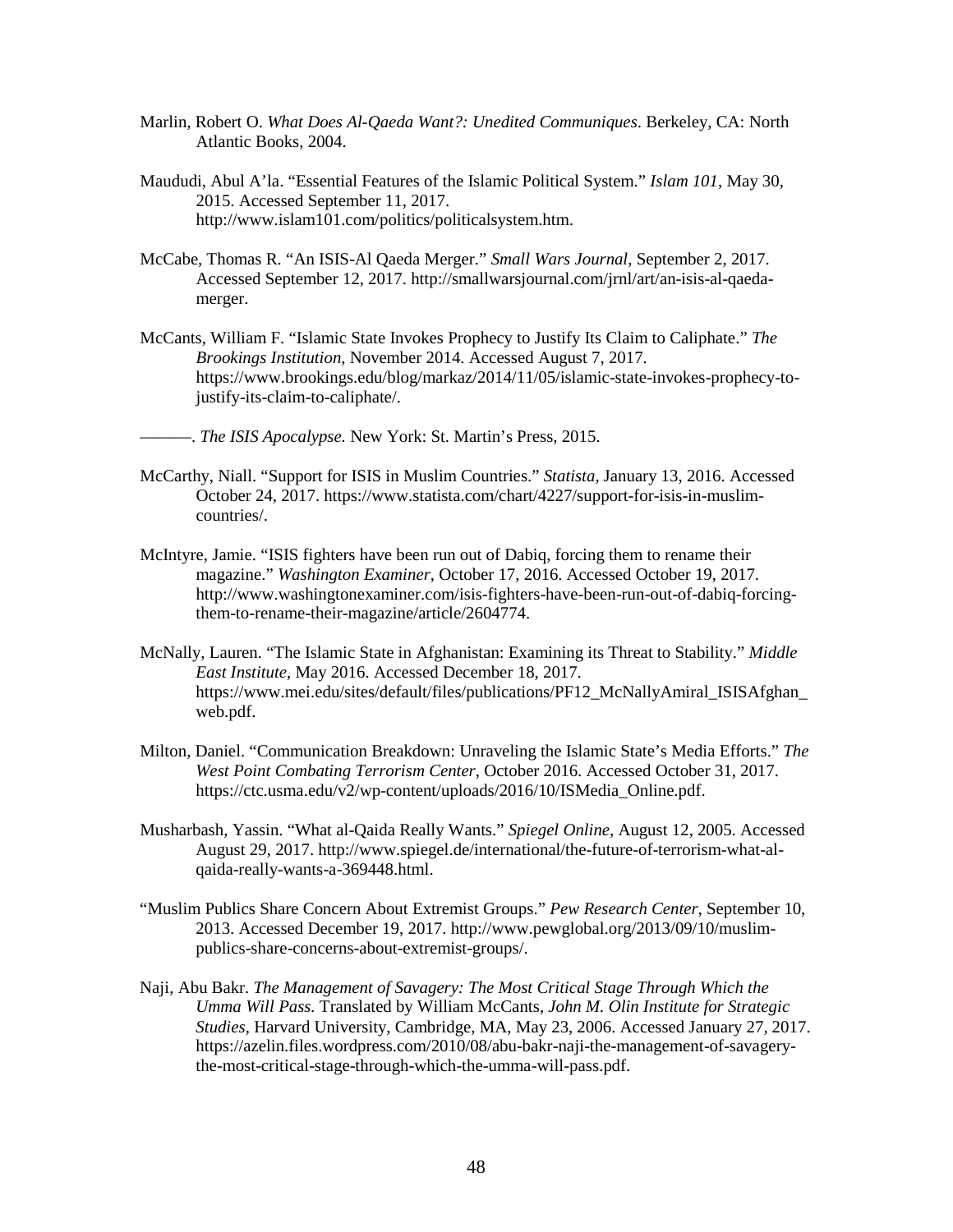- state-claims-responsibility-for-nice-truck-attack. "Nice Truck Attack: Islamic State Claims Responsibility." *The Guardian*, July 16, 2016. Accessed October 24, 2017.<https://www.theguardian.com/world/2016/jul/16/islamic>-
- Olidart, Jacob. "What is Salafism?" *Foreign Affairs*, November 24, 2015. Accessed July 20, 2017. [https://www.foreignaffairs.com/articles/syria/2015-11-24/what-salafism.](https://www.foreignaffairs.com/articles/syria/2015-11-24/what-salafism)
- "Osama Speaks on Hijra and the Islamic State." *Al-Jihaad Newsletter*, June 22, 2000. In Anonymous. *Through Our Enemies' Eyes*. Washington DC: Brassey's, Inc., 2002.
- Pack, Jason, Rhiannon Smith, and Karim Mezran. "The Origins and Evolution of ISIS in Libya." *Atlantic Council*, June 2017. Accessed November 2, 2017. [http://www.atlanticcouncil.org/images/publications/The\\_Origins\\_and\\_Evolution\\_of\\_ISIS](http://www.atlanticcouncil.org/images/publications/The_Origins_and_Evolution_of_ISIS)  \_in\_Libya\_web\_0619.pdf.
- Piscatori, James P. *Islam in a World of Nation-States*. Cambridge: Cambridge Univ. Press, 1994.
- Polk, William. "The Two Islamic Intellectuals Who Inspired the Extremists." *History News Network, George Washington University*, July 6, 2016. Accessed August 10, 2017. [http://historynewsnetwork.org/article/156214.](http://historynewsnetwork.org/article/156214)
- ———. "This is How Paris Fits Into ISIS's Long-term Strategy." *History News Network*, November 18, 2015. Accessed August 10, 2017. [http://historynewsnetwork.org/article/161249.](http://historynewsnetwork.org/article/161249)
- Quiggin, Tom. "Understanding al-Qaeda's Ideology for Counter-Narrative Work." *Terrorism Research Initiative*, 2009. Accessed September 14, 2017. <http://www.terrorismanalysts.com/pt/index.php/pot/article/view/67/html>.
- Qutb, Sayyid. "In the Shade of the Quran." In Roxanne L. Euben and Muhammad Qasim Zaman, *Princeton Readings in Islamic Thought: Texts and Contexts from al-Banna to Bin Laden.*  Princeton, NJ: Princeton University Press, 2009.
- ———. *Milestones*. New Delhi: Islamic Book Services, 2015.
- August 29, 2017. http://www.longwarjournal.org/archives/2005/08/the seven phase.php. Roggio, Bill. "The Seven Phases of the Base." *Long War Journal*, August 15, 2005. Accessed
- Schmitt, Eric. "Al Qaeda Turns to Syria, with a Plan to Challenge ISIS." *The New York Times*, May 15, 2016. Accessed September 15, 2017. <https://www.nytimes.com/2016/05/16/world/middleeast/al-qaeda-turns-to-syria-with-a>plan-to-challenge-isis.html.
- Shalizi, Hamid. "Embassy, Mosque Attacks Fuel Fears ISIS Bringing Iraq War to Afghanistan." *Small Wars Journal Blog*, August 4, 2017. Accessed September 12, 2017. <http://smallwarsjournal.com/blog/embassy-mosque-attacks-fuel-fears-isis-bringing-iraq>war-to-afghanistan.
- Sorenson, David S. "Priming Strategic Communications: Countering the Appeal of ISIS." *Parameters*, no. 3 (Autumn 2014): 25-36.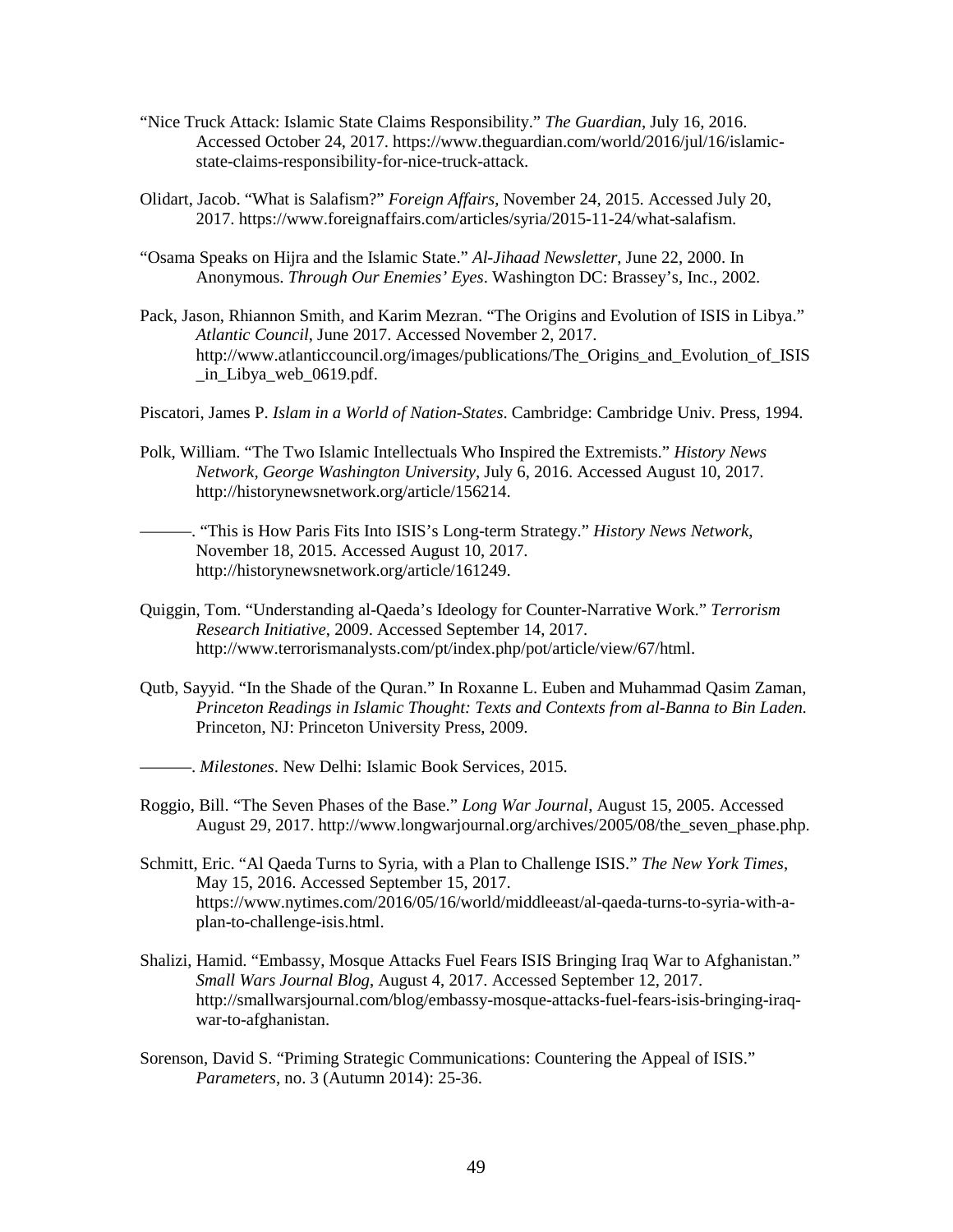- "Spain: Extremism and Counter-Extremism." *Counter-Extremism Project*, August 17, 2017. Accessed August 17, 2017. [https://www.counterextremism.com/sites/default/files/country\\_pdf/ES-08172017.pdf](https://www.counterextremism.com/sites/default/files/country_pdf/ES-08172017.pdf).
- Steed, Brian L. *ISIS: An Introduction and Guide to the Islamic State*. Santa Barbara, CA: ABC-CLIO, 2016.
- Stoil, Jacob. "Fighting for Information: An Analysis of the Tactics, Operations, and Strategy of Islamic State Khorasan." *CNA Analysis and Solutions*, December 2016.
- Strange, Hannah. "Islamic State Leader Abu Bakr al-Baghdadi Addresses Muslims in Mosul." *The Telegraph*, July 05, 2014. Accessed August 8, 2017. <http://www.telegraph.co.uk/news/worldnews/middleeast/iraq/10948480/Islamic-State>leader-Abu-Bakr-al-Baghdadi-addresses-Muslims-in-Mosul.html.
- Sutherland, Jacqueline. "Will ISIS Rebuild in Afghanistan." *Real Clear World*, April 7, 2017. Accessed December 18, 2017. https://www.realclearworld.com/articles/2017/04/07/ideology afghanistan\_isis\_islamic\_s tate\_caliphate\_112280.html.
- al-Tamim, Aymenn. "The Myth of ISIS's Strategic Brilliance." *Small Wars Journal*, July 22, 2017. Accessed September 12, 2017. <http://smallwarsjournal.com/blog/the-myth-of>isis%E2%80%99s-strategic-brilliance.
- ———. "Liwa Shuhada' al-Yarmouk: History and Analysis." *Syria Comment*, September 18, 2015. Accessed October 24, 2017.<http://www.joshualandis.com/blog/liwa-shuhada-al>yarmouk-history-ana-analysis.
- Terrill, W. Andrew. "Understanding the Strengths and Vulnerabilities of ISIS." *Parameters*, no. 3 (Autumn 2014): 13-23.
- The White House. National Security Strategy of the United States of America. December 2017. Accessed December 19, 2017.<https://www.whitehouse.gov/wp>content/uploads/2017/12/NSS-Final-12-18-2017-0905.pdf.
- Tse-Tung, Mao. *On Guerrilla Warfare*. Translated by Samuel B. Griffith. Chicago, IL: University of Illinois Press, 2000.
- Turabian, Kate L., Wayne C. Booth, Gregory G. Colomb, and Joseph M. Williams. *A Manual for Writers of Research Papers, Theses, and Dissertations: Chicago Style for Students and Researchers*. Chicago: University of Chicago Press, 2013.
- al-Ubaydi, Muhammad, Nelly Lahoud, Daniel Milton, and Bryan Price. "The Group that Calls Itself a State: Understanding the Evolution and Challenges of the Islamic State." *The West Point Combating Terrorism Center*, December 2014. Accessed July 20, 2017. <https://ctc.usma.edu/v2/wp-content/uploads/2014/12/CTC-The-Group-That-Calls-Itself>-A-State-December20141.pdf.
- US Congressional Research Service. *Al Qaeda: Statements and Evolving Ideology*, by Christopher Blanchard, July 9, 2007.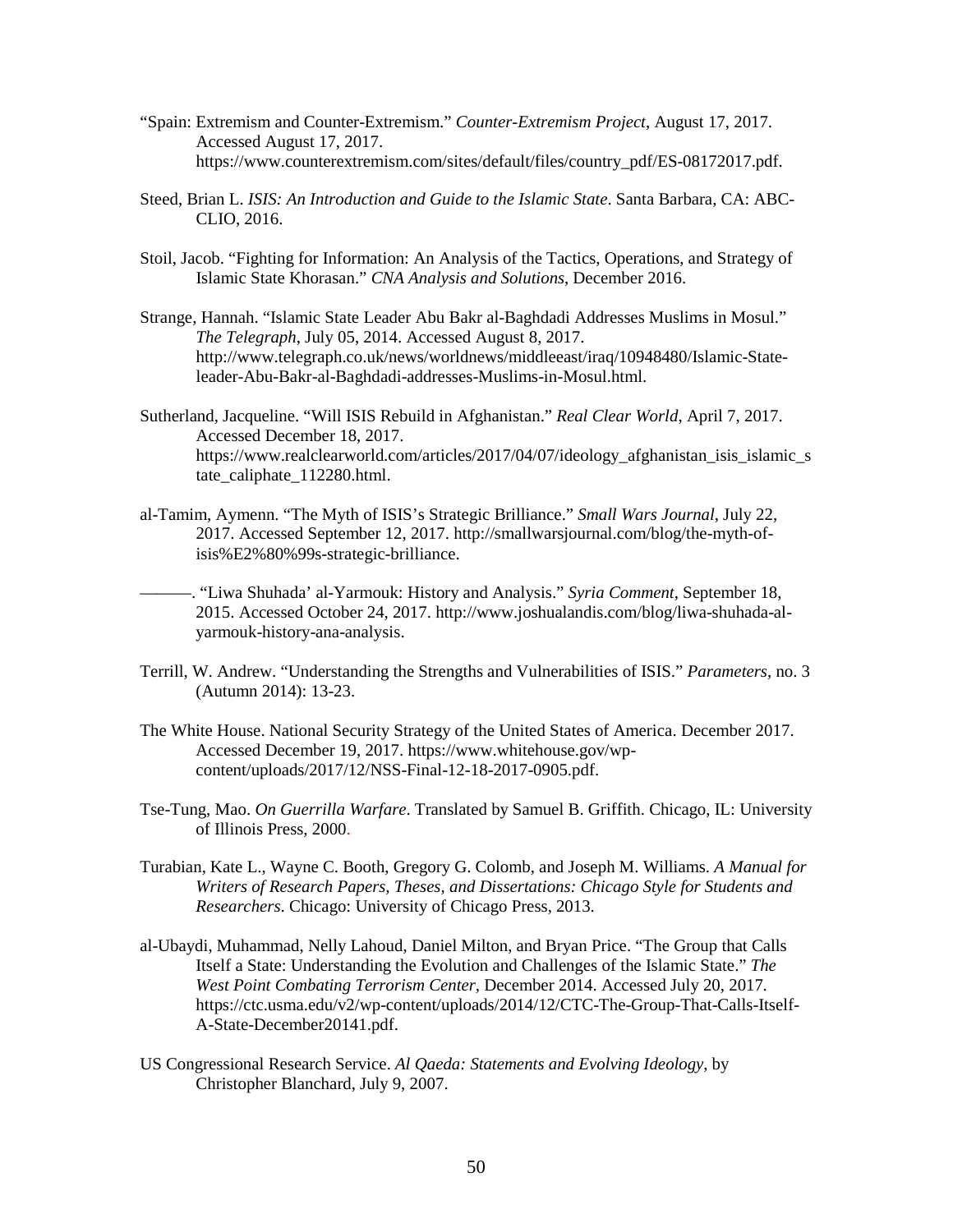- US Department of State. *February 2004 Coalition Provisional Authority English Translation of Terrorist Musab al-Zarqawi Letter Obtained by United States Government in Iraq*, February 2004. Accessed September 15, 2017. [https://2001-](https://2001) [2009.state.gov/p/nea/rls/31694.htm.](https://2009.state.gov/p/nea/rls/31694.htm)
- US Congress. House of Representatives. House Homeland Security Committee Majority Staff Report, 2016. Accessed October 19, 2017.<https://homeland.house.gov/wp>content/uploads/2016/07/100-ISIS-Linked-Plots-Report-.pdf.

Warrick, Joby. *Black Flags: The Rise of ISIS*. New York: Doubleday, 2015.

- Weiss, Michael, and Hassan Hassan. *ISIS: Inside the Army of Terror*. New York: Regan Arts, 2016.
- Wiktorowicz, Quintan and John Kaltner. "Killing in the Name of Islam: Al Qaeda's Justification for September 11." *Middle East Policy*, no. 2 (Summer 2003): 76-92.
- Wood, Graeme. "What ISIS Really Wants." *The Atlantic,* March 2015. Accessed August 08, 2017. <http://www.theatlantic.com/magazine/archive/2015/03/what-isis-really>wants/384980/.
- Books, 2006. Wright, Lawrence. *The Looming Tower: Al Qaeda and the Road to 9/11*. New York: Vintage
- Books, 2006. —-. "The Master Plan." *The New Yorker*, September 11, 2006. Accessed October 19, 2017. <https://www.newyorker.com/magazine/2006/09/11/the-master-plan>.
- Zammit, Andrew. "New Developments in the Islamic State's External Operations: The 2017 Sydney Plane Plot." *The West Point Combating Terrorism Center*, October 18, 2017. Accessed October 31, 2017.<https://ctc.usma.edu/posts/new-developments-in-the-islamic>states-external-operations-the-2017-sydney-plane-plot.
- al-Zawahiri, Ayman. "Knights Under the Prophets Banner: The Al-Qaeda Manifesto." In Kepel, Gilles, Jean-Pierre Milelli, and Pascale Ghazaleh. *Al Qaeda in its Own Words*. Cambridge: The Belknap Press of Harvard University Press, 2009.
- ———. "Loyalty and Enmity." In Raymond Ibrahim. *The Al-Qaeda Reader*. New York: Doubleday, 2007.
- ———. "General Guidelines for Jihad." Address to jihadists, September 19, 2013. Accessed September 14, 2017. <https://www.arrahmah.com/as-shab-tqdm-twjyhat-aamt-llml-al>jhady-llshykh-al-amyr-aymn-az-zwahry/.
- ———. "Jihad, Martyrdom, and the Killing of Innocents." In Raymond Ibrahim. *The Al Qaeda Reader*. New York: Doubleday, 2007.
	- ———. "One Ummah, One War on Multiple Fronts." *Jihadology*, June 9, 2017. Accessed October 22, 2017.<http://jihadology.net/2017/06/09/new-video-message-from-al-qaidahs>dr-ayman-al-%E1%BA%93awahiri-brief-messages-to-a-victorious-nation-part-7-onenation-one-war-on-multiple-fronts/.